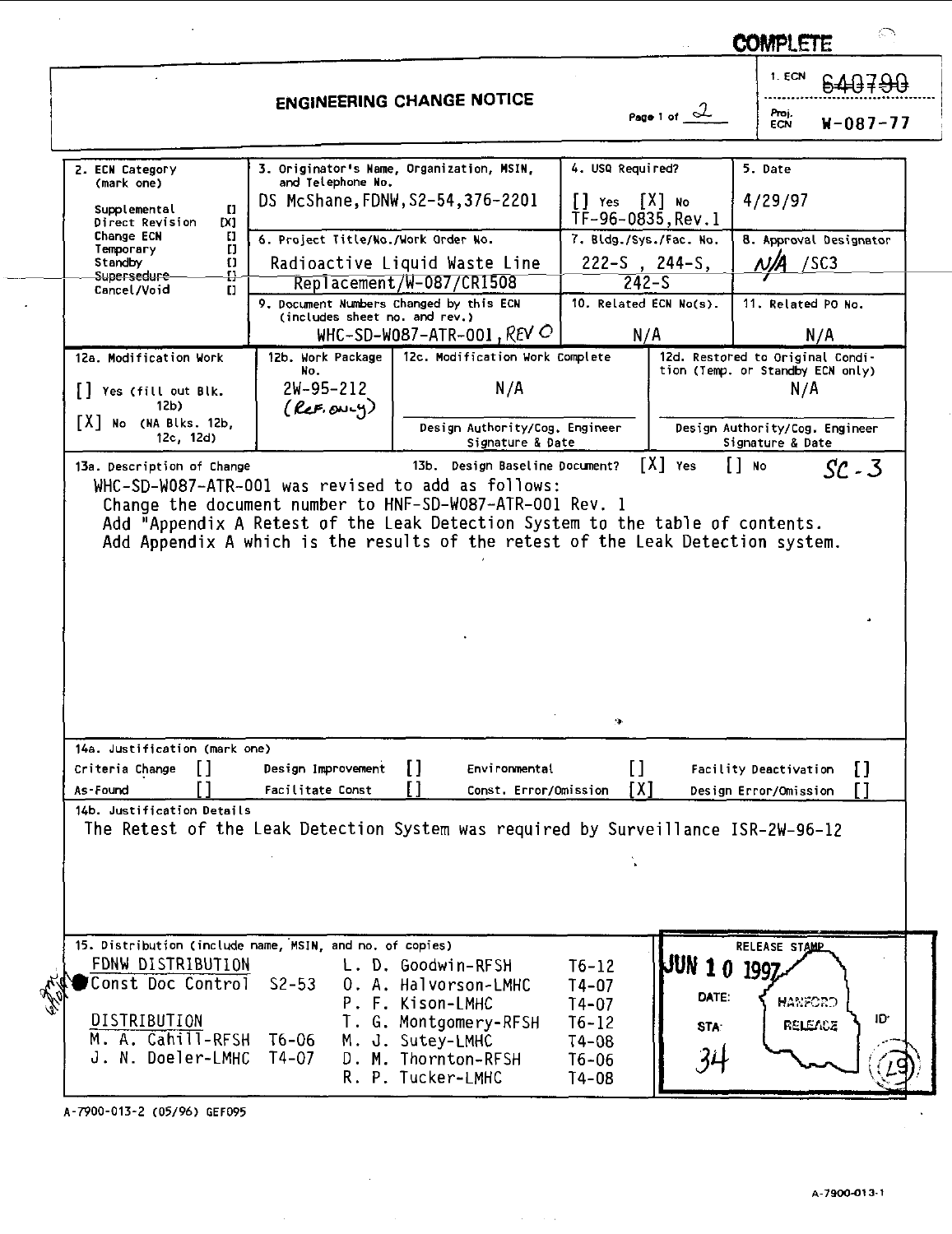| <b>ENGINEERING CHANGE NOTICE</b><br>Page 2 of $\lambda$<br>$W - 087 - 77$<br>16. Design<br>18. Schedule Impact (days)<br>17. Cost Impact<br>Verification<br>TBD<br>TB D<br><b>CONSTRUCTION</b><br>78 D<br>ENGINEERING<br>Required<br>Additional<br>Additional<br>Improvement<br>\$<br>[ ]<br>ll Yes<br>ſ1<br>Savings<br>Savings<br>Delav<br>FX 1<br>No<br>19. Change Impact Review: Indicate the related documents (other than the engineering documents identified on Side 1)<br>that will be affected by the change described in Block 13. Enter the affected document number in Block 20.<br>SDD/DD<br>Seismic/Stress Analysis<br><b>Tank Calibration Manual</b><br>I 1<br>$\mathsf{I}$<br>ſ1<br>Functional Design Criteria<br><b>Stress/Design Report</b><br><b>Health Physics Procedure</b><br>ו ז<br>П<br>[ ]<br><b>Operating Specification</b><br>Interface Control Drawing<br>Spares Multiple Unit Listing<br><b>Calibration Procedure</b><br><b>Criticality Specification</b><br><b>Test Procedures/Specification</b><br>1<br>Conceptual Design Report<br><b>Installation Procedure</b><br>Component Index<br>Maintenance Procedure<br><b>ASME Coded Itom</b><br>Equipment Spec.<br>Const. Spec.<br><b>Engineering Procedure</b><br>Human Factor Consideration<br>Procurement Spac.<br>Operating Instruction<br><b>Computer Software</b><br>Vendor Information<br><b>Operating Procedure</b><br>Electric Circuit Schedule<br>Γl<br>OM Manual<br>Operational Safety Requirement<br><b>ICRS Procedure</b><br><b>FSAR/SAR</b><br><b>IEFD Drawing</b><br>Process Control Manual/Plan<br><b>Safety Equipment List</b><br>Cell Arrangement Drawing<br>Process Flow Chart<br><b>Radiation Work Permit</b><br><b>Essential Material Specification</b><br>Purchase Requisition<br>Environmental Impact Statement<br>Fac. Proc. Samp. Schedule<br><b>Tickler File</b><br><b>Inspection Plan</b><br><b>Environmental Report</b><br><b>Environmental Permit</b><br><b>Inventory Adjustment Request</b><br>20. Other Affected Documents: (NOTE: Documents listed below will not be revised by this ECN.) Signatures below<br>indicate that the signing organization has been notified of other affected documents listed below.<br>Document Number/Revision<br>Document Number/Revision<br>Document Number Revision<br>21. Approvals<br>Date<br>Signature<br>Signature<br>Date<br>Design Agent<br>222-S Laboratory<br>PE<br>Design Authority<br>N/A<br>Cog. Eng. ${\cal A}$<br>QA<br>Coa. Mar.<br>Safety<br>የገ<br>ird McHue<br>QA<br>Design<br>5 - 2 - 9<br>r<br>Safety<br>Environ.<br>Other<br>Environ.<br>Tank Farms:<br>Design Authority<br>DEPARTMENT OF ENERGY<br>Cog Engineer<br>Jeff Doeler<br>Signature or a Control Number that<br>tracks the Approval Signature<br>Cog Eng Manager<br>ADDITIONAL |              |  |  |  | 1. ECN (use no. from pg. 1) |  |
|--------------------------------------------------------------------------------------------------------------------------------------------------------------------------------------------------------------------------------------------------------------------------------------------------------------------------------------------------------------------------------------------------------------------------------------------------------------------------------------------------------------------------------------------------------------------------------------------------------------------------------------------------------------------------------------------------------------------------------------------------------------------------------------------------------------------------------------------------------------------------------------------------------------------------------------------------------------------------------------------------------------------------------------------------------------------------------------------------------------------------------------------------------------------------------------------------------------------------------------------------------------------------------------------------------------------------------------------------------------------------------------------------------------------------------------------------------------------------------------------------------------------------------------------------------------------------------------------------------------------------------------------------------------------------------------------------------------------------------------------------------------------------------------------------------------------------------------------------------------------------------------------------------------------------------------------------------------------------------------------------------------------------------------------------------------------------------------------------------------------------------------------------------------------------------------------------------------------------------------------------------------------------------------------------------------------------------------------------------------------------------------------------------------------------------------------------------------------------------------------------------------------------------------------------------------------------------------------------------------------------------------------------------------------------------------------------------------------------------------------------------------------------------------------------------|--------------|--|--|--|-----------------------------|--|
|                                                                                                                                                                                                                                                                                                                                                                                                                                                                                                                                                                                                                                                                                                                                                                                                                                                                                                                                                                                                                                                                                                                                                                                                                                                                                                                                                                                                                                                                                                                                                                                                                                                                                                                                                                                                                                                                                                                                                                                                                                                                                                                                                                                                                                                                                                                                                                                                                                                                                                                                                                                                                                                                                                                                                                                                        |              |  |  |  |                             |  |
|                                                                                                                                                                                                                                                                                                                                                                                                                                                                                                                                                                                                                                                                                                                                                                                                                                                                                                                                                                                                                                                                                                                                                                                                                                                                                                                                                                                                                                                                                                                                                                                                                                                                                                                                                                                                                                                                                                                                                                                                                                                                                                                                                                                                                                                                                                                                                                                                                                                                                                                                                                                                                                                                                                                                                                                                        |              |  |  |  |                             |  |
|                                                                                                                                                                                                                                                                                                                                                                                                                                                                                                                                                                                                                                                                                                                                                                                                                                                                                                                                                                                                                                                                                                                                                                                                                                                                                                                                                                                                                                                                                                                                                                                                                                                                                                                                                                                                                                                                                                                                                                                                                                                                                                                                                                                                                                                                                                                                                                                                                                                                                                                                                                                                                                                                                                                                                                                                        |              |  |  |  |                             |  |
|                                                                                                                                                                                                                                                                                                                                                                                                                                                                                                                                                                                                                                                                                                                                                                                                                                                                                                                                                                                                                                                                                                                                                                                                                                                                                                                                                                                                                                                                                                                                                                                                                                                                                                                                                                                                                                                                                                                                                                                                                                                                                                                                                                                                                                                                                                                                                                                                                                                                                                                                                                                                                                                                                                                                                                                                        |              |  |  |  |                             |  |
|                                                                                                                                                                                                                                                                                                                                                                                                                                                                                                                                                                                                                                                                                                                                                                                                                                                                                                                                                                                                                                                                                                                                                                                                                                                                                                                                                                                                                                                                                                                                                                                                                                                                                                                                                                                                                                                                                                                                                                                                                                                                                                                                                                                                                                                                                                                                                                                                                                                                                                                                                                                                                                                                                                                                                                                                        |              |  |  |  |                             |  |
|                                                                                                                                                                                                                                                                                                                                                                                                                                                                                                                                                                                                                                                                                                                                                                                                                                                                                                                                                                                                                                                                                                                                                                                                                                                                                                                                                                                                                                                                                                                                                                                                                                                                                                                                                                                                                                                                                                                                                                                                                                                                                                                                                                                                                                                                                                                                                                                                                                                                                                                                                                                                                                                                                                                                                                                                        | * Signatures |  |  |  |                             |  |

 $\mathcal{L}^{\mathcal{L}}(\mathbf{q})$  , we have  $\mathcal{L}^{\mathcal{L}}(\mathbf{q})$ 

 $\label{eq:2.1} \mathcal{L}(\mathbf{X}) = \mathcal{L}(\mathbf{X}) = \mathcal{L}(\mathbf{X}) = \mathcal{L}(\mathbf{X}) = \mathcal{L}(\mathbf{X}) = \mathcal{L}(\mathbf{X})$ 

 $\hat{J}(\hat{\mathbf{r}})$  and  $\hat{J}(\hat{\mathbf{r}})$  are some simple support of the set of  $\hat{J}(\hat{\mathbf{r}})$ 

 $\frac{3}{2}$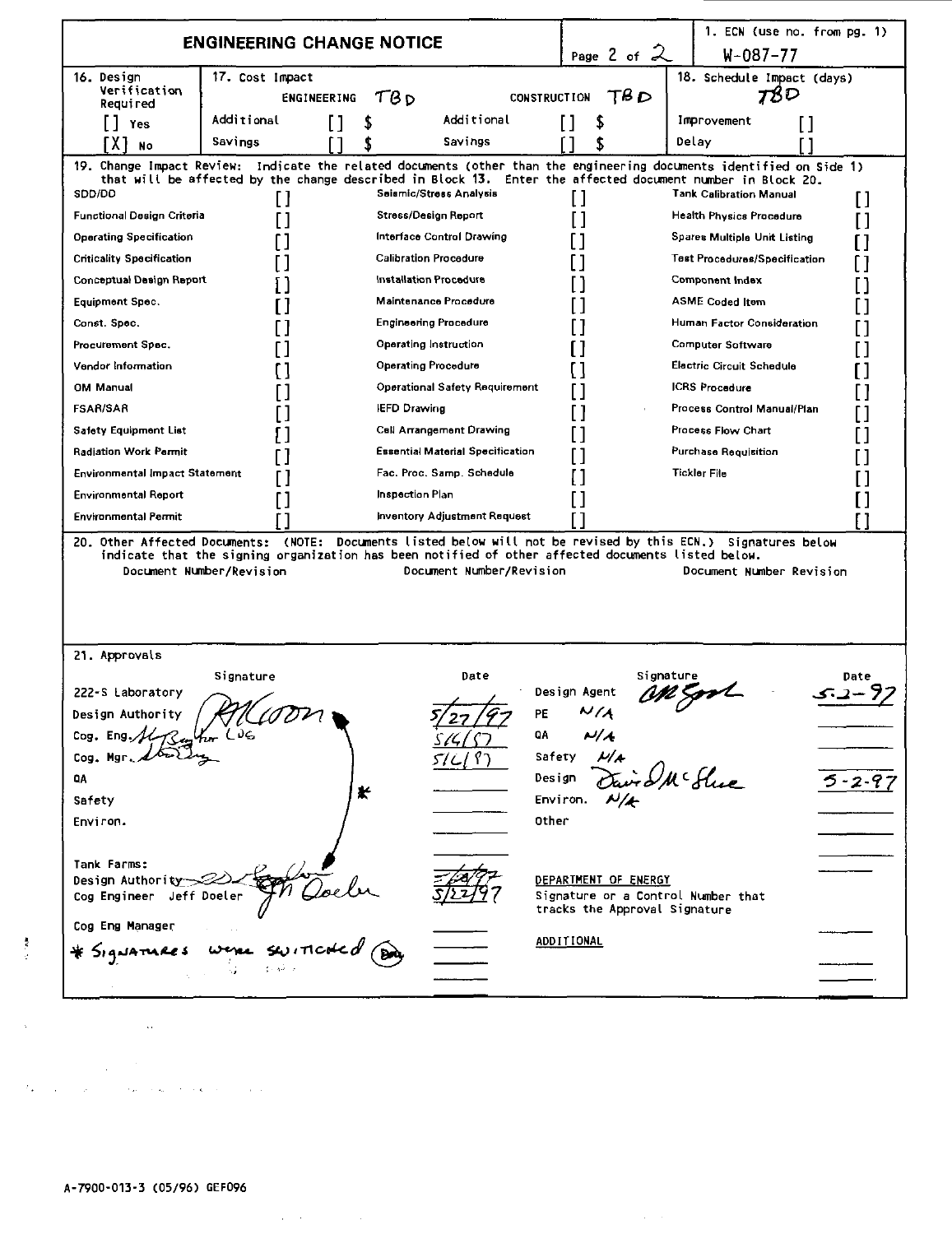# **W-087 Acceptance Test Report**

**A. W. Joshi** Fluor Daniel Northwest, Richland, WA 99352 U.S. Department of Energy Contract DE-AC06-96RL13200

| EDT/ECN: W-087-77   | UC:N/A              |  |
|---------------------|---------------------|--|
| Org Code: 476       | Charge Code: CR1508 |  |
| B&R Code: 39EW21303 | Total Pages: 53     |  |

Key Words: Acceptance Test Report for Project W-087 underground transfer line from 219S to 244S.

Abstract: An Acceptance Test Report for the controls and pumps of an underground transfer line.

TRADEMARK DISCLAIMER. Reference herein to any specific commercial product, process, or service by<br>trade name, trademark, manufacturer, or otherwise, does not necessarily constitute or imply its<br>endorsement, recommendation **its contractors or subcontractors.**

**Printed in the United states of America. To obtain copies of this document, contact: Document Control Services, P.O. Box 950, Mailstop H6-08, Richland UA 99352, Phone (509) 372-2420; Fax (509) 376-4989.**



# **Approved for Public Release**

A-6400-073 (01/97) GEF321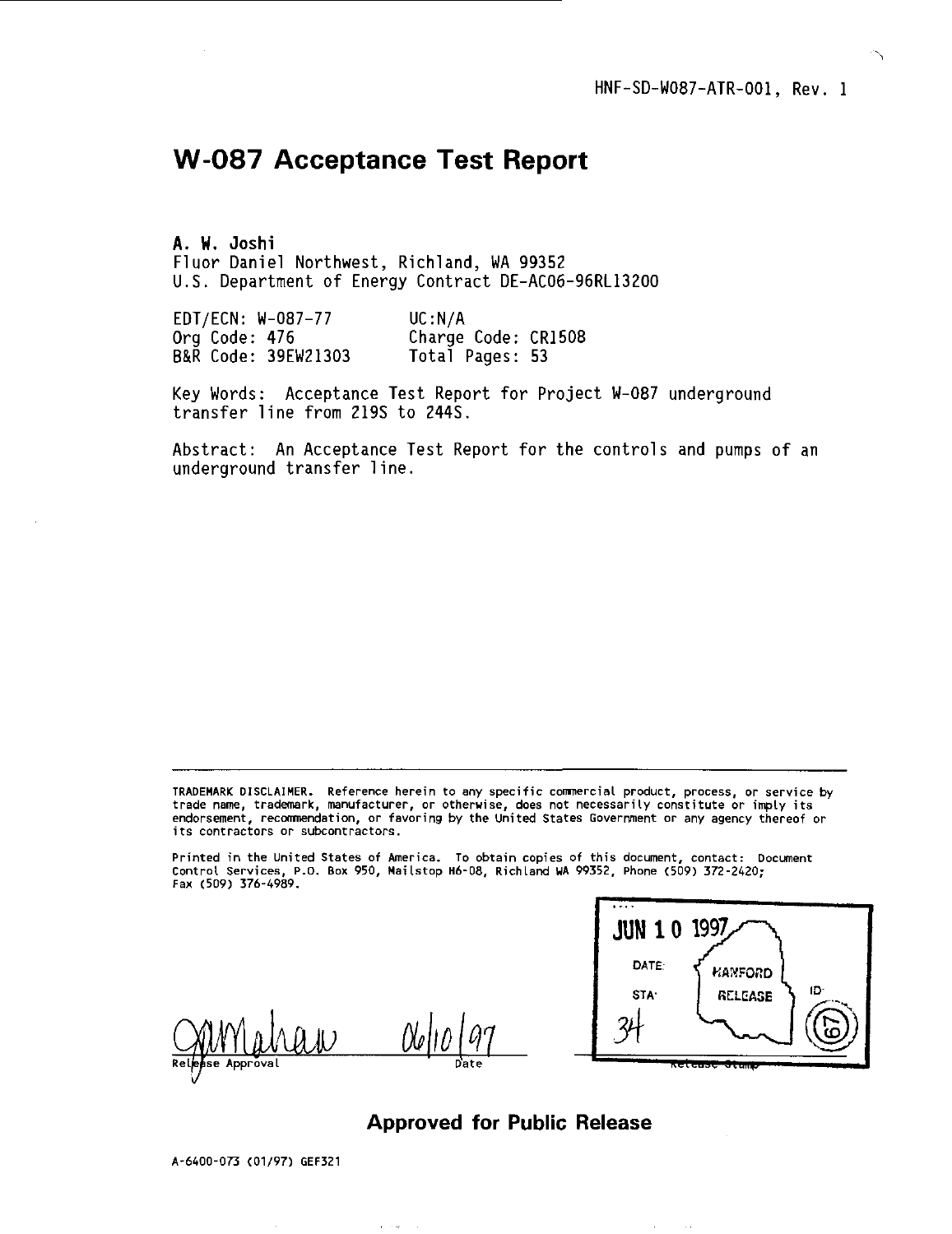|                           | Document Number          |      |
|---------------------------|--------------------------|------|
| <b>RECORD OF REVISION</b> | HNF-SD-W087-ATR-<br>00 ì | Page |

(2) Title

W-087 Acceptance Test Report

|                                         | CHANGE CONTROL RECORD                                      |                        |                           |  |  |
|-----------------------------------------|------------------------------------------------------------|------------------------|---------------------------|--|--|
| (3) Revision                            | (4) Description of Change - Replace, Add, and Delete Pages | Authorized for Release |                           |  |  |
|                                         |                                                            | $(5)$ Cog. Engr.       | $(6)$ Cog. Mgr.<br>Dat    |  |  |
| $\overline{0}$                          | (7)<br>Initial Issue EDT #607285                           | L. Goodwin             | S Brey                    |  |  |
| $\overline{\mathbf{P}}$<br>$\mathbf{1}$ | Incorporate ECN W-087-77<br>←                              | $\mathbb{Z}$           | $\frac{C(5/2)}{C}$<br>402 |  |  |
|                                         |                                                            |                        |                           |  |  |
|                                         |                                                            |                        |                           |  |  |
|                                         |                                                            |                        |                           |  |  |
|                                         |                                                            |                        |                           |  |  |
|                                         |                                                            |                        |                           |  |  |
|                                         |                                                            |                        |                           |  |  |
|                                         |                                                            |                        |                           |  |  |
|                                         |                                                            |                        |                           |  |  |
|                                         |                                                            |                        |                           |  |  |
|                                         |                                                            |                        |                           |  |  |
|                                         |                                                            |                        |                           |  |  |
|                                         |                                                            |                        |                           |  |  |
|                                         |                                                            |                        |                           |  |  |
|                                         |                                                            |                        |                           |  |  |
|                                         |                                                            |                        |                           |  |  |
|                                         |                                                            |                        |                           |  |  |
|                                         |                                                            |                        |                           |  |  |
|                                         |                                                            |                        |                           |  |  |
|                                         |                                                            |                        |                           |  |  |
|                                         |                                                            |                        |                           |  |  |
|                                         |                                                            |                        |                           |  |  |
|                                         |                                                            |                        |                           |  |  |
|                                         |                                                            |                        |                           |  |  |
|                                         |                                                            |                        |                           |  |  |
|                                         |                                                            |                        |                           |  |  |
|                                         |                                                            |                        |                           |  |  |
|                                         |                                                            |                        |                           |  |  |
|                                         |                                                            |                        |                           |  |  |
|                                         |                                                            |                        |                           |  |  |
|                                         |                                                            |                        |                           |  |  |
|                                         |                                                            |                        |                           |  |  |
|                                         |                                                            |                        |                           |  |  |
|                                         |                                                            |                        |                           |  |  |
|                                         |                                                            |                        |                           |  |  |
|                                         |                                                            |                        |                           |  |  |
|                                         |                                                            |                        |                           |  |  |
|                                         |                                                            |                        |                           |  |  |
|                                         |                                                            |                        |                           |  |  |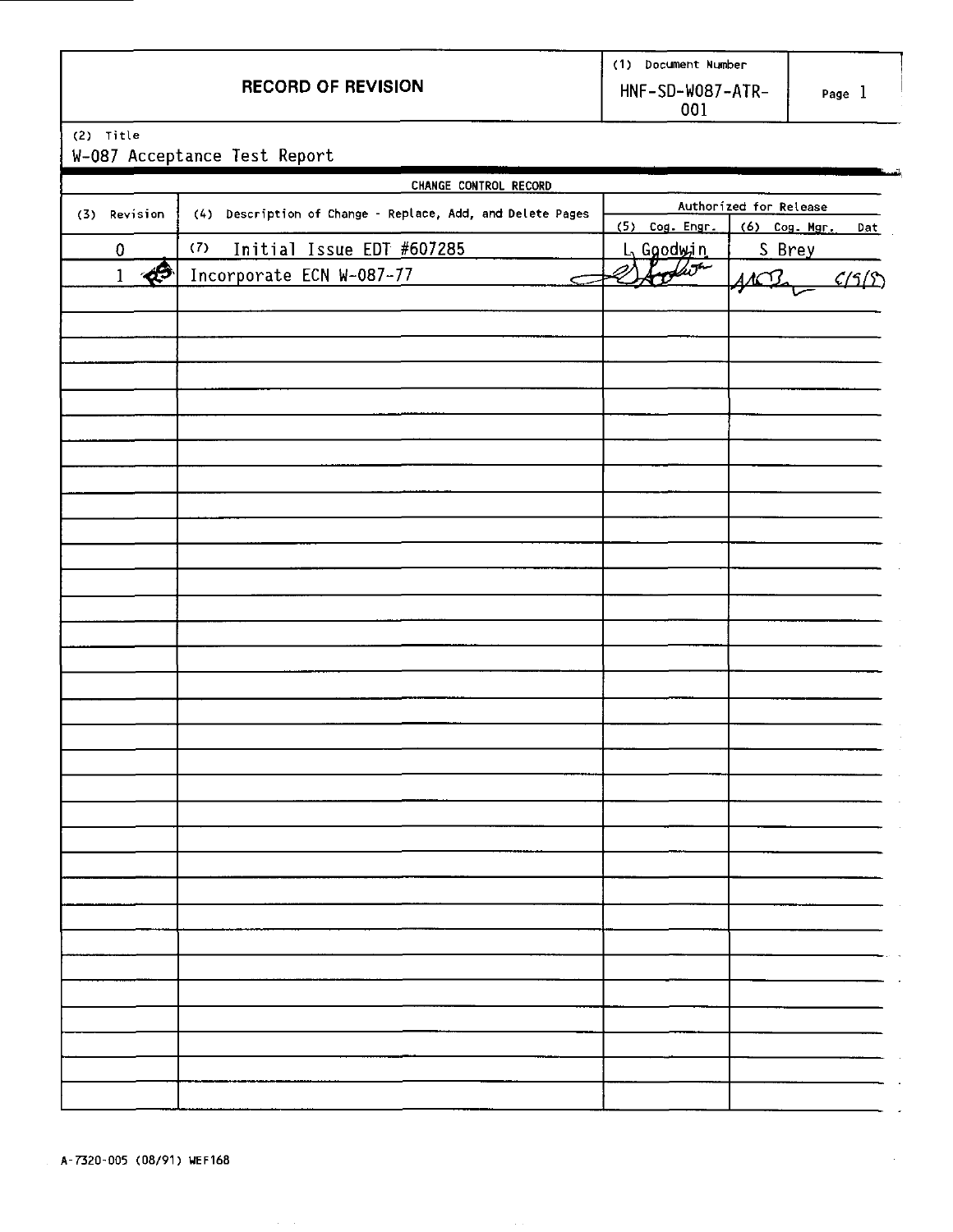**ACCEPTANCE TEST PROCEDURE WHC-SD-W087-ATR.Wfr-00I**

**TEST TITLE Radioactive Waste Transfer Line Equipment. Leak Detection System, and**

 $\mathbf{r}$ 

**Transfer Pump**

**LOCATION 219-S. 242-S. 244-S. 222-S Room 3B**

**PROJECT NUMBER W-087** WORK ORDER WORK ORDER

**PROJECT TITLE Radioactive Waste Transfer Line Replacement**

**Prepared By ICF Kaiser Hanford Company Richland, Washington**

**For Westinghouse Hanford Company Subcontract WHC 380393**

**PROCEDURE APPROVAL**

| ICF KAISER HANFORD COMPANY (ICF KH)              |                                                |                        |
|--------------------------------------------------|------------------------------------------------|------------------------|
| Author                                           | Technical Documents<br>Date                    | 5-10-96<br>Date        |
| Manue<br>Checker                                 | <u>5/10/46</u><br>NA<br>Safety                 | Date                   |
| NA<br>Environmental                              | $\mathcal{N}$ A<br>Quality Engineering<br>Date | Date                   |
| Project Management                               | $5 - 10 - 96$ are<br>Date                      | 5-10-94                |
| Westinghouse Hanford Company (WHC)               |                                                |                        |
| Projects Department                              | 5/13/96<br>Quality Assurance                   | 96<br>5.<br>73<br>Date |
| $EDT$ 615120 5/13/96<br>SEE<br>Safety            | Tank Farm Operations                           |                        |
| SEE EDT 615120 5/17/26 79<br>Analytical Services | Odality Assurance - Tank Farm                  |                        |

**HNF-SD-W087-ATR-001 Rev. 1 4/28/97**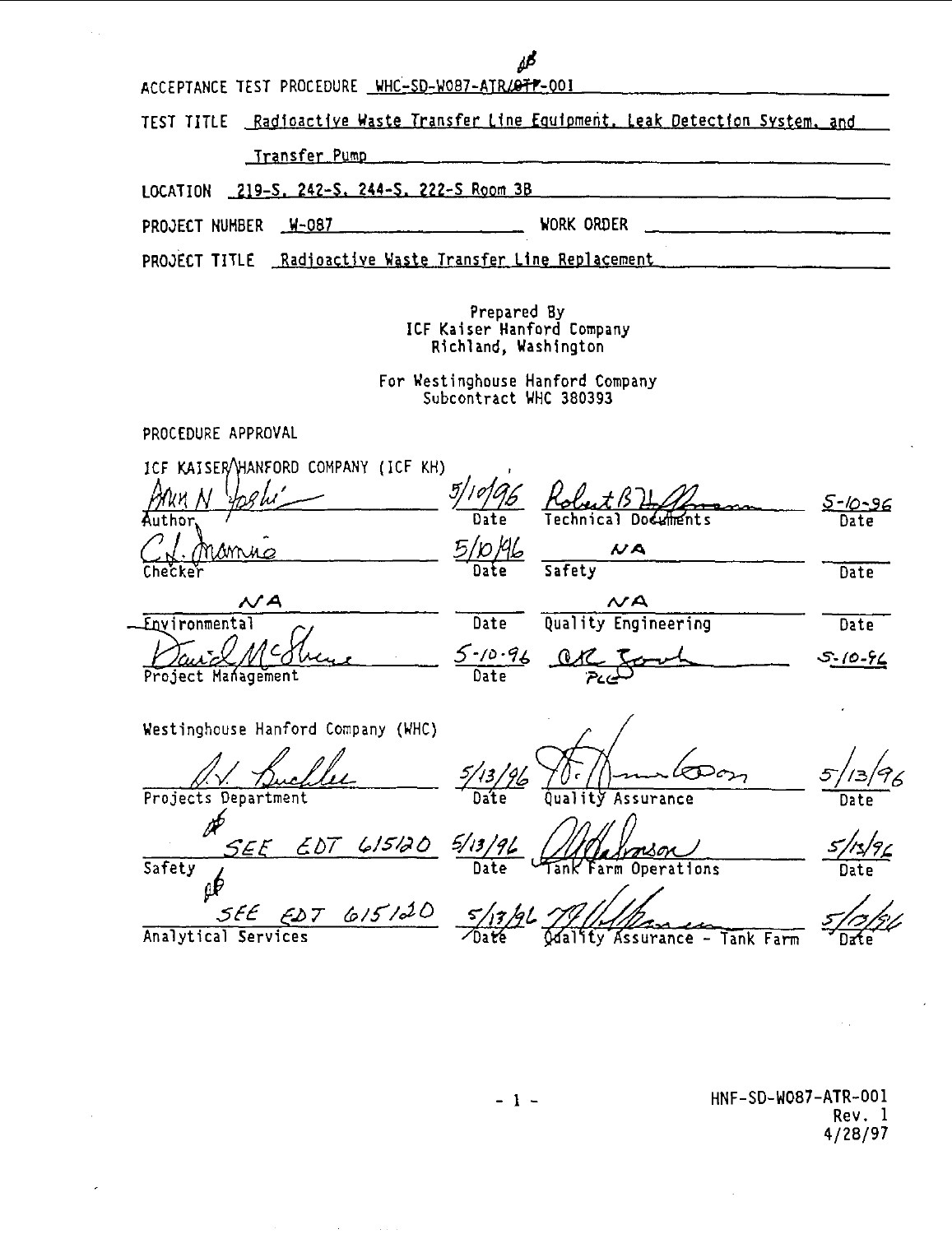**EXECUTED BY** *Arun Joshi Doug Sporser 18/4/56* Arun Joshi **Date** Test Operator/Organization Date  $C/\!\!/$  H  $\,$  , **Recorder/Organization Date WITNESSES** <u>Dave</u> Mc **Witness/Organization Date Title III Inspector Date Witness/Orgaiylzation Date Witness/Organization Date A-E APPROVAL ICF Kaiser Hanford Company (ICF KH) Without With exceptions With exceptions exceptions resolved outstanding** *<u><i>o/, y/c<sub>6</sub>*</u><br>Date</sub> 96 *)l/5/* Inspection **Date** Design Engineer Date <u>Part A C</u> Hence 1/26/26<br>Project Manager Date **TEST APPROVAL AND ACCEPTANCE Westinghouse Hanford Company (WHC) Without Y With exceptions With exceptions** exceptions  $\angle$ **resolved outstanding** if/Deptrtraent>/ **ate <Tit'le or Department>** *Marian Brown WTF DesignArthonty 12/9/96*<br><Title or Department> Date <Title or Departraent>  $12/49$  $D_{0}$  ors *ingr + Skirmer* 

**HNF-SD-W087-ATR-001 Rev. 1 4/28/97**

**- 2 -**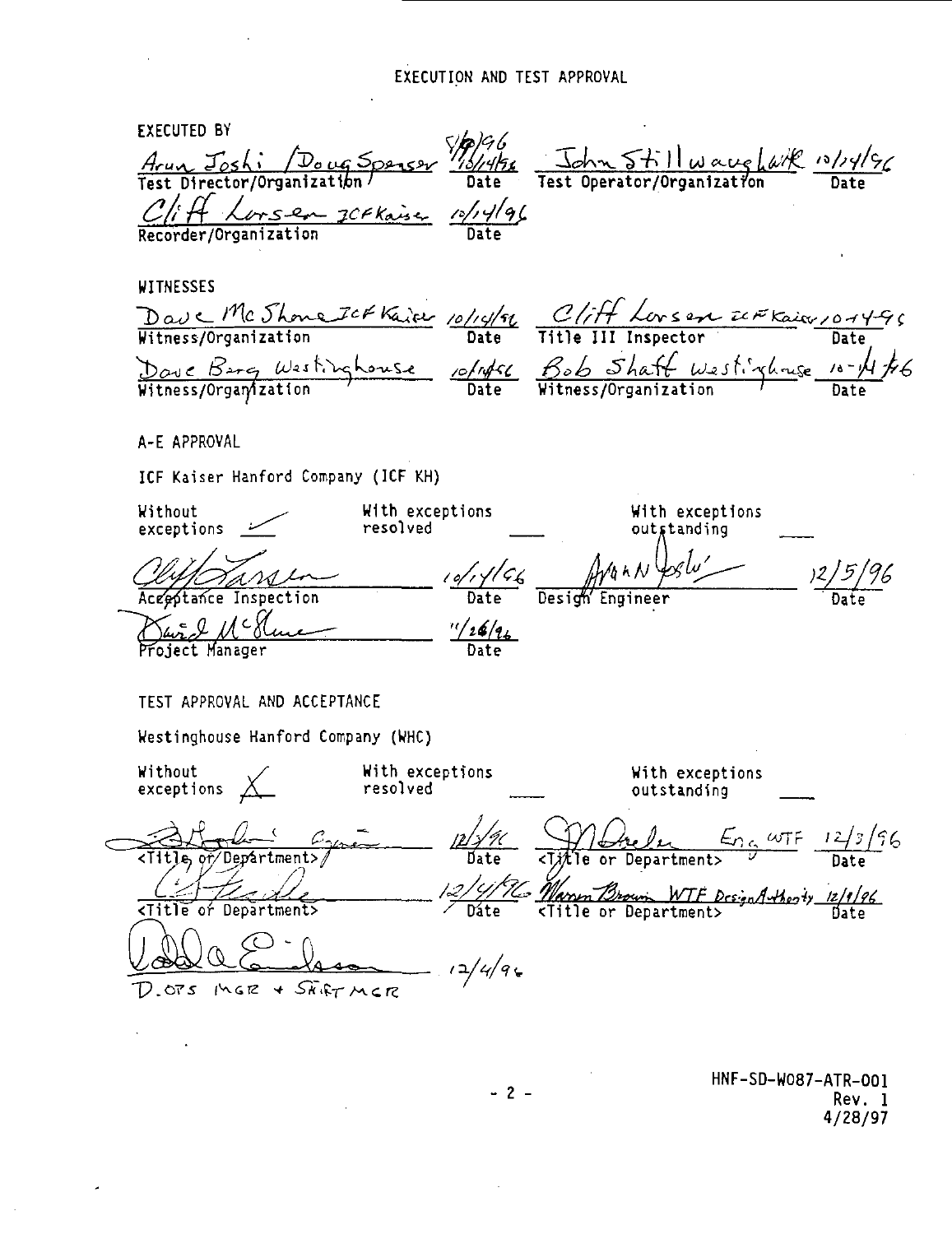**Section**

|                | TITLE/PROCEDURE APPROVAL                                                        | 1              |
|----------------|---------------------------------------------------------------------------------|----------------|
|                | EXECUTION AND TEST APPROVAL                                                     | $\overline{c}$ |
|                | TABLE OF CONTENTS                                                               | 3              |
| $\mathbf{I}$   | <b>PURPOSE</b>                                                                  | 4              |
| $\overline{c}$ | <b>REFERENCES</b>                                                               | 5              |
| 3              | RESPONSIBILITIES                                                                | £              |
| 4              | CHANGE CONTROL                                                                  | 5              |
| 5              | EXECUTION                                                                       | ç              |
| 6              | EXCEPTIONS                                                                      | 10             |
| 7              | PREREQUISITES, EQUIPMENT/INSTRUMENTS, COMPONENT LOCATIONS, AND<br>ABBREVIATIONS | 11             |
| 8              | LEAK DETECTION AND MONITORING SYSTEM                                            | 13             |
| 9              | TRANSFER PUMP PI SPEED CONTROL                                                  | 16             |
| 10             | MOTOR OPFRATED VALVES HV-P1 AND HV-305                                          | 19             |
| 11             | INTEGRATED SYSTEM (DRY) TEST AND INTERLOCK VERIFICATION                         | 22             |
|                | <b>EXCEPTION FORM</b>                                                           | 25             |
|                | APPENDIX A Retest of Leak Detection System,                                     |                |

**NOTE: At completion of test, enter pages added during performance of test to this Table of Contents.**

**- 3 - HNF-SD-W087-OTR-001 Rev. 1 4/28/97**

**Fags**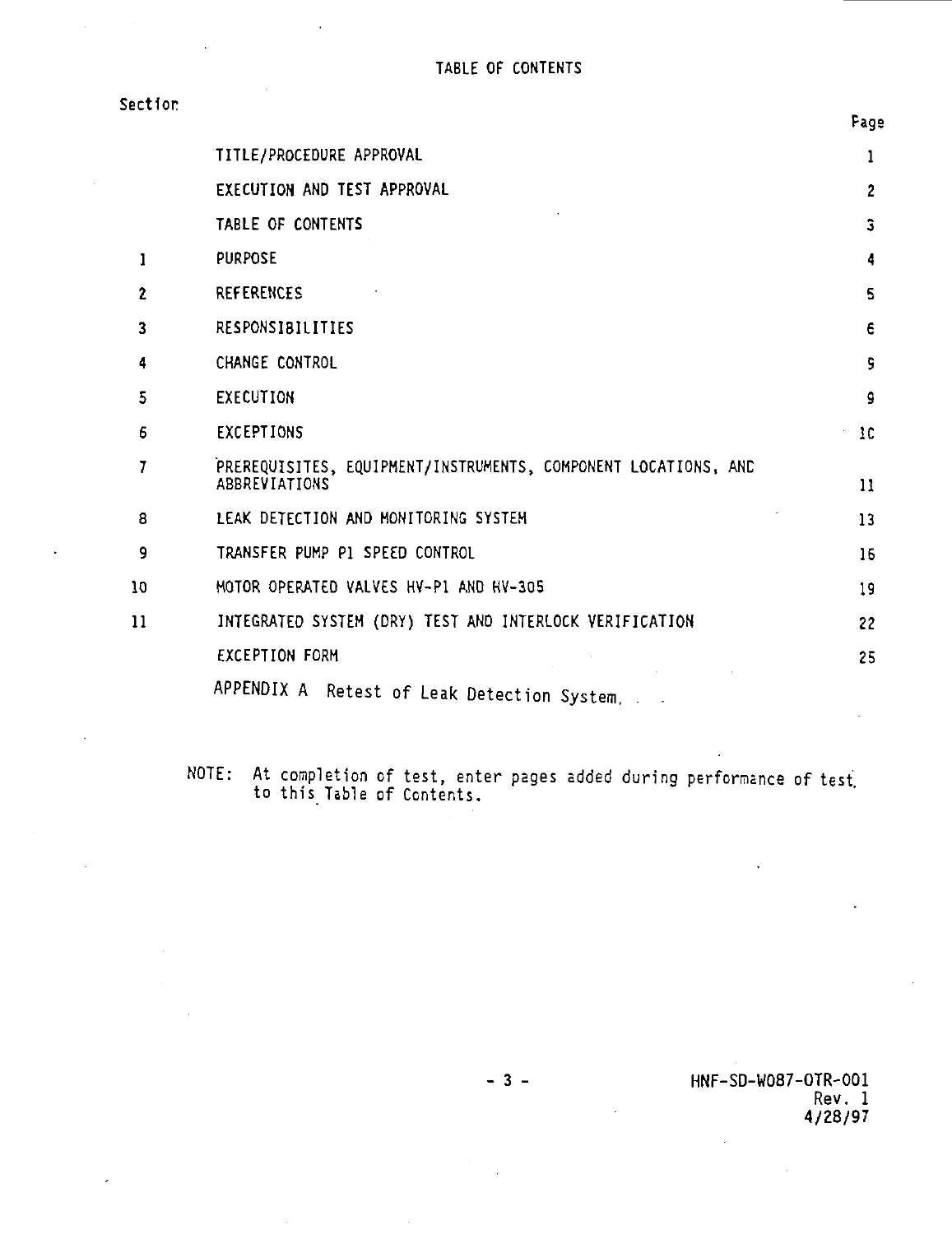### **PURPOSE**

 $\mathbf{1}$ 

**This Acceptance Test Procedure/Operational Test Procedure (ATP/OTP) has been prepared to demonstrate that the Electrical/Instrumentation and Mechanical systems function as required by project criteria and to verify proper operation of the integrated system including the interlocks.**

**The equipment to be tested includes the following:**

**a. Leak detection system operation and controls.**

**b. Electrical interlocks.**

**c. Transfer pump operation.**

**d. Vacuum breaker system Interlocks.**

**The following tests will ensure the operation of the equipment used in support** and then to 244-S. This test will include checks on associated annunciator **and then to 244-S. This test will include checks on associated annunciator systems.**

**The leak detection system uses 3 leak detector elements (LDEs) to monitor the entire length of pipe installed between 219-S and 244-S.**

- **a. LDE-306A monitors approximately 925 feet of pipe between 219-S and LDE-3O6A.**
- **b. LDE-3O6B monitors approximately 1000 feet of pipe between L0E-306A and LDE-3068.**
- **c. LDE 306C monitors approximately 1005 feet of pipe between LDE-306B and LDE-306C.**

**The leak detectors are connected to leak detection panels mounted locally. The signals are transmitted to control panels located at 219-S, 242-S and 244-S. Leak detection annunciation is provided at 219-S, 222-S Room 3B, 242-S and 244-S; and has capability to connect to Central Alarm Surveillance System (CASS).**

**The leak detection signals are connected to the transfer pump interlock. The pump interlocks are arranged such that evidence of leak in any section of the pipe, or a pump diaphragm leak, or a manual override by the DENY pushbutton will stop pump operation.**

**The transfer pump is air operated diaphragm type, operated by pneumatic controller. A1r supply to the pump 1s controlled by an in line motor operated valve. If leak detection system is activated, the pump interlock circuit will prevent pump operation. In addition, 1f pump diaphragm should leak, pump interlock circuit will prevent pump operation.**

> **HNF-SD-W087-ATR-001 Rev. 1 4/28/97**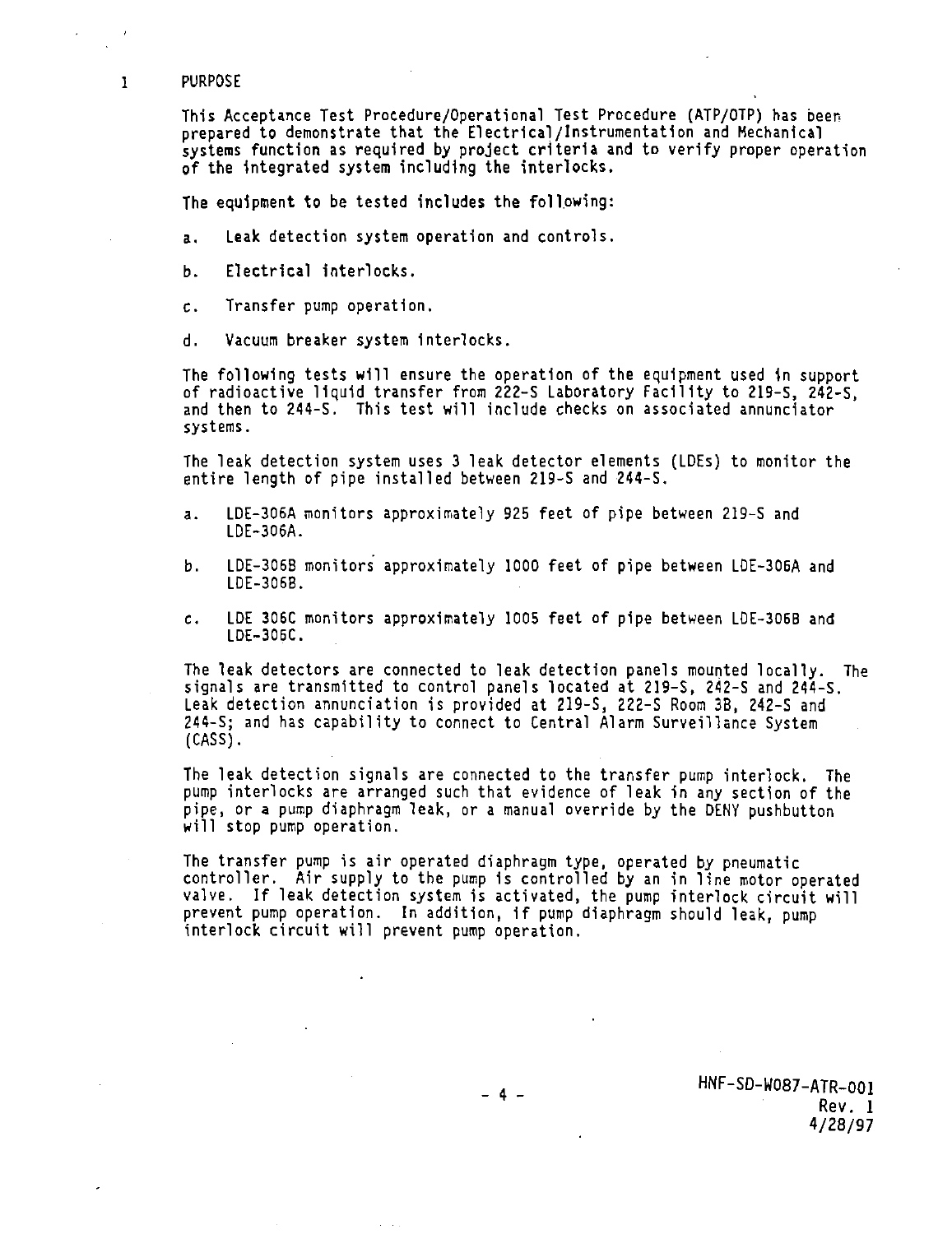### **2 REFERENCES**

# **2.1 DRAWINGS**

**2.1.1 Project W-087 Drawings**

| H-2-820841. Sh I and 2. Rev O | Instrumentation Conn. Diagrams   |
|-------------------------------|----------------------------------|
| H-2-820842. Sh l. Rev. 0      | 242-S Panel A Modifications      |
| H-2-820843. Sh 1. Rev. O      | 242-S Panel A Interconn. Diagram |
| H-2-820848 Sh 1, Rev O        | Leak Detection, Elem. Diagram    |

## **2.1.2 Project W-178 Drawings Showing Interface with Project W-087**

**H-2-825536, Sh 1, Rev. 0 Cell A & Operating Gallery H-2-825549 Sh 1, Rev 0 Leak Detection Panel IP2 H-2-825550 Sh 1, Rev 0** 

# **2.2 SPECIFICATIONS**

**W-0B7-C1, Rev 0 Construction Specification** Construction Specification

# **2.3 VENDOR INFORMATION**

- **a. Leak detection system (B/W Hagnatek): VI 226B7, Supplement No. 8.**
- **b. Diaphragm pump and diaphragm leak detection and speed control unit (Sandpiper): VI 22687, Supplement No. 1.**
- **c. Motor operated valve (MOV) actuator (Worcester): VI 22687, Supplement No. 9.**

# **2.4 OTHER**

- **a. Tank Farm Operating Procedure TO-410-950 (Draft).**
- **b. Safety Manual, WHC-CM-1-10.**
- **c. Building Emergency Plan, WHC-1P-O263-TF.**
- **d. Industrial Hygiene Manual, WHC-CH-1-11.**
- **e. Tank Farm Health and Safety Plan (HASP), WHC-SD-WM-HSP-OO2.**

**"**

**f. Hanford Site Radiological Control Manual (HSRCM).**

- **g. Environmental Compliance Manual, WHC-CM-7-5.**
- **h. Standard Engineering Practices, WHC-CM-6-1, EP-2.2.**

# **2.5 ENGINEERING CHANGE NOTICES (ECNS)**

| ECN W-0B7-12 | $ECN-W-087-11$ |
|--------------|----------------|
| ECN W-087-23 | 1.5            |
| ECN W-087-26 | -ي د           |
| ECN W-087-46 | ZC.            |
| ECN W-087-50 |                |

**HNF-SD-W087-ATR-001**  $b^2 - b^2$  Rev. 1 **4/28/97**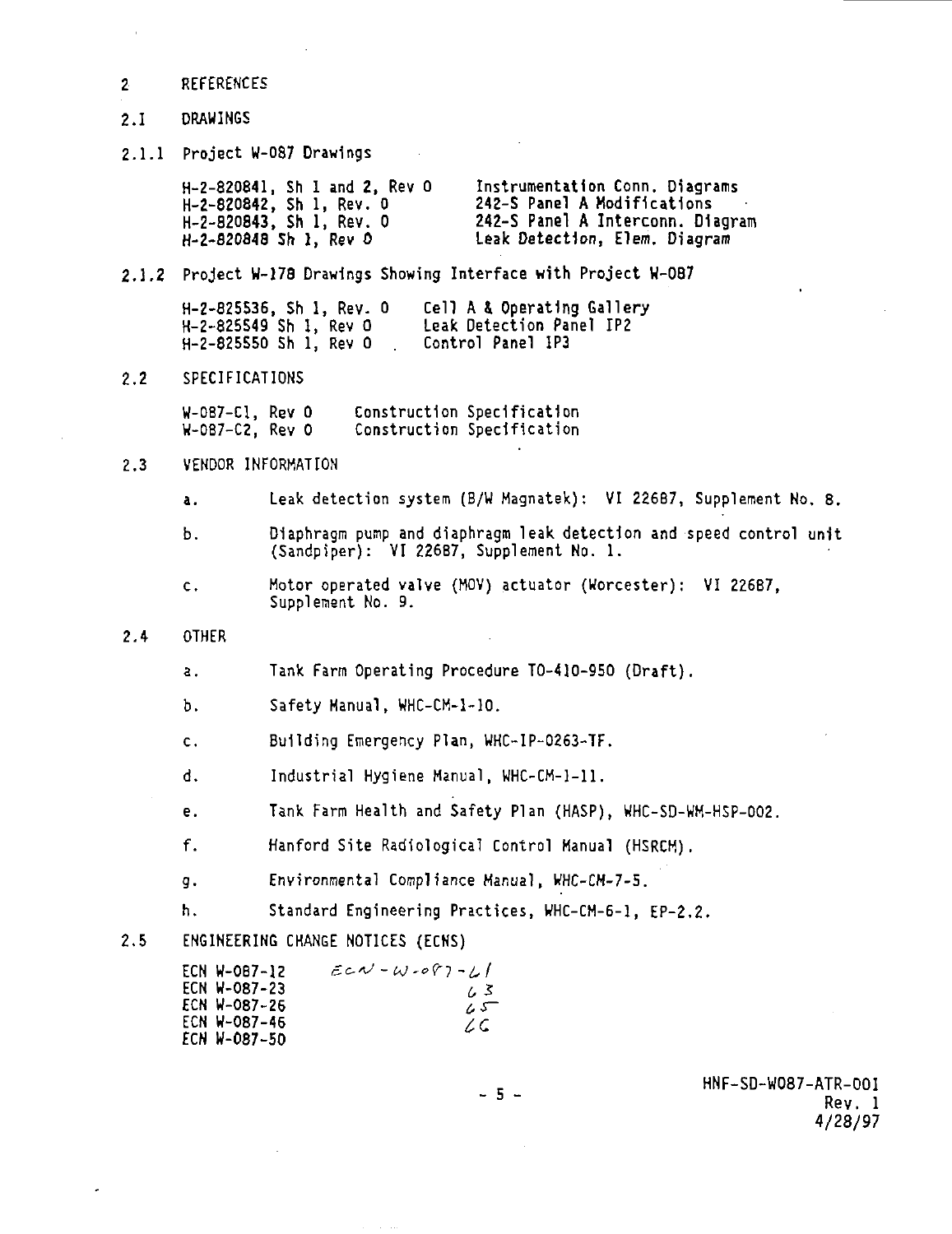**ECN W-087-54**

**Prior to final test approval, enter ECNs written against this ATP/OT".**

- **3 RESPONSIBILITIES**
- **3.1 GENERAL**

**Each company or organization participating in this ATP will designate personnel to assume the responsibilities and duties as defined herein for their respective roles. The designees shall become familiar with this ATP and the systems involved to the extent that they can perform their assigned duties.**

- **3.2 WHC PROJECT ENGINEER**
	- **3.2.1 Designates a Test Director.**
	- **3.2.2 Distributes the approved testing schedule before start of testing.**
	- **3.2.3 Schedules and conducts a pretest kickoff meeting with test participants when necessary.**
	- **3.2.4 Schedules prejob safety meetings.**
	- **3.2.5 Schedules a dry run when necessary.**
	- **3.2.6 Notifies concerned parties when a change is made in the testing schedule.**
	- **3.2.7 Notifies the persons supporting the test 2 days before the start of testing.**
	- **3.2.8 Coordinates testing with the 219-S, 222-S, 242-S, 244-S, 200-West Area, Tank Farm Managers, Tank Farm Operations Cognizant Engineer, and Shift Manager.**
	- **3.2.9 Acts as liaison between the participants in acceptance testing.**
	- **3.2.10 Signs Execution and Test Approval page when test is approved and accepted.**
	- **3.2.11 Takes necessary action to clear exceptions to the test.**
	- **3.2.12 Signs Exception Form when exception has been resolved.**
	- **3.2.13 Provides a distribution list for the approved and accepted ATP(ATR).**
- **3.3 TEST DIRECTOR**
	- **3.3.1 Coordinates and directs acceptance testing.**
	- **3.3.2 Confirms that field testing and Inspection of the system or portion of the system to be tested has been completed.**

**HNF-SD-W087-ATR-001 <sup>6</sup> " Rev. 1 4/28/97**

**"**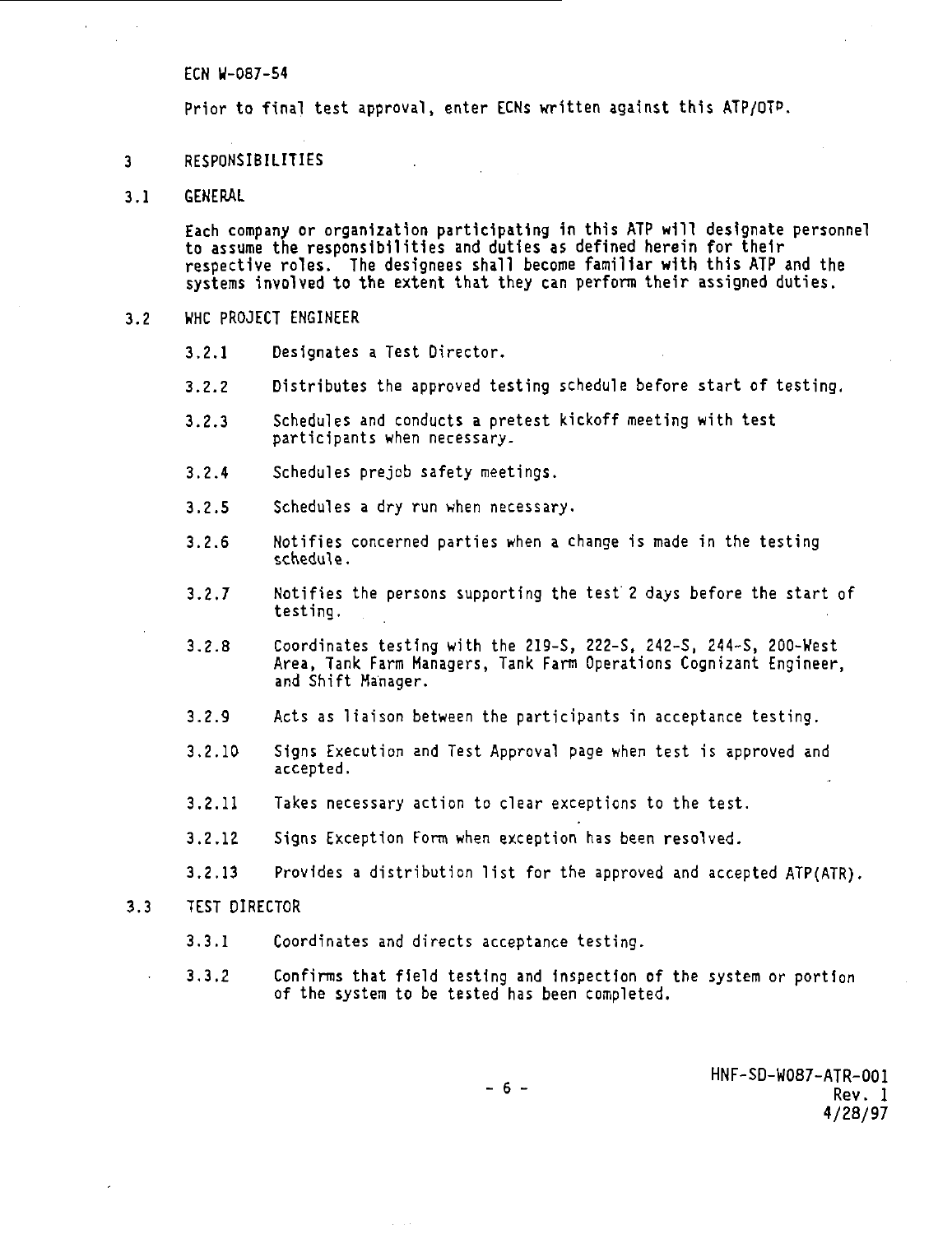- **3.3.3 Stops any test which, in his or her judgment, may cause damage to the system until the problem has been resolved.**
- **3.3.4 After verifying there is no adverse Impact, may alter the sequence in which systems or subsystems are tested.**
- **3.3.5 Ensures that required environmental conditions are maintained.**
- **3.3.6 If a test is to be suspended for a period of time, ensures that the system 1s left in a safe mode.**
- **3.3.7 Before restarting suspended test, reverifies the test prerequisites.**
- **3.3.8 Initiates ECNs to document required changes to the AT<sup>D</sup> .**
- **3.3.9 Reviews recorded data, discrepancies, and exceptions. .**
- **3.3.10 Obtains information or changes necessary to clear or resolve objections during the performance of the test.**
- **3.3.11 Signs Execution and Test Approval page when test has been performed.**
- **3.3.12 Signs Exception Form when exception has been resolved.**
- **3.3.13 Obtains required signatures on the ATP Master prior to reproduction and distribution.**
- **3.4 WITNESSES (Provided by Participating Organizations. One witness shall be a Title III acceptance inspector.)**
	- **3.4.1 Witness the tests.**
	- **3.4.2 Review results of testing.**
	- **3.4.3 Assist the Test Director when requested.**
	- **3.4.4 Sign Execution and Test Approval page when test has been performed.**
	- **3.4.5 Sign Exception Form when exception has been resolved.**
- **3.5 RECORDER (Provided by ICF KH)**
	- **3.5.1 Prepares a Field copy from the ATP Master.**
	- **3.5.2 Records printed names, titles, and initials of all designated personnel on Field copy of ATP prior to start of testing.**
	- **3.5.3 Records test instrument Identification numbers and calibration expiration dates, as required.**
	- **3.5.4 Initials and dates every test step on the Field copy as it is completed next to the step number or on a data sheet, when provided. Records test data. On data sheets where there is not room for both the initial and date, date may be entered at bottom of column.**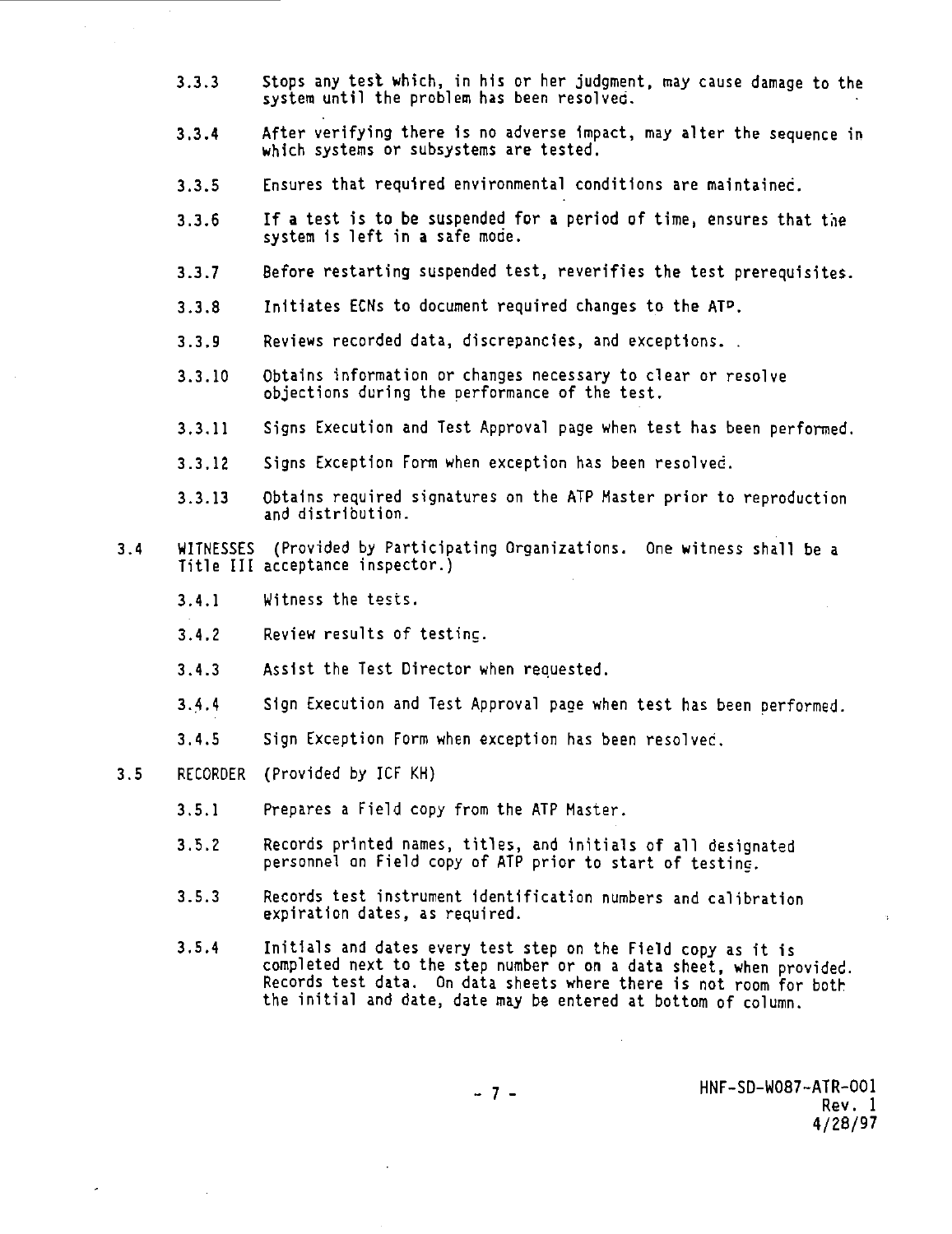- **3.5.5 Records objections and exceptions on an Exception form. Uses additional Exception forms as needed. Notifies the Test Director at time the objection is made.**
- **3.5.6 Signs Execution and Test Approval page when test has been performed.**
- **3.5.7 After test is finished, assigns alpha numeric page numbers to added data sheets and Exception forms. Records page numbers in the Table of Contents.**
- **3.5.8 Transfers Field copy entries for each step to the Master In in\* o\* type, signs, and dates. Transmits the completed Master to the Test Director for approval signature routing. Transmits the Field copy to Construction Document Control for inclusion in the official project file.**
- **3.5.9 Signs Exception Form when exception has been resolved and transmits to Test Director.**
- **3.6 TEST OPERATOR**
	- **3.6.1 Performs test under direction of the Test Director.**
	- **3.6.2 Provides labor, equipment, and test instruments required for. performing tests which have not been designated as being provided by others.**
	- **3.6.3 Requests in writing from the Test Director those services, materials, or equipment that have been designated as being supplied by others.**
	- **3.6.4 Confirms that all equipment required for performing test will be available at the start of testing.**
	- **3.6.5 Signs the Execution and Test Approval page.**
- **3.7 A-E ACCEPTANCE INSPECTION, DESIGN ENGINEER, AND PROJECT MANAGER**
	- **3.7.1 Evaluate results.**
	- **3.7.2 Sign for A-E Approval on Execution and Test Approval page.**
- **3.8 TANK FARM SHIFT OPERATIONS MANAGER**
	- **3.8.1 Designates an operator to witness and/or complete the ATP/OTP for Tank Farms.**
	- **3.8.2 Assumes responsibility for the safe conduct of the ATP/OTP within Tank Farms.**
	- **3.8.3 Authorizes the start of the ATP/OTP for Tank Farms.**
	- **3.8.4 Signs Execution and Test Approval page when test is approved and accepted.**
	- **3.8.5 Signs exception Form,when exception has been resolved.**

**HNF-SD-W087-ATR-001 Rev. 1 4/28/97**

 $-8 -$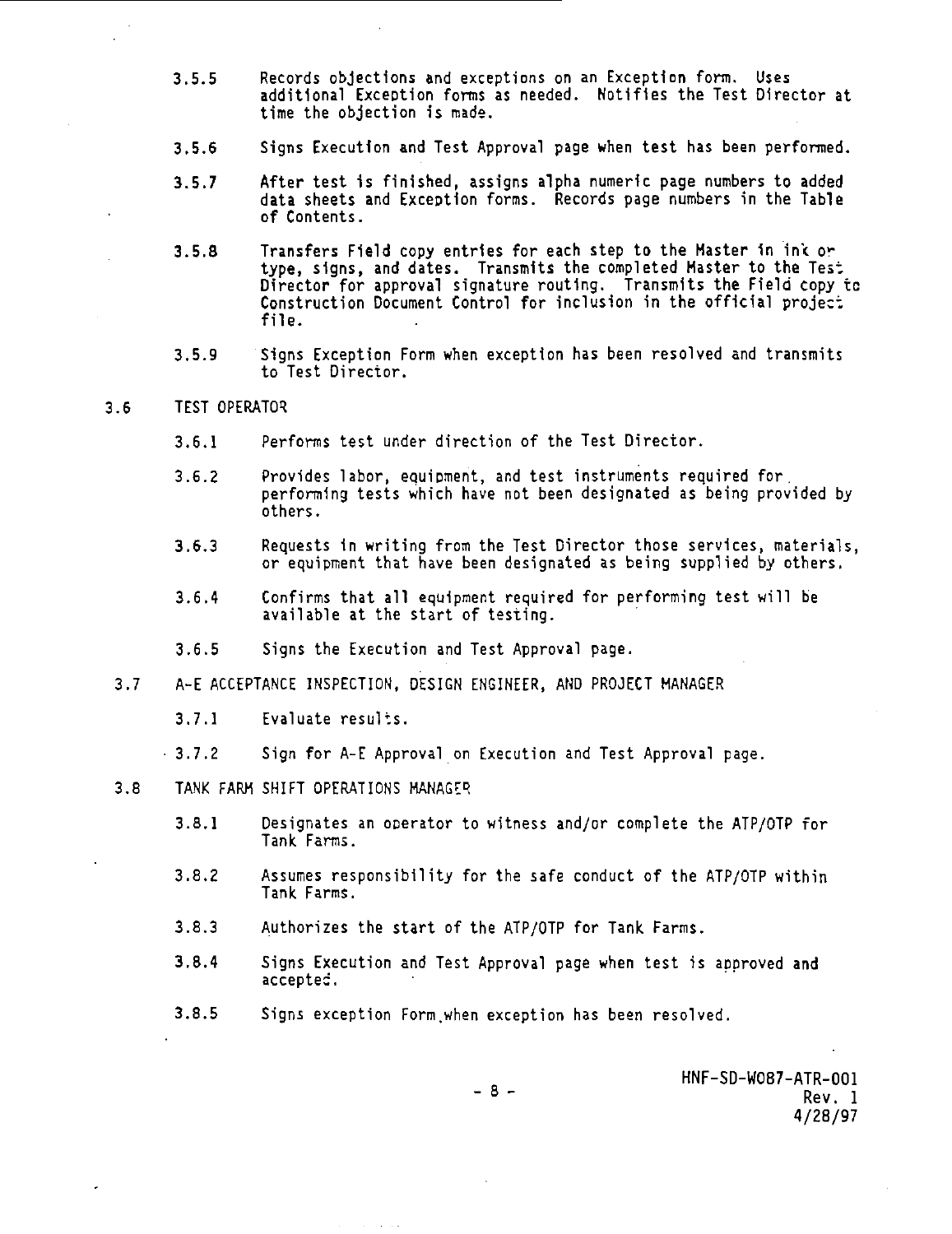# **3.9 TANK FARM OPERATOR**

- **3.9.1 Witnesses the test for Tank Farms.**
- **3.9.2 Operates equipment as designated by the Test Director,**
- **3.9.3 Signs Execution and Test Approval page when test has been completed.**
- **3.9.4 Signs Exception Form when exception has been resolved.**
- **3.10 TANK FARM COGNIZANT ENGINEER**
	- **3.10.1 Approves modifications to the ATP/OTP.**
	- **3.10.2 Signs Execution and Test Approval page when test has been completed.**
	- **3.10.3 Signs Exception Form when exception has been resolved.**
	- **3.10.4 Reviews recorded data, discrepancies, and exceptions.**
- **4 CHANGE CONTROL**

**Required changes to this ATP must be processed on ECNs in accordance with company procedures. If a need for change 1s discovered in the course of running the test, the test director shall review the change(s) required to the procedure and discuss with the design engineer or representative. If the changes required do not affect the configuration, the changes shall be redlined and signed by the design engineer and the test director for incorporation into an ECN. During this resolution, other portions of the test, unaffected by the change, may proceed.**

- **5 EXECUTION**
- **5.1 OCCUPATIONAL SAFETY AND HEALTH**

**Individuals shall carry out their assigned work in a safe manner to protect themselves and others from undue hazards and to prevent damage to property and environment. Facility line managers shall assure the safety of activities within their areas to prevent Injury, property damage, or interruption of operation. Performance of test activities shall always include safety and health aspects.**

- **5.2 PERFORMANCE**
	- **5.2.1 Conduct testing in accordance with JCF KH Procedure CON 3.5 (Performance and Recording of Acceptance Test Procedures).**
	- **5.2.2 Perform test following the steps and requirements of this procedure.**

**HNF-SD-W087-ATR-001 - 9 - Rev. 1 4/28/97**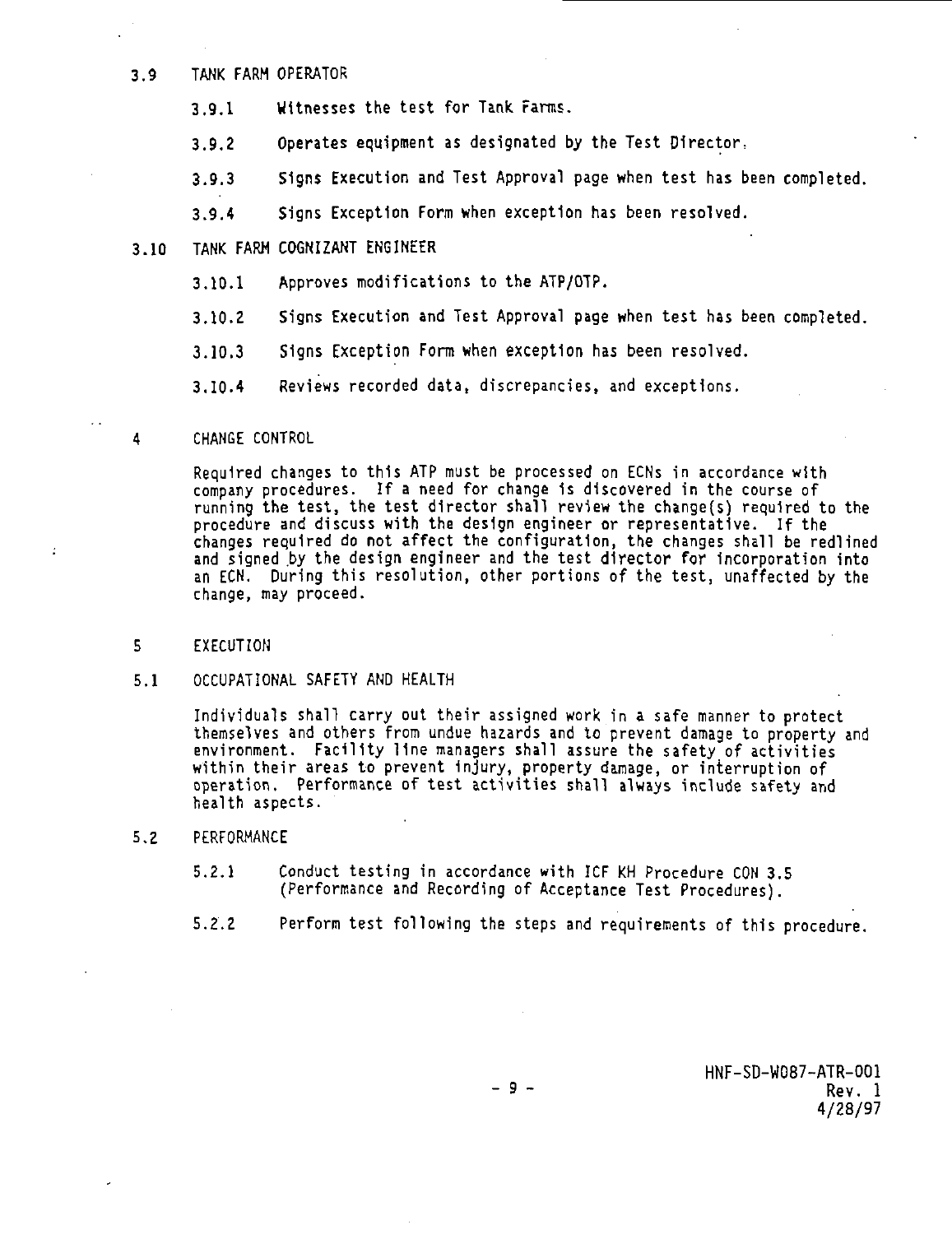# **6 EXCEPTIONS**

# **6.1 GENERAL**

**Exceptions to the required test results are sequentially numbered and recorded on individual Exception forms. This enables case-by-case resolution and approval of each exception.**

**Errors/exceptions 1n the ATP itself shall NOT be processed as test exceptions (see Section 4 CHANGE CONTROL).**

### **6.2 RECORDING**

- **6.2.1 Number each exception sequentially as it occurs and record it on an Exception Form (KEH-428), sample appended.**
- **6.2.2 Enter name and organization of objecting party for each exception.**
- **6.2.3 Enter planned action to resolve each exception when such determination is made.**

## **6.3 RETEST/RESOLUTION**

**'Record the action taken to resolve each exception. Action taken may rot be the same as planned action.**

- **6.3.1 When action taken results in an acceptable retest, sign and date Retest Execution and Acceptance section of the Exception Form.**
- **6.3.2 When action taken does not involve an acceptable retest, strike out the Retest Execution and Acceptance section of the Exception Form.**

### **6.4 APPROVAL AND ACCEPTANCE**

**The customer provides final approval and acceptance of exceptions by checking one of the following on Exception Form:**

- **6.4.1 Retest Approved and Accepted: Applicable when Retest Execution and Acceptance section is completed.**
- **6.4.2 Exception Accepted-As-Is: Requires detailed explanation.**

**6.4.3 Other: Requires detailed explanation.**

**The customer signs and dates the Exception Form and obtains other customer internal approvals, if required.**

## **6.5 DISTRIBUTION**

**A copy of the approved Exception Form is distributed to each participant. The signed original is attached to the ATP Master.**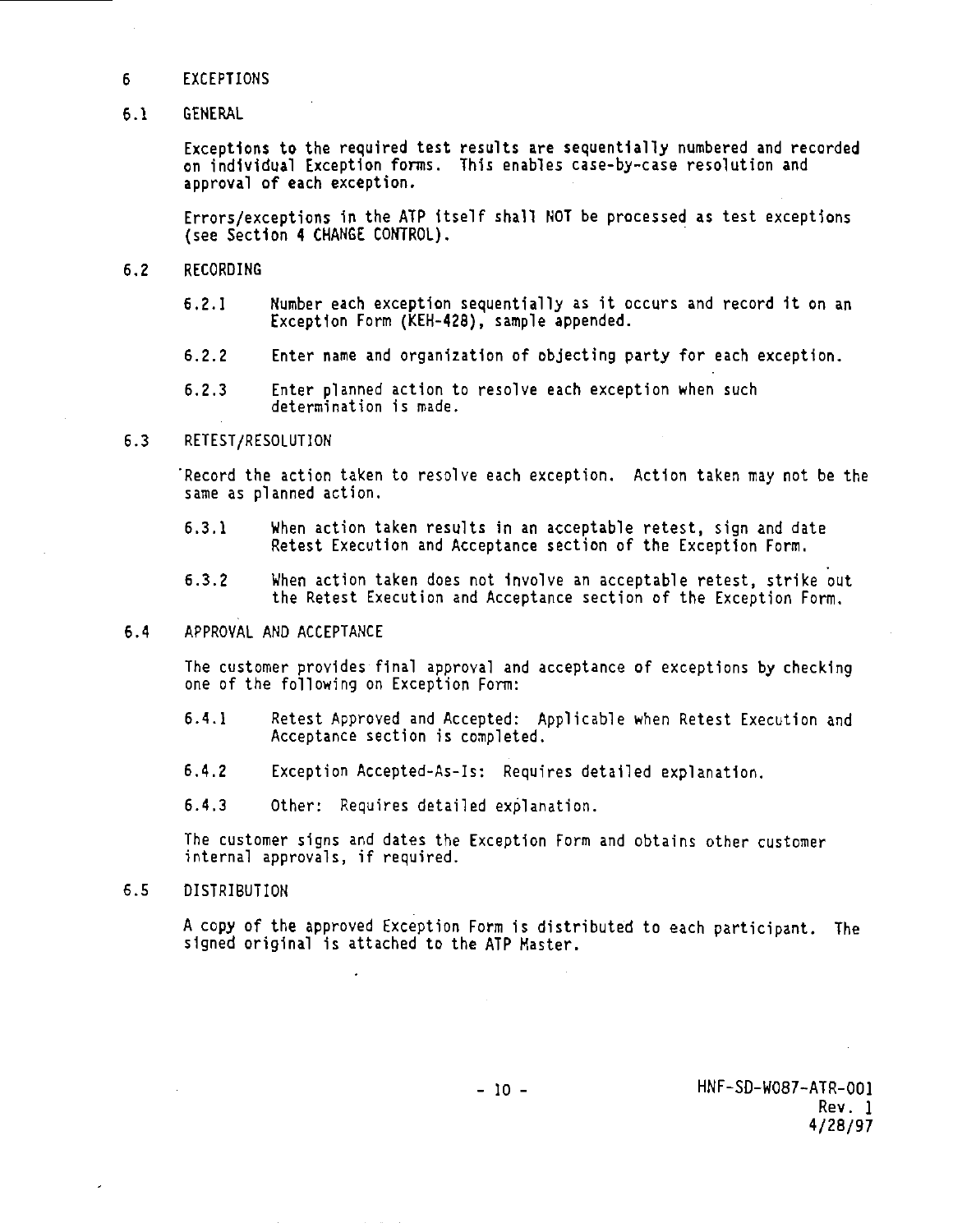- **7 PREREQUISITES, EQUIPMENT/INSTRUMENTS, COMPONENT LOCATIONS, AND ABBREVIATIONS**
- **7.1 PREREQUISITES**

**The following conditions shall exist at start of testing for that portion of the system being tested.**

- **7.1.1 Systems have been inspected for compliance with construction documents.**
- **7.1.2 Vendor data and operating Instructions are at hand for each installed instrument, pump, and valve.**
- **7.1.3 Reference documents (including this ATP) have been verified for correct revision number and outstanding ECNs.**
- **7.1.4 A Job Safety Analysis has been prepared by ICF KH and a Prejob Safety Meeting has been conducted.**
- **7.1.5 Test instruments have a valid calibration stamp attached. Test instrument identification numbers and calibration expiration dates have been recorded in Para 7.2.**
- **7.1.6 Methods of water disposal have been approved by Facilities Management.**
- **7.1.7** Power is available to energize the system;  $\mathcal{L}_{i}$ <sub>i</sub>,  $\mathcal{L}_{i}$   $\mathcal{L}_{i}$   $\mathcal{L}_{i}$   $\mathcal{L}_{i}$   $\mathcal{L}_{i}$   $\mathcal{L}_{i}$ **7.1.8 Annunciator lights have been tested. • - • •£**
- **7.1.9 Voice communications are available between 219-S, 222-S, 242-S, 244-S, leak detection sensor locations, and other locations determined to be appropriate by the test director.**
- **7.1.10 Radiation Work Permits (RWPs) have been approved by the Operating Contractor. Attach RWPs to ATP.**
- **7.1.11 Pump PI spool piece is disconnected from Tank 102.**
- **7.1.12 Project equipment and Instruments have been Identified by tag numbers.**
- **7.1.13 Shop test results for Panels IP], IP2, and IP3 are on file, for record, with ATP/OTP.**
- **7.2 EQUIPMENT/INSTRUMENTS**

**Supplied by Test Operator unless otherwise noted.**

**7.2.1 Voltohmmeters (VOM):** Instrument No.  $\frac{\rho \sigma s \nu}{\sqrt{3}}$  Expiration Date  $\frac{3-\nu}{3-2\nu-7}$  $7 - 2 - 2 -$ Sw44eJi\*hlp Shnrf4ng Jumpers:—fcerothr-1 foot -through 6 fo

> **HNF-SD-W087-ATR-001 Rev. 1 4/28/97**

 $-11 -$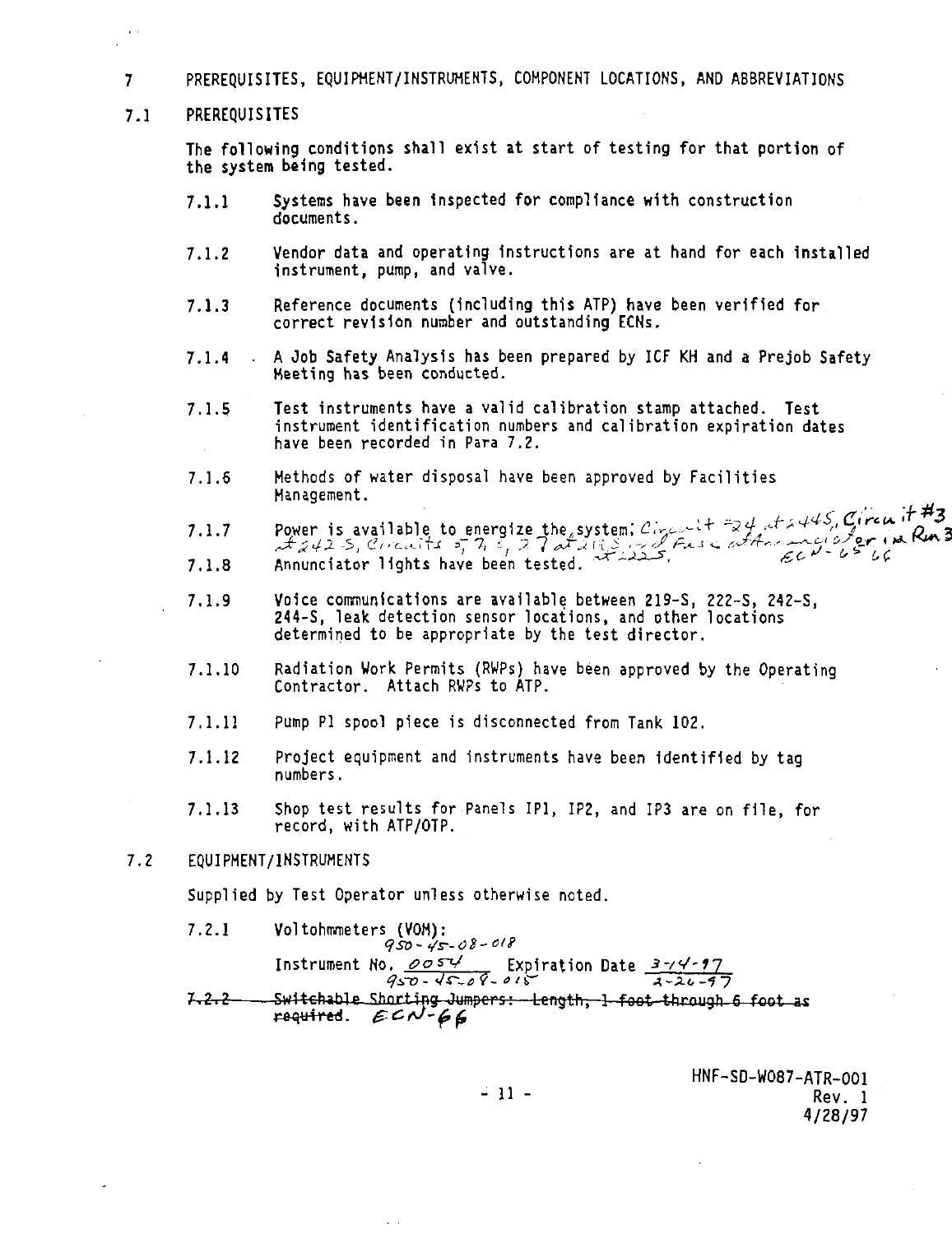$6000$ 

صصة

- **7.2.3 Pressure Gages: 0-1KI psig. Pressure test assembly used for tank trailers may be used for this ATP.**
- **7.2.4 Container: To hold water for leak detector tests, approximately 1 gallon capacity.**
- **7.2.5 Tubing: 1/4-Inch and 1/2-Inch tygon.**

#### **7.3 COMPONENT LOCATION**

 $\ddot{\cdot}$ 

| Component Identifier                               | Location                                             |
|----------------------------------------------------|------------------------------------------------------|
| Control Panel IP2                                  | $219 - S$                                            |
| Control Panel IP3                                  | $219 - S$                                            |
| Motor Operated Valves HV-Pl<br>and HV-305          | $219 - S$                                            |
| Panelboard (219–SX)                                | $219 - S$                                            |
| Leak Detector Elements LDE-306A.<br>306B, 306C     | On the transfer piping between<br>Tank-102 and 244-S |
| Leak Detector Transmitters LDT-306A,<br>306B, 306C | Outside, between 219-S and<br>$244-S$                |
| Pushbuttons PERMIT and DENY                        | Control Panel A in 242-S                             |

#### **7.4 ABBREVIATIONS**

| CASS |  |  | Central Alarm Surveillance Systems |  |
|------|--|--|------------------------------------|--|
|------|--|--|------------------------------------|--|

- **ECN Engineering Change Notice**
- **LDE Leak Detector Element**
- **LOT Leak Detector Transmitter**
- **LDY Leak Detection Relay**
- **MOV Motor-Operated Valve**
- **RWP Radiation Work Permit**

**- 12 - HNF-SD-W087-ATR-001 Rev. 1 4/28/97**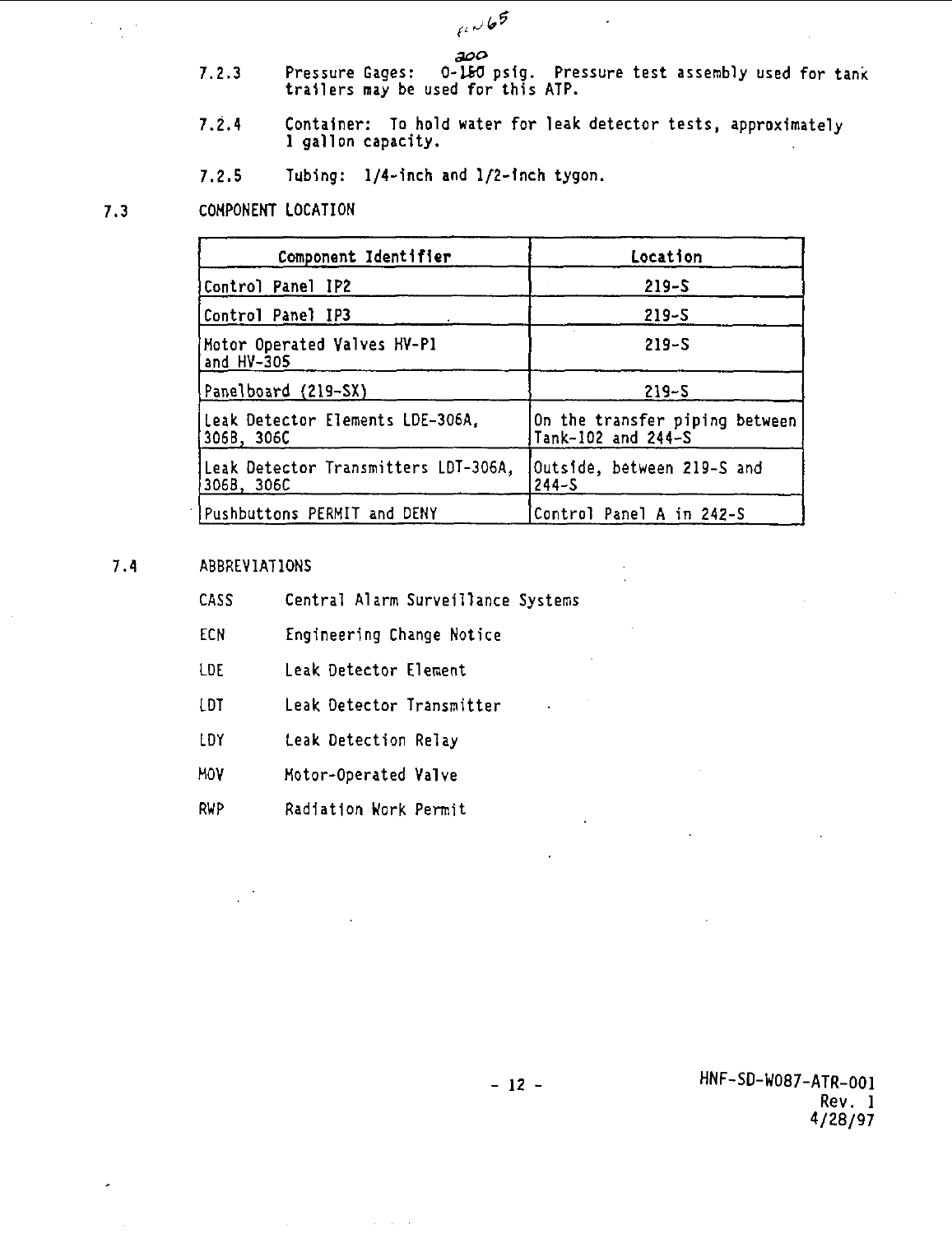**8 LEAK DETECTION AND MONITORING SYSTEM**

This test will verify operation of the leak detection system consisting of LDE,<br>leak detection processor, annunciation and control interlock. This system is<br>based upon conductivity principle. When the liquid due to leak co

| 8.1<br>$c$ K 10-14-96                   | PREPARATION     |                                                                                                                                  |
|-----------------------------------------|-----------------|----------------------------------------------------------------------------------------------------------------------------------|
| $C\sqrt{84468}.1.1$<br>$2410 - 14 - 96$ |                 | سمى بىر<br>Verify all prerequisites of Para 7.1 and 7.2 have been met.                                                           |
| $C \times 8996$ 8.1.2<br>$40 - 10 - 46$ |                 | Notify 219-5, 222-5, 242-5, and 244-5 Building Managers. $\mathcal{A}_i \in f$ Novagers Al                                       |
| 2855228313<br>$2710 - 14 - 96$          |                 | Notify Tank Farm Operations Manager.                                                                                             |
| C18446                                  | 8.1.4           | Verify that energized electrical work permits have been obtained.                                                                |
|                                         | NOTE:           | Keep appropriate personnel informed as to test status.                                                                           |
|                                         | <b>CAUTION:</b> | TEST INVOLVES WORKING WITH LIVE CIRCUITS. ENSURE THAT THE IMMEDIATE<br>AREA IS NOT WET. ENSURE THAT HANDS AND APPAREL ARE DRY.   |
| 8.2                                     |                 | LFAK DETECTION AND MONITORING SYSTEM TEST                                                                                        |
|                                         |                 | Record the following steps for each LDE/LDT loop on Data Sheet 8.2.                                                              |
|                                         | B.2.1           | Remove LDE from pipe.                                                                                                            |
|                                         | 8.2.2           | Apply power to monitoring units (Circuit 24, Panelboard B at 244-S,<br>Circuit 3 at Panelboard 242-S, and Circuit, 27 at 219-S). |
|                                         | 8.2.3           | $5,7,84$ ECNL<br>Immerse LDE in liquid.                                                                                          |
|                                         | 8.2.4           | Verify white indicating beacon light at 244-S is ON.                                                                             |
|                                         | 8.2.5           | Verify contact 1-7 of LDT in Panel IP2 at 219-S is CLOSED.                                                                       |
|                                         | 8.2.6           | Verify Annunciator Window 1-1, ENCASEMENT LEAK on Panel A at 242-S is<br>FLASHING and audible alarm is ON.                       |
|                                         | 8.2.7           | Verify Annunciator Window 3-5, TRANSFER LINES TO 244-5 on Panel IP3<br>at 219-S is FAST FLASH and audible alarm is ON.           |
|                                         | 8.2.8           | Verify Group Annunciator Al-38, Window 9, DRAIN LEAK DETECTION at<br>222-S Room 3B is FLASHING and audible alarm is ON.          |
|                                         | ــوجوو          | $\cdot$ Verify leak indicating light at LDT on Panel IP2 is ON, $\in$ CMCS $^{-}$                                                |
|                                         | 8.2.10          | Verify leak indicating light at Panel IP3 is ON.                                                                                 |
|                                         | 8.2.11          | Depress ACKNOWLEDGE pushbutton at 219-S and verify Annunciator<br>Window 3-5 is STEADY ON and audible alarm is OFF.              |
|                                         |                 |                                                                                                                                  |
|                                         |                 | HNF-SD-W087-ATR-001<br>- 13 -<br>Rev. 1                                                                                          |

Rev. 1 4/28/97

 $\ddot{\phantom{a}}$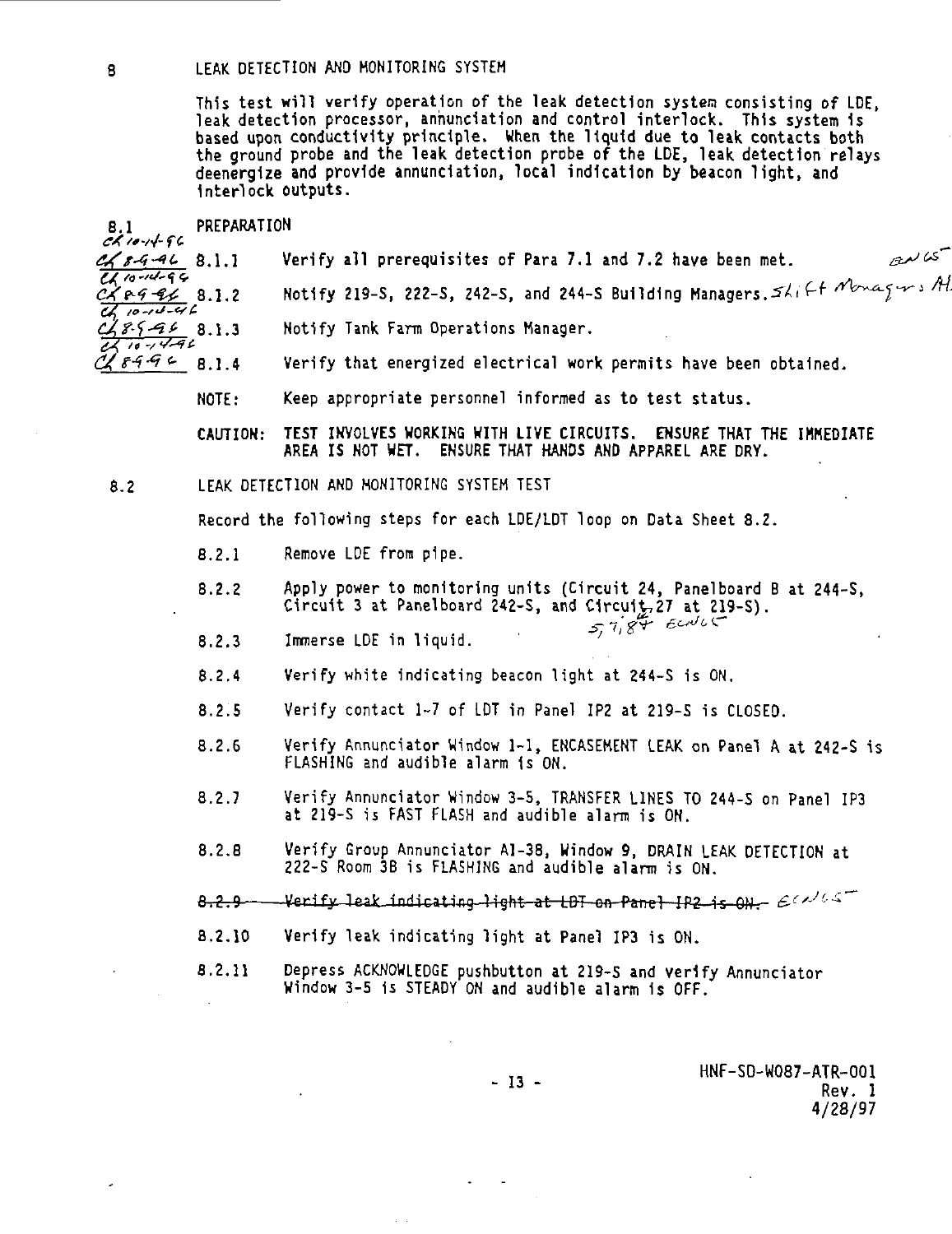- **8.2.12 Depress ACKNOWLEDGE pushbutton at 242-S and verify Annunciator Window 1-1 Is STEADY ON and audible alarm Is OFF.**
- **8.2.13 Depress ACKNOWLEDGE pushbutton at 222-S, Room 3B and verify Annunciator Window 9 is STEADY OH and audible alarm is OFF.**
- **8.2.14 Remove LDE from liquid and dry 1t off.**
- **8.2.15 Verify white Indicating beacon light at 244-S 1s OFF.**
- **8.2.16 Verify leak Indicating light at LDT on Panel IP2 is OFF.**
- **8.2.17 Verify Annunciator Window 3-5 at Panel IP3 is SLOW FLASH and audible alarm is ON.**
- **8.2.18 Depress RESET pushbutton at Panel 1P3 and verify Annunciator Window 3-5 and audible alarm are OFF.**
- **8.2.19 Verify Group Annunciator A1-3B Window 9 at 222-S Room 3B 1s OFF.**
- **8.2.Z0 Verify Annunciator Window 1-1 at 242-S is OFF.**
- **8.2.21 Reinstall LDE in pipe.**

**HNF-SD-W087-ATR-001 Rev. 1 4/28/97**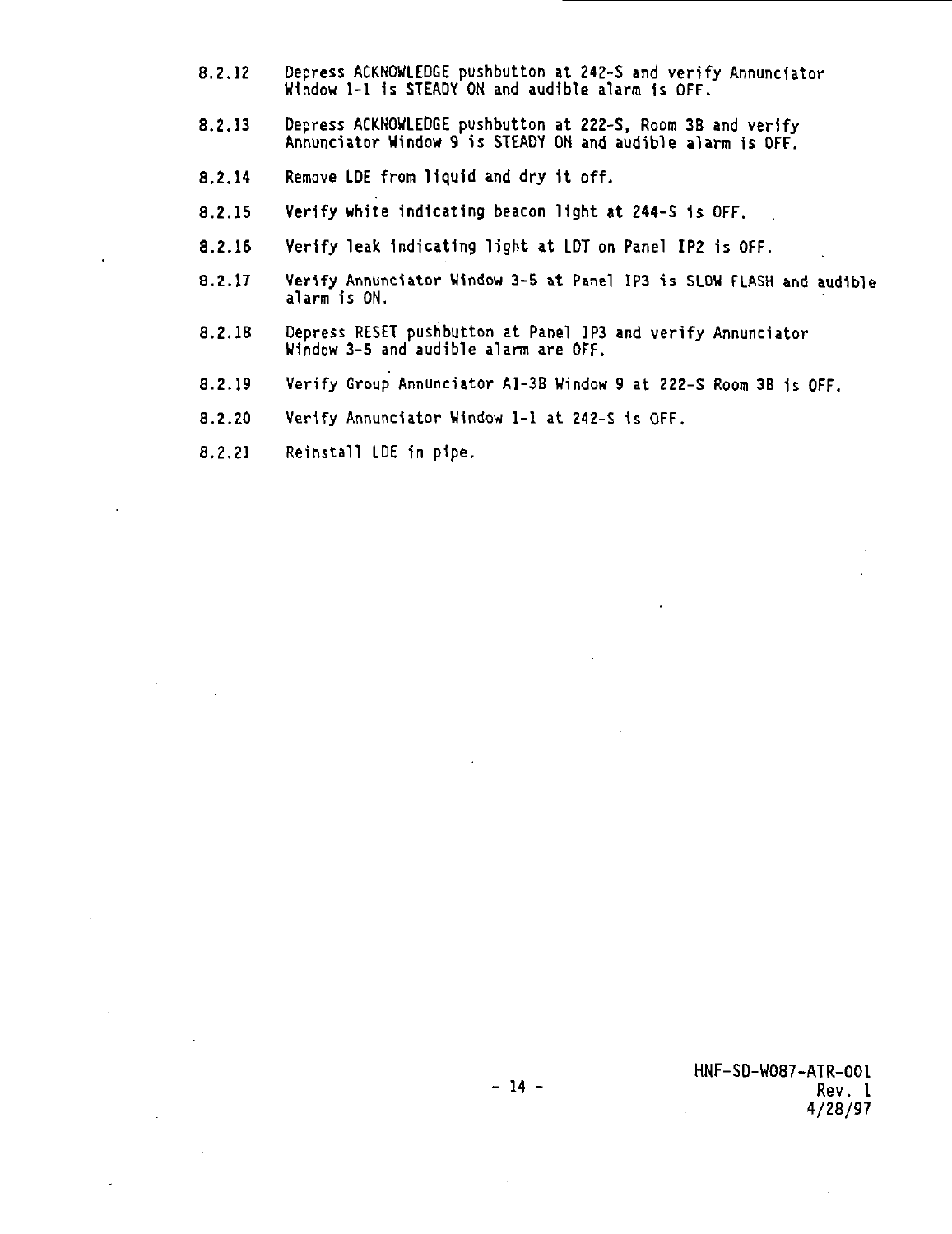|             | LDE/LDT                                                                                                                      |      |      |      |
|-------------|------------------------------------------------------------------------------------------------------------------------------|------|------|------|
| <b>STEP</b> | PERFORM/VERIFY                                                                                                               | 306A | 306B | 306C |
| 8.2.1       | Remove LDE from pipe                                                                                                         | س    | سما  | سمد  |
| 8.2.2       | Apply power to monitoring units                                                                                              | س    | سما  | س    |
| 8.2.3       | Immerse LDE in liquid                                                                                                        |      |      |      |
| 8.2.4       | Verify white beacon light at 244-S is ON                                                                                     | سره  | سمس  |      |
| 8.2.5       | Verify Contact 1-7 of LDT at Panel IP2 is<br>CLOSED                                                                          |      |      |      |
| 8.2.6       | Verify 242-S Annunciator Window 1-1 is<br>FLASHING and audible alarm is ON                                                   | سمد  |      | سى   |
| 8.2.7       | Verify 219-S Annunciator Window 3-5 is FAST<br>FLASH and audible alarm is ON                                                 | سر،  |      |      |
| 8.2.8       | Verify 222-S Group Annunciator Window 9 is<br>FLASHING and audible alarm is ON                                               | سر   |      |      |
| 8.2.9       | Verify leak indicating light at LDT on<br>Panel IP2 is ON                                                                    |      |      |      |
| 8.2.10      | Verify leak indicating light at Panel 1P3 is<br>ON                                                                           | سمسا |      |      |
| 8.2.11      | Depress ACKNOWLEDGE pushbutton at 219-S and<br>verify Annunciator Window 3-5 is ON and<br>audible alarm is OFF               |      |      |      |
| 8.2.12      | Depress ACKNOWLEDGE pushbutton at 242-S and<br>verify Annunciator Window 1-1 is STEADY ON and<br>audible alarm is OFF        |      |      |      |
| 8.2.13      | Depress ACKNOWLEDGE pushbutton at 222-S<br>Room 3B and verify Annunciator window 9 is<br>STEADY ON and audible alarm is OFF. |      |      |      |
| 8.2.14      | Remove LDE from liquid and dry it off                                                                                        |      |      |      |
| 8.2.15      | Verify white beacon light at 244-S is OFF                                                                                    | سر،  |      |      |
| 8.2.16      | Verify leak indicating light at LDT on Panel<br>IP2 is OFF                                                                   |      |      |      |
| 8.2.17      | Verify Annunciator Window 3-5 at Panel IP3 is<br>SLOW FLASH and audible alarm is ON                                          |      |      |      |
| 8.2.18      | Depress RESET pushbutton at Panel IP3 and<br>verify Annunciator Window 3-5 and audible<br>alarm are OFF                      | V    |      |      |
| 8.2.19      | Verify Group Annunciator Window 9 at 222-S<br>Room 3B is OFF                                                                 | سره  |      |      |
| 8.2.20      | Verify Annunciator Window 1-1 at 242-S is OFF                                                                                |      |      |      |
| 8.2.21      | Reinstall LDE in pipe                                                                                                        | سى   |      |      |
|             | $\frac{1}{28,2.20}$ a Deerengize Circuit 24 @ 2445.                                                                          |      | سر   |      |

 $e^{i\theta}$ 

 $\bar{\phantom{a}}$ 

 $\ddot{\phantom{a}}$ 

 $\ddot{\phantom{a}}$ 

 $\overline{a}$ 

- 15 -

÷.

**HNF-SD-W087-ATR-001 Rev. 1** 4/28/97

 $\bar{z}$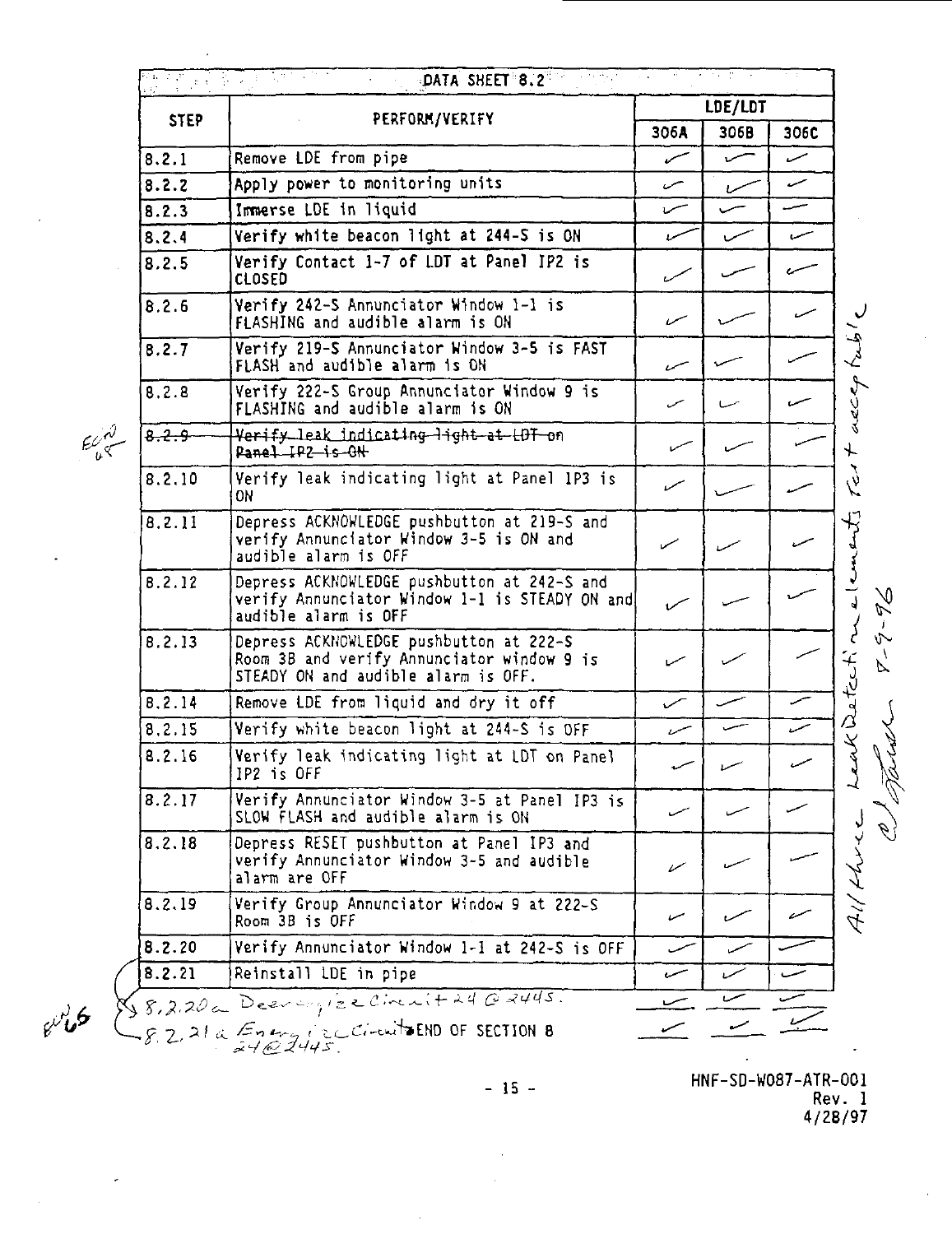**TRANSFER PUMP PI SPEED CONTROL**

**This test will verify speed control operation of Pump P-l in Z19-S.**

- 9.1 **PREPARATION**
- $C<sub>1</sub>/o<sub>2</sub>/4<sub>1</sub>$  9.1.1 Verify all prerequisites of Para 7.1 and 7.2 have been met.
- CX/ 0 1496 9.1.2 Notify 219-S^and 242-s Building Managers. Shift Moneyers ECNES
- $\mathcal{A}$  /o-rd-9C 9.1.3 Notify Tank Farms Operations and Shift Manager.
- $c$ /,o- $\sqrt{c}$  9.1.4 Verify that energized electrical work permits have been obtained.
	- NOTE: Keep appropriate personnel informed as to test status.

CAUTION: TEST INVOLVES WORKING WITH LIVE CIRCUITS. ENSURE THAT THE IMMEDIATE AREA IS NOT WET. ENSURE THAT HANDS AND APPAREL ARE DRY.

- 9.2 TRANSFER PUMP PI SPEED CONTROL TEST FOODLED
- $\sigma$  refer 9.2.1 Verify Air Valve CA-V-66OD is CLOSED.
- Energize Circuit 3 for Panel A from Panelboard C at 242-S. <u>ان ۱**۰**۷۰٬۴</u>۰ و.
- Energize Panels IP2 and IP3 at 219-S. **cM \*** •J>-r<f-fl 9.2.3
- Pull to reset DENY switch. ah 10 14 PC 9.2.4
- Press and release PERMIT pushbutton.  $0.285$  /  $0.7999$   $2.5$
- Verify TRANSFER PUMP P-l indicating light on 242-S is ON. *<u>,,,,4-9 9.2.6</u>*
- Rotate pump speed control knob to 0% position. Ch<sub>10</sub>-14969.2.7
	- CAUTION: High pressure air may be present. Perform following operation' slowly.
- $0.410 + 4.9.2.8$ **Disconnect instrument air tubing at the outlet of Regulator KY301.**
- Chio 44969.2.9 **Install a tee fitting between the regulator outlet and the process tubing. Connect an instrument pressure gauge to the remaining end of the tee fitting.**
	- **NOTE: Readings taken from this pressure gauge, and recorded in this ATP/OTP, are for information only and have no bearing on the acceptance of this test.**
- $CA$ 10-14-969.2.10 **Verify Valve HV-305 OPEN (red) indicating light on Panel IP3 is ON and Valve HV-P1 CLOSED (green) indicating light on Panel 1P3 is ON.**
- $4.0 44 169.2.11$ **Verify pump speed control knob is turned to 0% position.**

**-ft'fc 9.2.12 » W-?"C9.2.13 Apply power to the electropneumatic controller (Circuit 8 at 219-SX). Open Air Valve CA-V-660/.**

- 16 -

HNF-SD-W087-ATR-001 Rev. 1 4/28/97

 $\mathbf{Q}$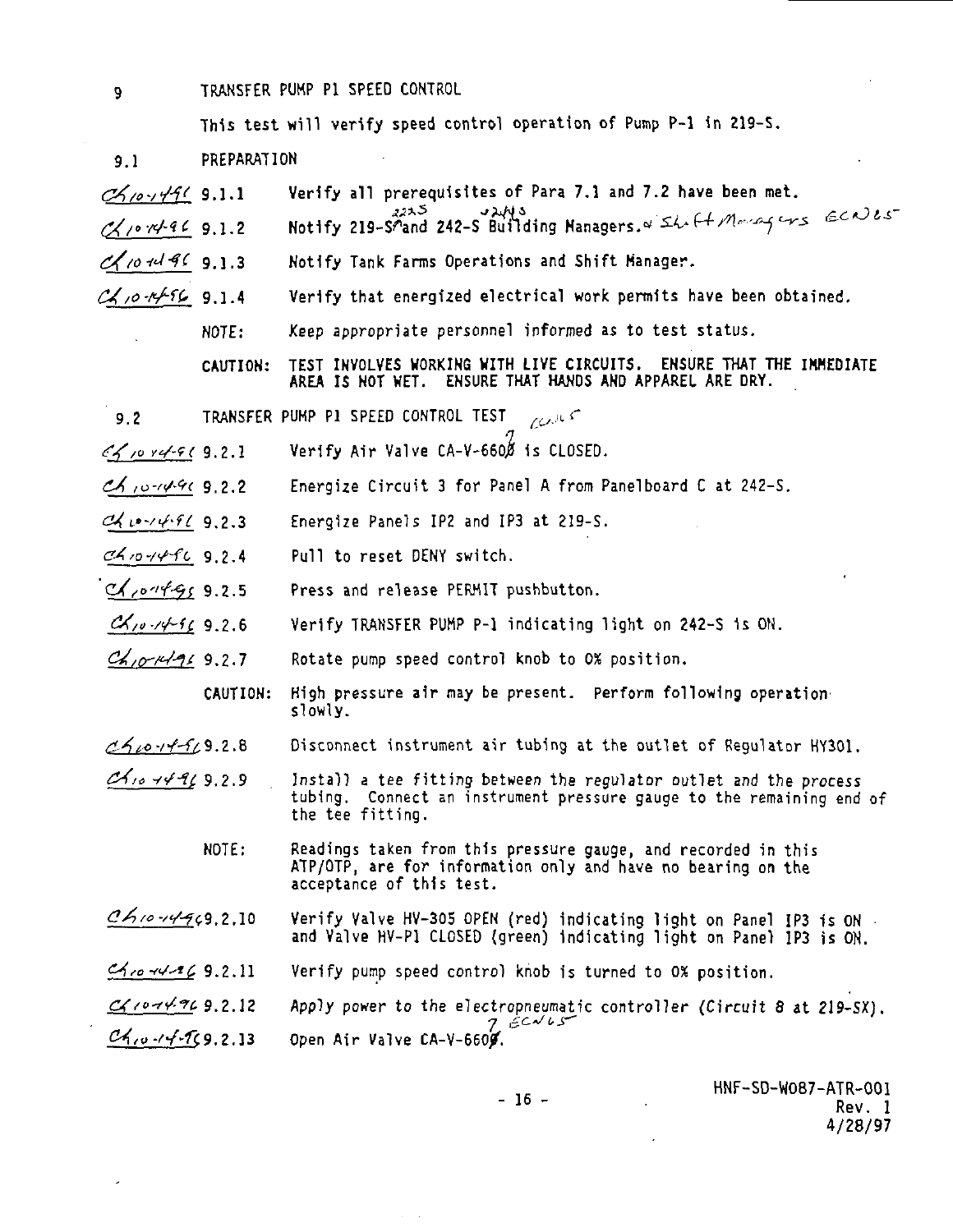- $\epsilon$ *A* $\beta$ - $\epsilon$ / $\epsilon$ / $\epsilon$ / $\epsilon$ / $\epsilon$  2.14 Record reading on the pressure gauge.  $\epsilon$  psi
- **9.2.15 Turn Hand Switch HS-305 to CLOSE position and hold whi'e verifying the following.**
- **.15.1 As the valve travels toward the closed position, verify both OPEN (red) and CLOSED (green) indicating lights are ON.**
- **.15.2 When the valve reaches the fully closed position, verify OPEN indicating light is OFF and CLOSED indicating light is ON.**
- Release Hand-Switch-HS-305 to AUTO-position. ECA/ 45 <del>9.2.16</del>-
- **9.2.17 Turn Hand Switch HS-P1 to OPEN position and hold while verifying the following.**
- **9.2.17.1 As the valve travels toward the open position, verify both OPEN (red) and CLOSED (green) indicating lights are ON.**
- $\mathcal{C}$ /0  $\forall$  4  $\mathcal{C}$  9.2.17.2 When the valve reaches the fully open position, verify CLOSED **indicating light is OFF and OPEN indicating light is ON.**
- **.2.18 Release Hand Switch HS-P1 to AUTO position.**
- **.2.19 Slowly rotate pump speed control knob clockwise to 50% position.**
- **9.2.20 Record reading on the pressure gauge. / o psi**
	- **NOTE: This reading should be higher than that taken with pump speed control knob at 0%.**
- **.2.21 Slowly rotate pump speed control knob to 100% position.**
- $cA_1$  $\circ$ - $\circ$  $\circ$ - $\circ$ **2.22** Record reading on the pressure gauge.  $\partial A$  psi
	- **NOTE: This reading should be higher than that taken with pump speed control knob at 50X.**
- **9.2.23 Slowly rotate pump speed control knob back to 0% position.**
- **9.2.24 Record reading on the pressure gauge. O psi.**
	- **NOTE:** This reading should be approximately the same as that taken when pump **speed control knob was first at 0% position.**
- **9.2.25 Turn Hand Switch HS-P1 to CLOSE position and verify the following.**
- **.2.25.1 As the valve travels toward the closed position, verify both OPEN and CLOSED indicating lights are ON.**
- **/o-/4-f(. 9.2.25.2 When the valve reaches the fully closed position, verify CLOSED indicating light is ON and OPEN indicating light is OFF.**
- $\frac{c}{10}$ ,  $\frac{c}{12}$ , 9.2.25.3 Verify the closing of Valve HV-P1 has caused Valve HV-305 to OPEN. **9.2.26** Close Air Valve CA–V–660Ø.

**" 17**

 **" Rev. 1 Rev. I HNF-SD-W087-ATR-001 4/28/97**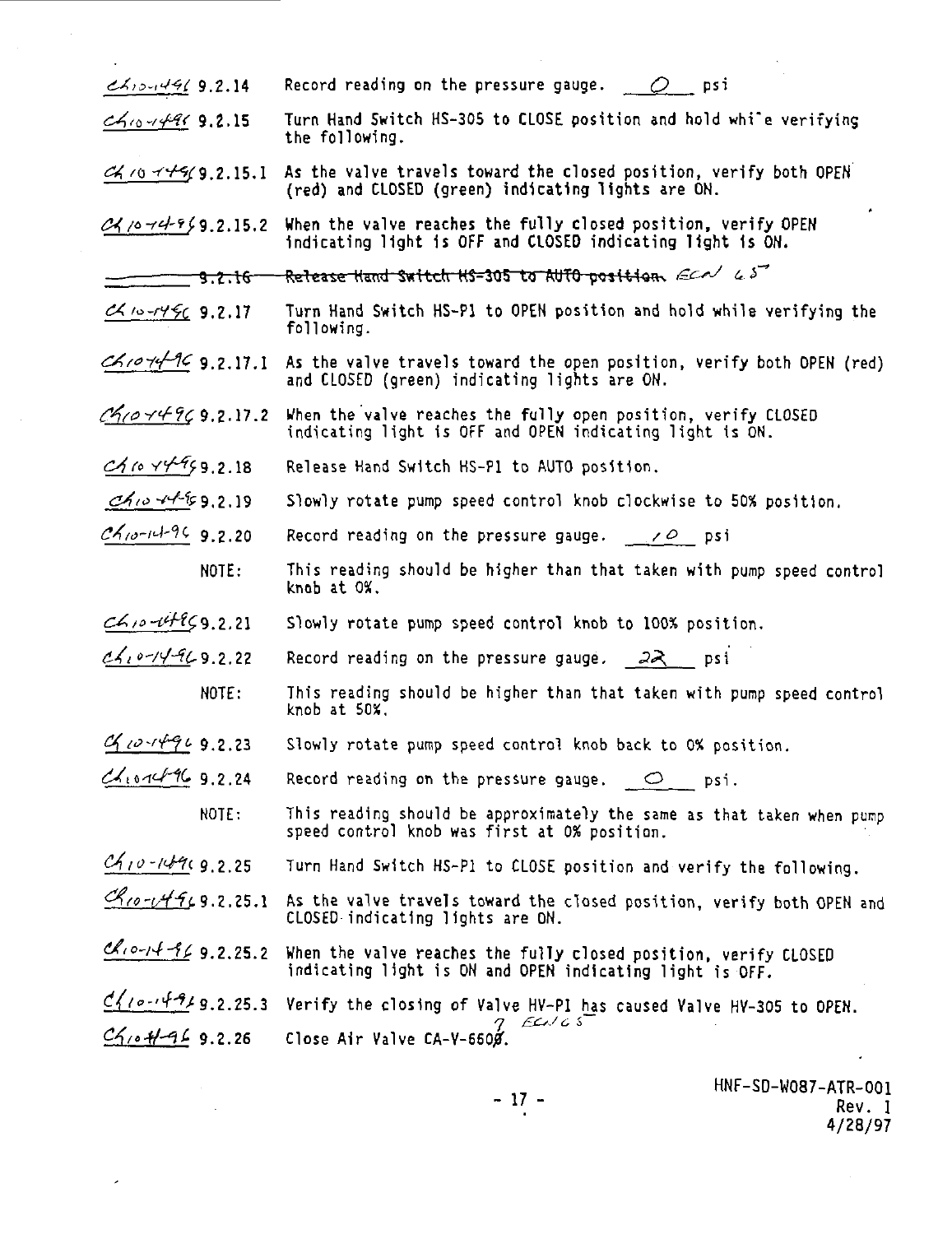**CAUTION: HIGH PRESSURE AIR NAY BE PRESENT. PERFORM FOLLOWING OPERATION SLOWLY.**

<del>g.2.27 - Reconnect the tubing to outlet side of Regulator HX3</del>01. الجزاد المركبة المستعمر بمركبة المستعمر

**-"/•\*(• 9.2.28 Remove power from Regulator HY301.**

**END OF SECTION 9**

**HNF-SD-W087-ATR-001 Rev. 1 4/28/97**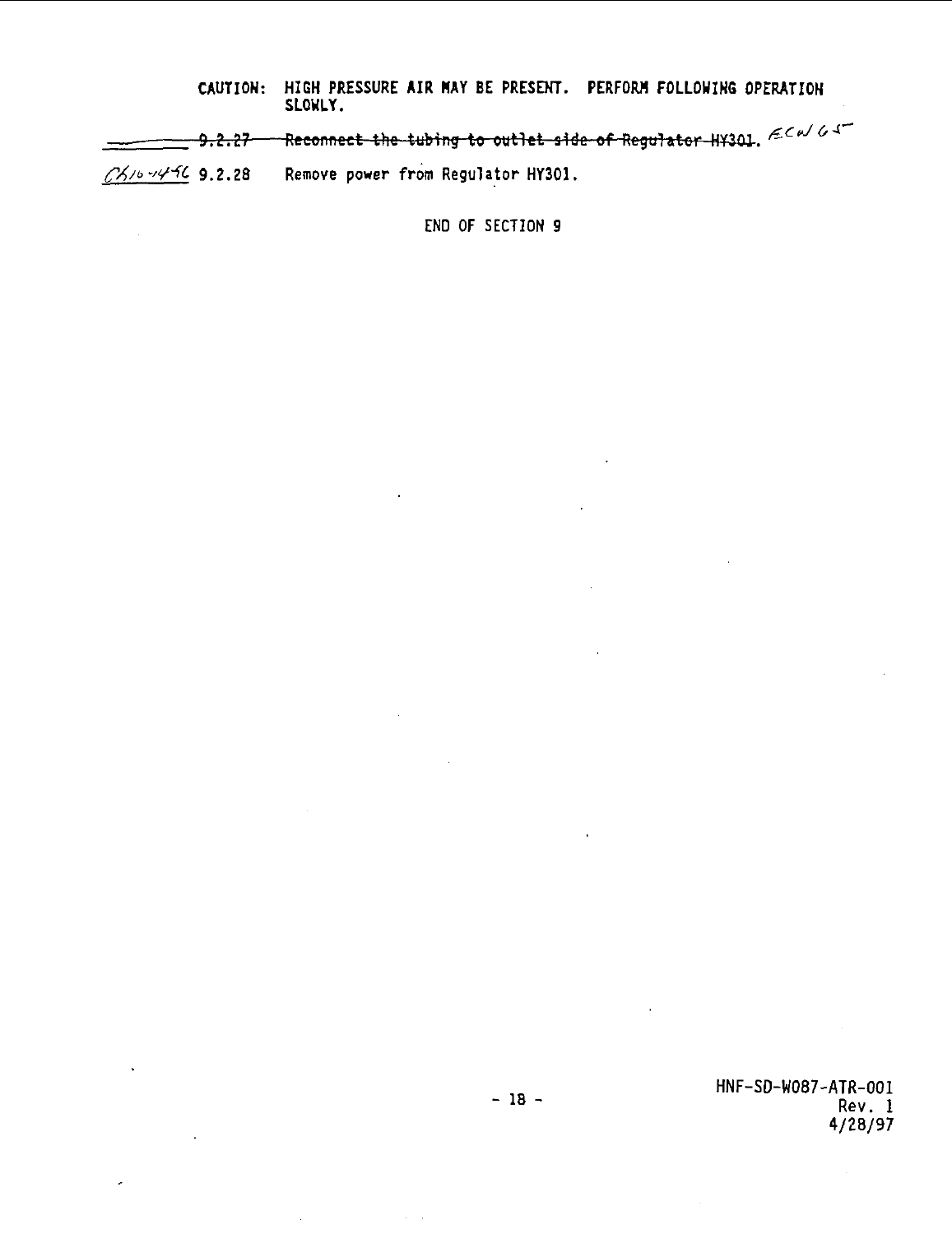10 MOTOR OPERATED VALVES HV-P1 AND HV-305

These tests will verify that Motor Operated Valves HV-P1 and HV-305 operate in accordance with their respective elementary (control) diagram requirements.

HV-P1 is controlled by a 3 position (OPEN-AUTO-CLOSE) control switch which can be maintained in either AUTO or CLOSE position but will spring-return from OPEN to AUTO.

HV-305 is controlled by a 3 position (CLOSE-AUTO-OPEN) control switch which can be maintained in either AUTO or OPEN position but will spring-return from CLOSE to AUTO.

Operation of HV-P1 is dependent on the operation of HV-305. HV-P1 is designed as automatic CLOSE and manual override CLOSE while HV-305 is designed as automatic OPEN and manual override OPEN. In other words, HV-P1 will not OPEN unless HV-305 is CLOSED.<br>PREPARATION  $\sigma \sim \frac{E C N^3}{C}$ 

- $\alpha$  /0.4441 10.1.1 Verify all prerequisites of Para 7.1 and 7.2 have been met.<br>2225 +2045  $\alpha$
- C4 ,t .,^-4(. 10.1.2 Notify 219-S^and 242-S Building Managers.
- $\frac{\partial}{\partial s}$  /o- $\frac{\partial}{\partial t}$  f c 10.1.3 Notify Tank Farm Operations and Shift Manager.
- $Ch$ ,  $\ll$  20 10.1.4 Verify that energized electrical work permits have been obtained.

NOTE: Keep appropriate personnel informed as to test status.

CAUTION: TEST INVOLVES WORKING WITH LIVE CIRCUITS. ENSURE THAT THE IMMEDIATE AREA IS MOT WET. ENSURE THAT HANDS AND APPAREL ARE DRY.

- 10.2 MOTOR OPERATED VALVE HV-P1 AND HV-305 TEST
- $\ll$ ro- $\ll$ + $\ll$  10.2.1 Place Circuit Breaker 7 in Panelboard 219-SX, at Building 219-S, in the OFF position.
- $\mathcal{A}$  corlé $\mathcal{A}$  b10.2.2 Verify there is NO VOLTAGE across Terminals TB2-205 and TB2-206 at Panel IP3.
- $\mathcal{A}_{10}$  -14-96 10.2.3 Place Circuit Breaker 7 in Panelboard 219-SX, at Building 219-S, in the ON position.
- $\mathcal{C}_2$  /0  $\forall$  4  $\neq$  10.2.4 Place Circuit Breaker 27 in Panelboard 219-S, at Building 219-S, in the ON position.
- $\alpha$   $\alpha$   $\beta$  10.2.5 Place Circuit No. 3 in Panelboard C, at Building 242-S, in the ON position.
- $\frac{\partial \mathcal{X}_{10} \sim \mathcal{U} + \mathcal{I}\mathcal{X}}{10.2.6}$  IO.2.6 Verify DENY pushbutton in Panel A, at Building 242-S, is in PULL TO RESET position.
- .7 Press and release PERMIT pushbutton in Panel A at Building 242-S.
- $\alpha$

<sup>10.1</sup> PREPARATION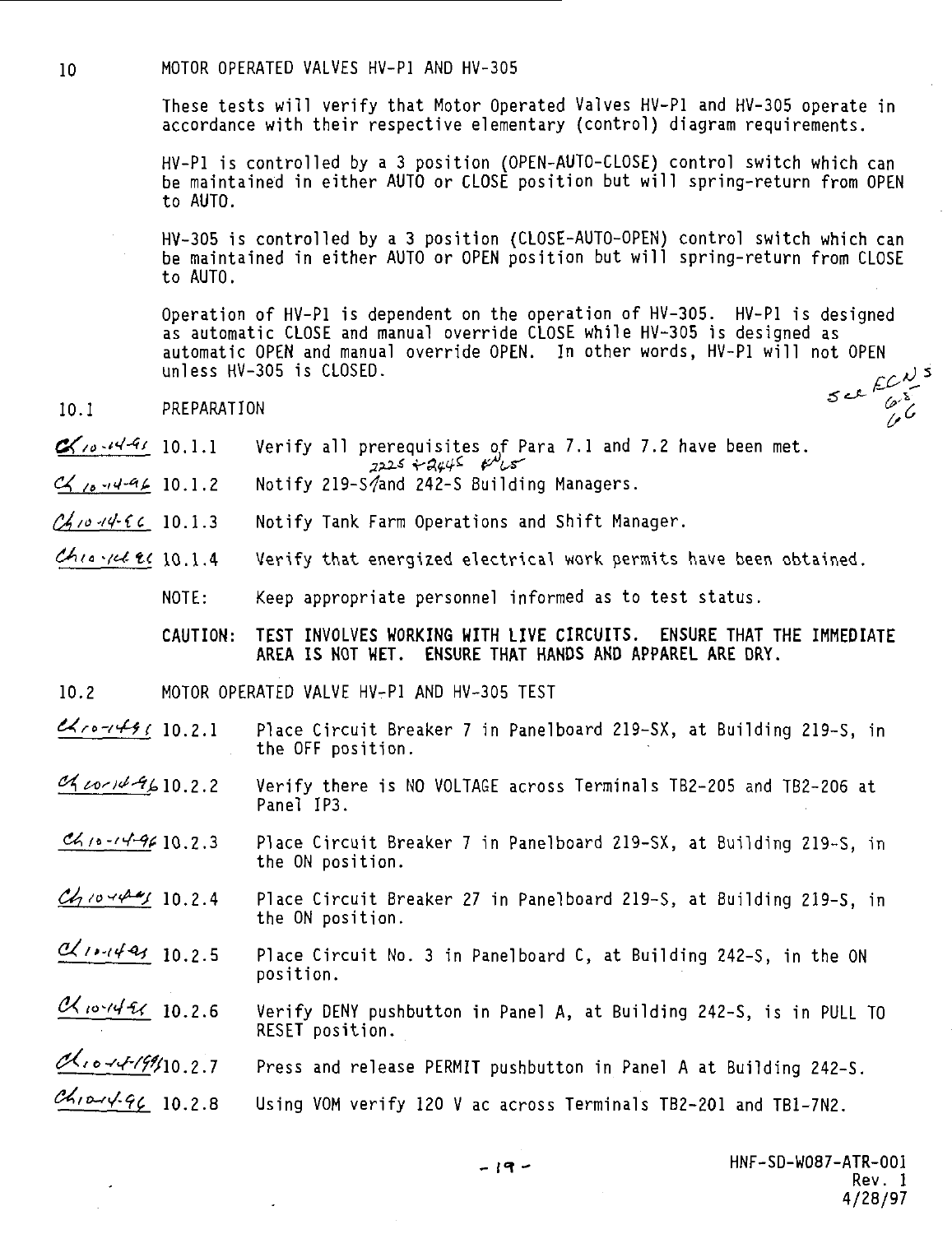| 0.2.9                                                                                                                                                                                                                                                                                                                                                                                                                                                       |      | Verify PERMITTED indicating light on Panel IP3 is ON.                                                                                                                                        |
|-------------------------------------------------------------------------------------------------------------------------------------------------------------------------------------------------------------------------------------------------------------------------------------------------------------------------------------------------------------------------------------------------------------------------------------------------------------|------|----------------------------------------------------------------------------------------------------------------------------------------------------------------------------------------------|
| $c4$ , 10 -14 - 24 10.2.10                                                                                                                                                                                                                                                                                                                                                                                                                                  |      | Verify TRANSFER PUMP P-1 indicating light on Panel A, in 242-S, is<br>ON.                                                                                                                    |
|                                                                                                                                                                                                                                                                                                                                                                                                                                                             |      | لعمته<br>See ECNS<br>$\alpha$ $\sim$ $\sqrt{4}$ $\sqrt{10}$ , $\sqrt{2}$ , $\sqrt{10}$ a Turn and Hold selector switch for HV-305 to CLOSE.                                                  |
|                                                                                                                                                                                                                                                                                                                                                                                                                                                             |      | $-222$<br>$-222$<br>$-122$<br>$-122$<br>$C_1$ , $\sim$ - $C_2$ - $C_3$ 10.2.10b Verify that HV-305 is CLOSED. E color                                                                        |
|                                                                                                                                                                                                                                                                                                                                                                                                                                                             |      | $\mathscr{U}_1$ 10-14- $\mathscr{U}_5$ 10.2.10c Turn and Hold selector switch for HV-P1 to OPEN.                                                                                             |
|                                                                                                                                                                                                                                                                                                                                                                                                                                                             |      | $\alpha$ to $\alpha$ - $\beta$ 10.2.10d Verify that HV-P1 is OPENED. EXNUV                                                                                                                   |
|                                                                                                                                                                                                                                                                                                                                                                                                                                                             |      | $C$ h/o $44 - 5C$ 10.2.10e Release selector switch for HV-305 to AUTO. $E$ colub                                                                                                             |
|                                                                                                                                                                                                                                                                                                                                                                                                                                                             |      | $\frac{\alpha_{1,0}^2+\gamma_{-}^2}{\alpha_{1,0}^2+\gamma_{-}^2}$ 10.2.10f Release selector switch for HV-P1 to AUTO. Evolution                                                              |
| 0.2.11                                                                                                                                                                                                                                                                                                                                                                                                                                                      |      | Turn selector switch for Valve HV-305 on Panel IP3 to OPEN.                                                                                                                                  |
| 44.07496 10.2.12                                                                                                                                                                                                                                                                                                                                                                                                                                            |      | Verify Valve HV-305 position handle at top of valve actuator<br>indicates OPEN and valve CLOSED (green) indicating light on Panel IP3<br>is OFF and valve OPEN (red) indicating light is ON. |
|                                                                                                                                                                                                                                                                                                                                                                                                                                                             |      | $43641 - 946$<br>Cheo-14er 10.2. 12a Verify that HV-P1 closes. ECN 66                                                                                                                        |
|                                                                                                                                                                                                                                                                                                                                                                                                                                                             | 12.4 | <u>Geralt ff 10.2.13</u> Verify HV-PL starts to close $\epsilon^{\omega}$ of $\delta$                                                                                                        |
| $c$ 21.14-95 10.2.14                                                                                                                                                                                                                                                                                                                                                                                                                                        |      | Verify valve HV-P1 position handle at top of valve actuator indicates<br>CLOSE and valve CLOSED indicating light on Panel IP3 is ON.                                                         |
| $e_1, 0.4496$ 10.2.15                                                                                                                                                                                                                                                                                                                                                                                                                                       |      | Using VOM verify Relay K-V on Panel IP2 is ENERGIZED.                                                                                                                                        |
| $\frac{C_{1/0} - 16C_{2}}{C_{1}}$ 10.2.16                                                                                                                                                                                                                                                                                                                                                                                                                   |      | Turn selector switch for HV-P1 from CLOSE to AUTO.                                                                                                                                           |
| $2410 - 1496$ 10.2.17                                                                                                                                                                                                                                                                                                                                                                                                                                       |      | Verify Valve HV-P1 position handle at top of valve actuator continues<br>to indicate CLOSE and valve CLOSED indicating light on Panel IP3<br>remains ON.                                     |
| ag10-14 lef 10.2.18                                                                                                                                                                                                                                                                                                                                                                                                                                         |      | Turn and hold selector switch for HV-P1 in OPEN position.                                                                                                                                    |
| $c_{10144}410.2.19$                                                                                                                                                                                                                                                                                                                                                                                                                                         |      | As Valve HV-Pl travels toward the open position, verify both OPEN and<br>CLOSED indicating lights are ON.                                                                                    |
| $\alpha_{101} + \alpha_{11} + \alpha_{12} + \alpha_{13} + \alpha_{14} + \alpha_{15} + \alpha_{16} + \alpha_{17} + \alpha_{18} + \alpha_{19} + \alpha_{10} + \alpha_{11} + \alpha_{12} + \alpha_{13} + \alpha_{14} + \alpha_{15} + \alpha_{16} + \alpha_{17} + \alpha_{18} + \alpha_{19} + \alpha_{11} + \alpha_{12} + \alpha_{13} + \alpha_{15} + \alpha_{16} + \alpha_{17} + \alpha_{18} + \alpha_{19} + \alpha_{11} + \alpha_{12} + \alpha_{13} + \alpha$ |      | When Valve HV-P1 reaches the fully open position, verify CLOSED<br>indicating light is OFF and OPEN indicating light is ON.                                                                  |
| $c_{10} - 149/10.2.21$                                                                                                                                                                                                                                                                                                                                                                                                                                      |      | Release selector switch for HV-P1 to AUTO.                                                                                                                                                   |
| 010-14-96 10.2.22                                                                                                                                                                                                                                                                                                                                                                                                                                           |      | Verify Valve HV-P1 begins to close.                                                                                                                                                          |
| Ch10-14-Ex 10.2.23                                                                                                                                                                                                                                                                                                                                                                                                                                          |      | As Valve HV-P1 travels toward the closed position, verify both OPEN<br>and CLOSED indicating lights are ON.                                                                                  |
| Chronolaly 10.2.24                                                                                                                                                                                                                                                                                                                                                                                                                                          |      | When Valve HV-P1 reaches the fully closed position, verify OPEN<br>indicating light is OFF and CLOSED indicating light is ON.                                                                |

 $\overline{\phantom{a}}$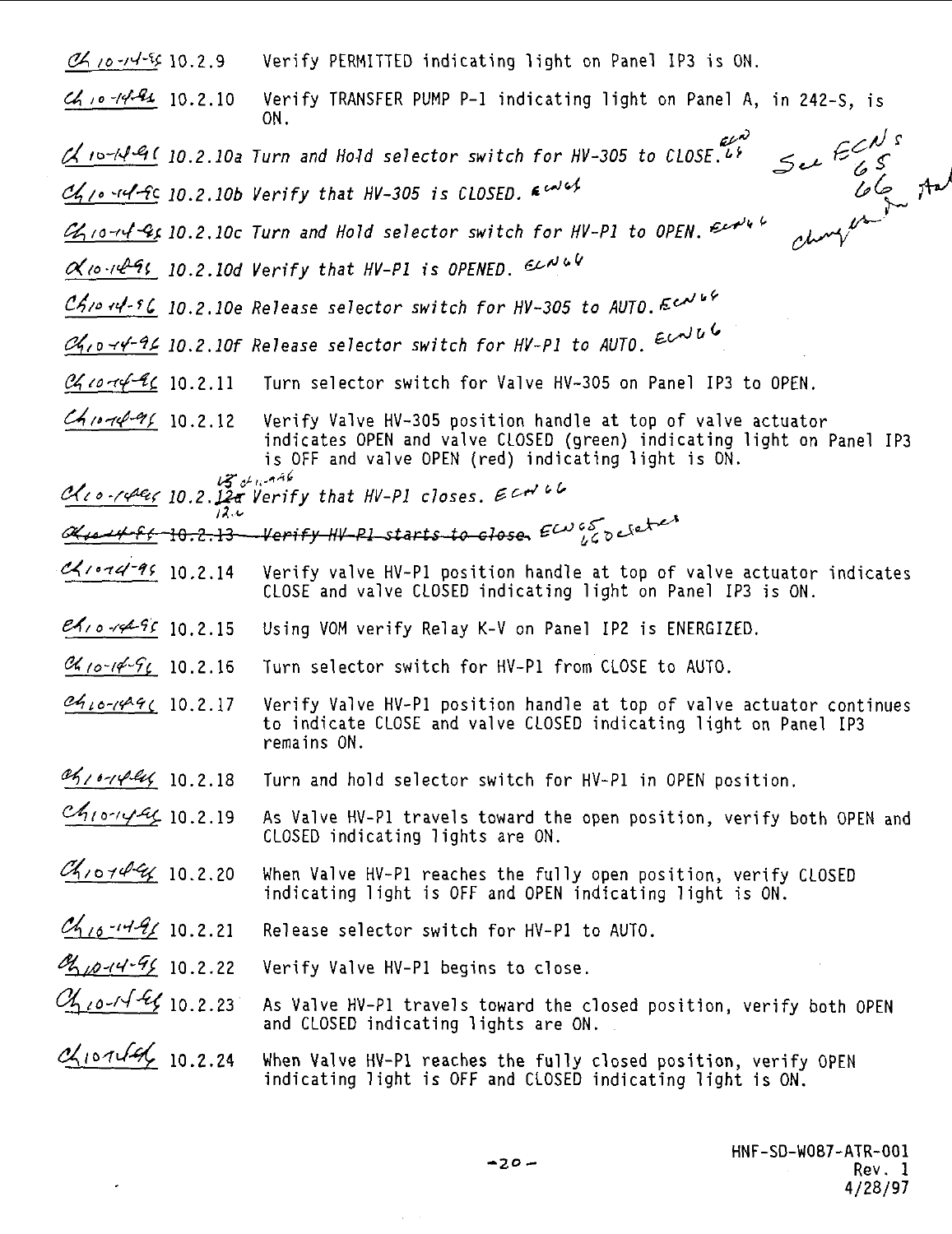- $\ll$  is  $\sim$  11 10.2.25 Turn and hold selector switch for HV-305 in CLOSE position.
- $\mathcal{C}$  $\mathcal{C}$  $\mathcal{C}$  $\mathcal{C}$  $\mathcal{C}$  $\mathcal{C}$   $\mathcal{C}$   $\mathcal{C}$   $\mathcal{C}$  As Valve HV-305 travels toward the closed position, verify both OPEN and CLOSED indicating lights are ON.
- $\mathscr{A}$ 10.2.27 When valve position handle on Valve HV-305 shows fully closed, verify CLOSED indicating light is ON and OPEN indicating light is OFF.
- $ch_{16} 19610.2.28$  Deleted  $65$
- $\mathscr{A}_{\ell}$  $\alpha$ - $\ell$ - $\ell$ - $\ell$ - $\ell$  10.2.29 Turn and hold selector switch for HV-P1 in OPEN position.
- $C_{10}$ -14.4 $C$  10.2.30 As Valve HV-P1 travels toward the open position, verify both OPEN and CLOSED indicating lights are ON.
- $\mathcal{CA}$  /0  $\not\!\sim$   $\not\!\sim$   $\mathcal{CA}$  /0.2.31 When valve position handle on Valve HV-P1 shows fully open, verify OPEN indicating light is ON and CLOSED indicating light is OFF.
- $Ch_1 \circ \cdot \cdot \cdot \cdot \circ \cdot$  10.2.31a Release selector switch for HV-305 to AUTO. EQN-45
- $C$ / $\sigma$  $\sigma$  $\sigma$  $\sigma$  $\sigma$  $\sigma$  $\sigma$   $\sigma$   $\sigma$  10.2.32 Release selector switch for HV-P1 to AUTO position.
- $\alpha$ / $\alpha$ - $\alpha$ - $\beta$ ( 10.2.33 Turn selector switch for HV-305 to OPEN position.
- $\mathcal{C}_{\mathcal{A}}$ 10.444 10.2.34 Verify Valve HV-305 starts to OPEN.
- $\alpha$  co  $\alpha$  10.2.35 Verify HV-P1 begins to CLOSE as soon as HV-305 is fully OPEN.
- $c4$ / $\sim$   $\sqrt{6}$  10.2.36 Turn and hold selector switch for HV-305 in CLOSE position until HV-305 is CLOSED and Step 10.2.37 is complete.  $\mathcal{L} \sim \mathcal{L} \mathcal{L}$
- $\mathcal{U}_{10}$  - $\mathcal{U}$ - $\mathcal{U}$ - $\mathcal{U}$  10.2.37 Turn and hold selector switch for HV-P1 in OPEN position until HV-P1 is OPEN.
- $\underline{d}_{H}$   $\sim$   $H$   $\rightarrow$   $L$   $\sim$   $L$  37a Release selector switch for HV-305 to AUTO.
- $\mathcal{C}_{100}$   $\rightarrow$   $\mathcal{C}_{20}$  10.2.37b Release selector switch for HV-P1 to AUTO.
- $\alpha$  10  $\alpha$ , 10.2.38 Depress DENY switch to Push to Deny position on Panel A in 242-S Control Room.
- $\mathcal{C}_{10}$ - $\mu$ - $\ell$  10.2.39 Verify PERMITTED indicating light on Panel IP3 is OFF.
- $\mathcal{Q}_{1}$   $\sim$   $\mathcal{PQ}$  (0.2.40 Verify TRANSFER PUMP P-1 indicating light on Panel A in 242-S is Off.
- $\mathcal{C}_{\ell/2}$  / $\ell$ - $\ell$  10.2.41 Pull DENY switch to Pull to Reset position on Panel A in 242-S.
- $\alpha$  is  $-4 9610.2.42$  Verify HV-P1 begins to CLOSE,  $\beta c \alpha' b$
- $\frac{C_1}{C_2}$ ,  $\frac{C_2}{C_1}$  10.2.43 Verify HV-305 begins to OPEN.  $\frac{C_2}{C_1}$
- $\mathcal{Q}$ / $\cdots$ +4 $\mathcal{F}$ } 10.2.44 Using VOM verify Relay K-P on Panel 1P2 is ENERGIZED.
- $\alpha$  10.2.45 Verify HV-305 position handle at top of valve actuator is in OPEN position.

END OF SECTION 10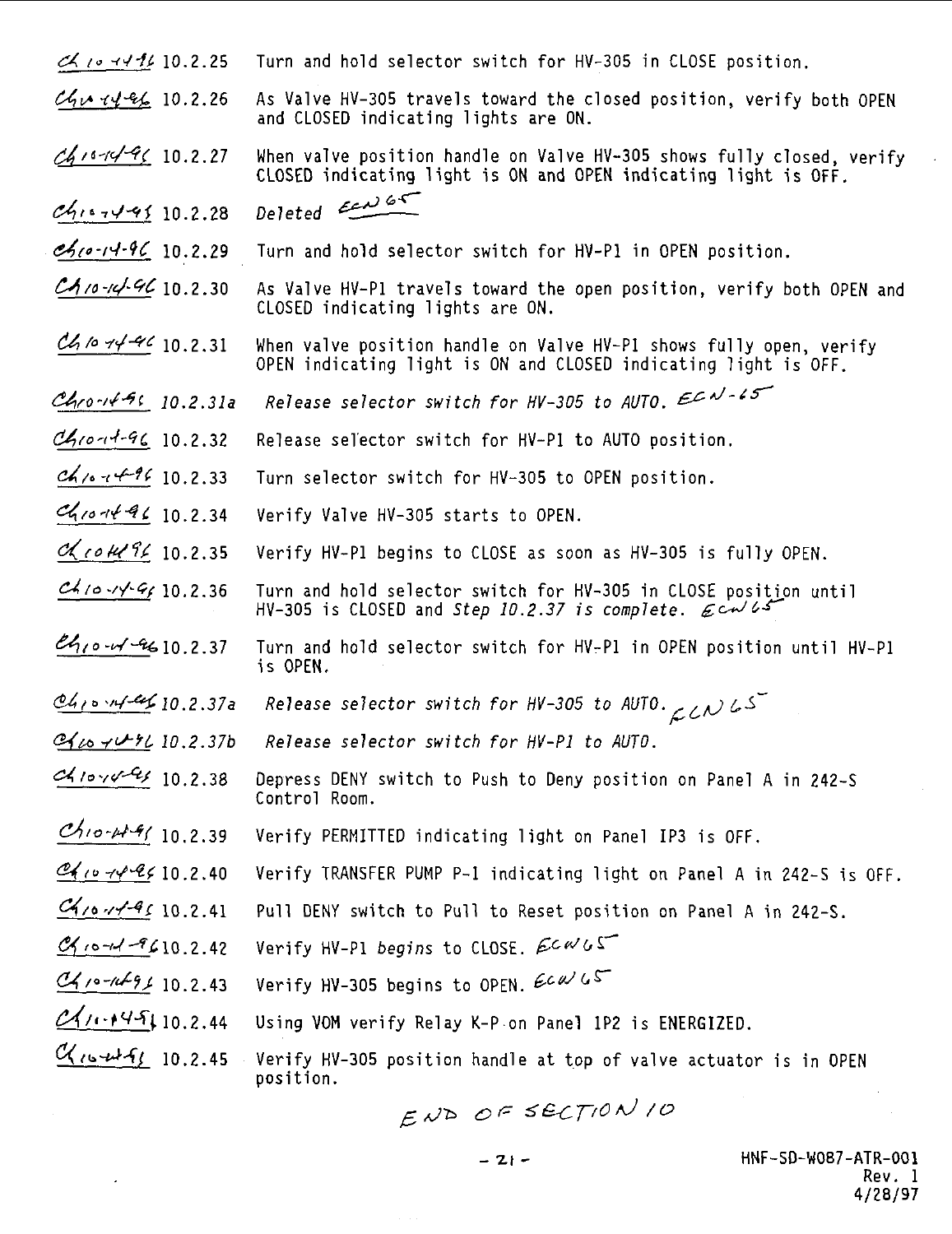## **11 INTEGRATED SYSTEM (DRY) TEST AND INTERLOCK VERIFICATION**

**This test will demonstrate overall system operation by verifying the various interlocks perform the design functions. During this test no liquid will be pumped out of the tanks. Pump vendor assures that the pump can be run "DRV" for certain time duration.**

- **11.1 PREPARATION**
- **t?4/o-ff-4f 11.1.1 Verify all prerequisites of Para 7.1 and 7.2 have been met.**
- **(?/>n •i4-<sup>c</sup>>f. n.1.2 Notify 219-S, 222-S, 242-S, and 244-S Building Managers.**
- **<s£)/o-/</-H 11.1.3 Notify Tank Farm Operations and Shift Manager.**
- **i /o-i</-<sup>c</sup>i(, n.i.4 Verify that energized electrical work permits have been obtained.**
	- **NOTE: Keep appropriate personnel informed as to test status.**
- **j/b-Kj-^i, n.1.5 Verify all previous ATP sections have been completed satisfactorily.**
- **11.2 SYSTEM TEST**
- $\mathcal{C}$ 10  $\forall$  - $\mathcal{C}$ 11.2.1 Verify Panel IP2 is ENERGIZED.
- **<sup>U</sup> 11.2.2 Verify Panel IP3 is ENERGIZED.**
- **11.2.3 Verify Panel A in 242-S, is ENERGIZED. ( r^-Jl?&-**  $\frac{1}{2}$  **c** close Air trilet Valve CA-V-6608<sup>7</sup>  $\epsilon$  cm  $\epsilon$  5
- 
- .<br>11 2 5 Verify DENY switch in Panel & at 242
- 11.2.5 Press and release PERMIT pushbutton in Panel A at 242-S.
- CLCo At CC 11.2.7 Verify TRANSFER PUMP P-1 indicating light at Panel A 242-S is ON.
- **12.14.4 IF 11.2.8** Verify PERMITTED indicating light on Panel 1P3 is ON.
- $\mathcal{O}_1/\rho$ - $\sqrt{4\%}$  11.2.9 Verify Siphon Valve HV-305 is OPEN.

 $\sim$  11.2.10 Verify lea<del>k detection in</del>dicating light on Panel IP2 is OFF,  $e^{\omega t}$ 

- $\mathcal{U}_1 \omega$   $\sim$  <sup>1-9</sup>(11.2.11 Verify leak detection indicating light on Panel IP3 is OFF.
- **n.2.12 Verify pump diaphragm leak indicating light on Panel IP3 is OFF.**
- **11.2.13 Verify Pump PI (air inlet) hand switch on Panel IP3 1s in CLOSE position.**
- **] i -Zil 4 Turn HV .<sup>P</sup> <sup>j</sup> hand switch t0 OPE N and hold it momentarily in that position.**
- **U.2.1 <sup>5</sup> Verify Hv.pj beg1ns t0 0PEN as jn(iicated by both RED and GREEN indicating lights ON.**

**HNF-SD-W087-ATR-001 - 22 - Rev. 1 4/28/97**

ی نمرے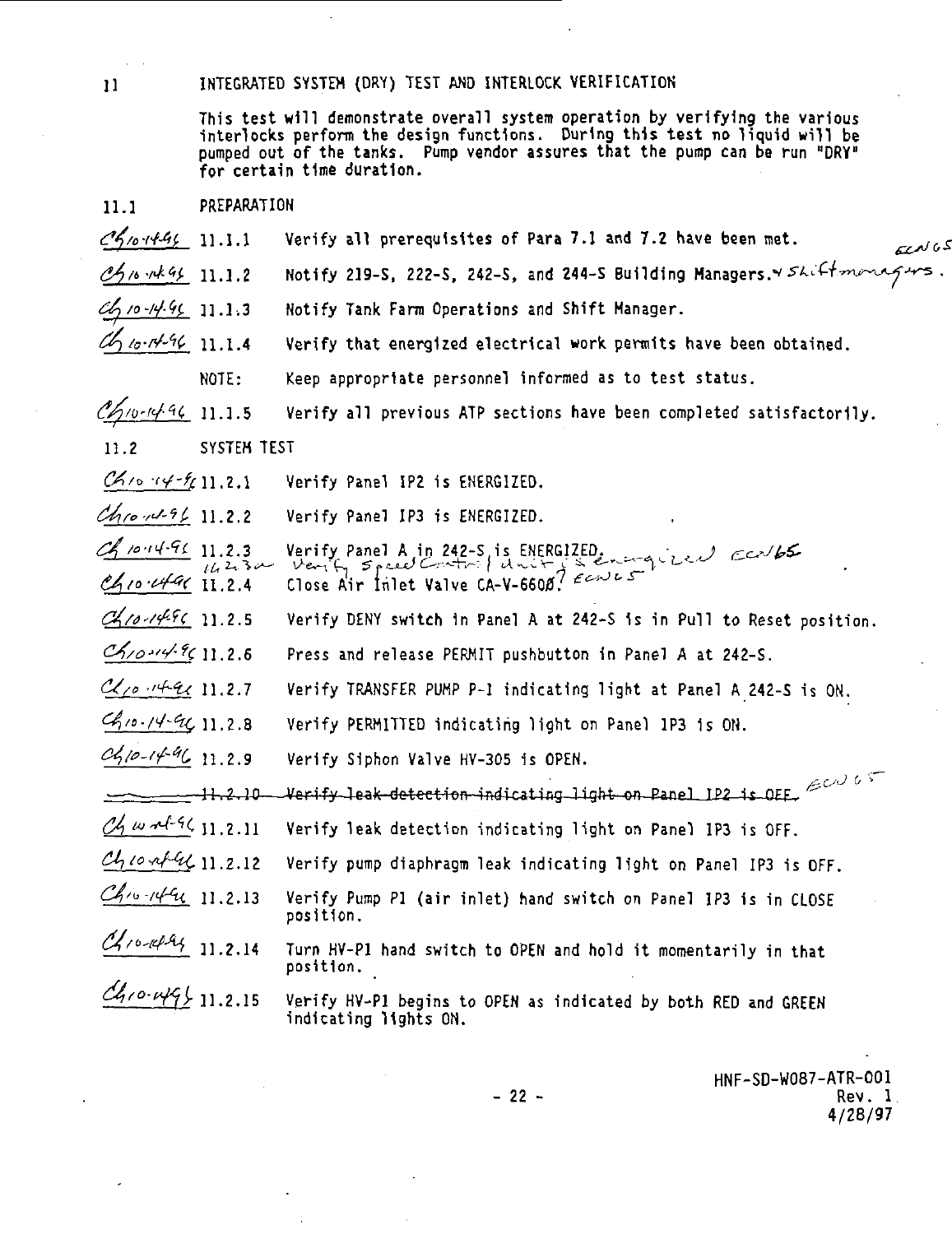| $\mathscr{X}$ 10-14-96 11.2.15          |                                                  | Verify HV-P1 begins to OPEN as indicated by both RED and GREEN<br>indicating lights ON.                                               |
|-----------------------------------------|--------------------------------------------------|---------------------------------------------------------------------------------------------------------------------------------------|
|                                         | / <u>/4/%</u> 11.2.16                            | Release HV-P1 hand switch allowing it to return to AUTO.                                                                              |
|                                         | $10/4/66$ 11.2.17<br>11.2.174<br>10/1995 11.2.18 | Verify HV-Pl begins to Close.<br>ECNAS<br>Open air value CA-V-6607<br>Turn and Hold selector switch for Siphon Valve HV-305 to CLOSE. |
| $\frac{\frac{1}{2}}{2}$ 11.2.19         |                                                  | Deleted                                                                                                                               |
|                                         | /0/ <i>/4/<u>55</u></i> 11.2.20                  | $e^{i\omega^{w}}$<br>45846<br>Verify HV-305 is CLOSE as indicated by indicating light.                                                |
|                                         | 10/14/9611.2.21                                  | $50^{\circ}$<br>Deleted                                                                                                               |
|                                         | 10/14/96 11.2.22                                 | changes d<br>Elen Ci<br>Turn and hold HV-P1 hand switch on Panel IP3 to OPEN.                                                         |
|                                         | ro/1496 11.2.23                                  | Deleted                                                                                                                               |
|                                         | 0/1/15/11.2.23a                                  | Release selector switch for HV-305 to AUTO, $\ell^{\nu\lambda}$                                                                       |
| $\alpha$ 10 x 14/44 11.2.24             |                                                  | Release HV-P1 hand switch to AUTO. $\epsilon \omega \omega \epsilon$                                                                  |
| Chipfle 11.2.24a                        |                                                  | Open Air Valve CA-V-6607.Ecalls                                                                                                       |
| Chpp 14 8 4 11.2.24b                    |                                                  | Rotate speed control knob until it reads approximately 10 psig on<br>pressure gauge.                                                  |
| Chiolistel 11.2.25                      |                                                  | Verify Pump P1 continues to run as indicated by indicating OPEN<br>light.                                                             |
| $Chol$ of $4/2$ 11.2.26                 |                                                  | Lift wire marked LD-306A-4 at terminal 7 at panel IP2. $\epsilon$ CNG                                                                 |
| $\frac{0.010}{10}$ $\frac{46}{11}.2.27$ |                                                  | Verify valve HV-P1 starts to CLOSE. 50NUS                                                                                             |
| Chrobular 11.2.28                       |                                                  | Verify siphon Valve HV-305 starts to OPEN. $\mathcal{E}$                                                                              |
| Ch <sub>10</sub> /14/94 11.2.28a        |                                                  | Observe LEAK DETECTED indicating light is illuminated, TRANSFER LINE<br>TO 244-S LEAK annunciator FAST FLASH and audible ON.<br>ECDIS |
| $\mathscr{A}_{10}/\sqrt{K}$ 11.2.28b    |                                                  | Acknowledge annunciator. $E\in NLS^-$                                                                                                 |
| $\alpha_{10}/\sqrt{5}$ 11.2.29          |                                                  | Reconnect wire at terminal 7 at panel IP2. $\mathcal{E}$                                                                              |
|                                         | 10/14/64 11.2.30                                 | Verify Pump P1 remains STOPPED.                                                                                                       |
|                                         | $\frac{d}{d}$ 11.2.31                            | Turn and Hold selector switch for HV-305 to CLOSE. $EC^{U}U^{S}$                                                                      |
|                                         | 14/46 11.2.32                                    | Turn and Hold selector switch for HV-P1 to OPEN. $E^{C\omega C}$                                                                      |
|                                         | $\frac{1}{4}$ 11.2.33                            | Verify Pump P1 STARTS.                                                                                                                |
|                                         | Н Ч 11.2.33a                                     | Release selector switch for HV-305 to AUTO. ECAUL                                                                                     |
| Ch10-1496 11.2.34                       |                                                  | Release selector switch for HV-P1 to AUTO. ELWGS                                                                                      |

l,

ý.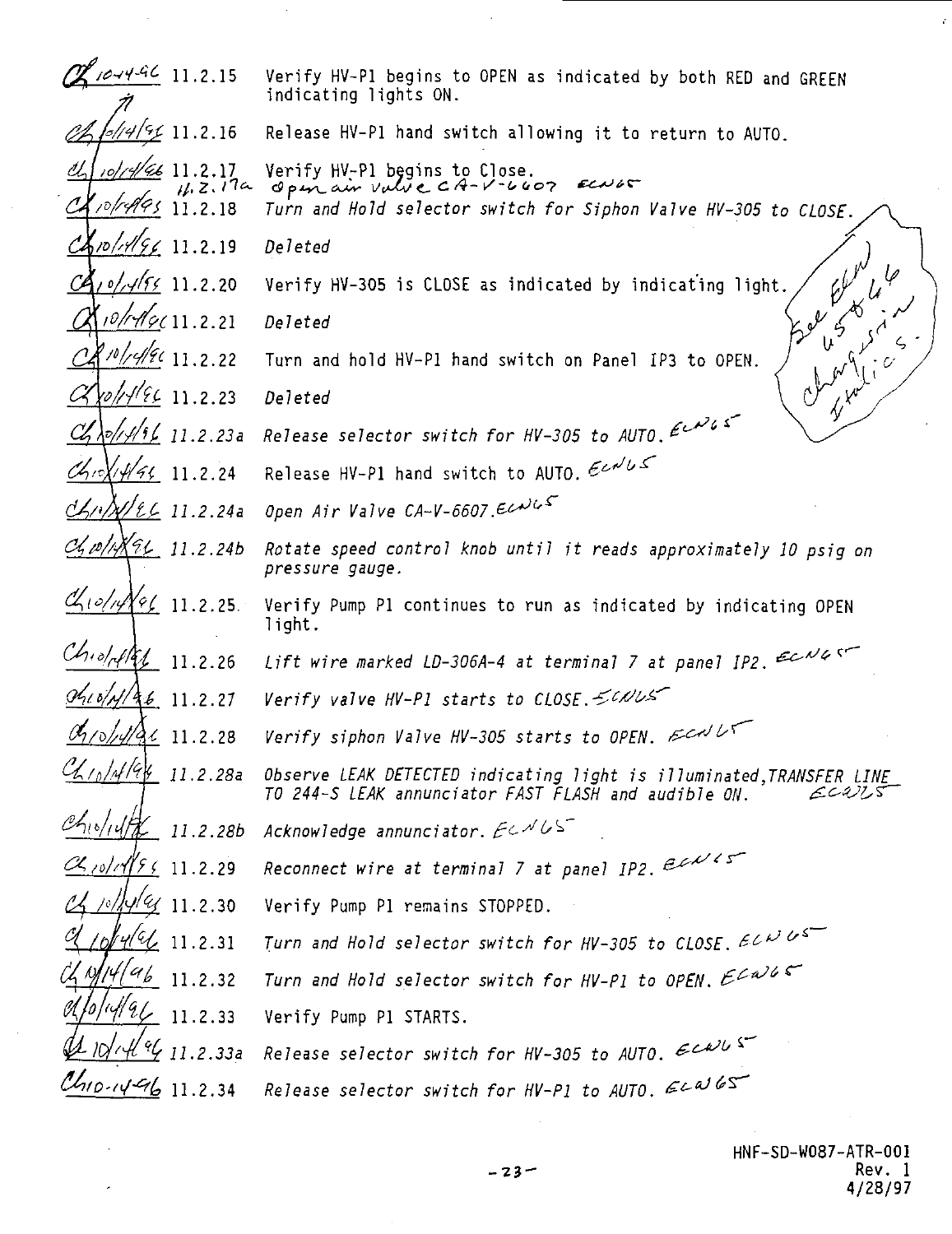|                            | $\mathcal{A}$ /0- $\gamma$ 4 $\gamma$ 11.2.35 Verify Pump P1 continues to run as indicated by OPEN light.                                                                                                    |
|----------------------------|--------------------------------------------------------------------------------------------------------------------------------------------------------------------------------------------------------------|
|                            | محصولہ<br>کارہ مار<br>کی اسلیم<br>$\frac{\partial \mathcal{L}_{\ell}(\sigma \gamma \mathcal{L}_{\ell})}{\partial \mathcal{L}_{\ell}}$ 11.2.36 Depress DENY switch to Push to Deny position at 242-S Panel A. |
|                            | <u>Unrelay</u> 11.2.36a Verify HV-PI starts to CLOSE. ELN 45                                                                                                                                                 |
|                            | Chromy Chromy 11.2.37 Verify Pump P1 cannot START when Pump P1 hand switch is turned to<br>OPEN.                                                                                                             |
| $410 - 11.2.38$            | Verify Siphon valve is OPEN as indicated by indicating light ON.                                                                                                                                             |
|                            | Ch10.14.96 11.2.39 Pull DENY switch to Pull to Reset position.                                                                                                                                               |
| $c_{h}$ 10- $4-96$ 11.2.40 | Deleted Eenlar                                                                                                                                                                                               |
|                            | $\mathcal{A}/\mathcal{O}\cdot\mathcal{O}\neq\mathcal{O}\left(11.2.41\right)$ Press and release PERMIT pushbutton at 242-S Panel A.                                                                           |

 $\bar{z}$ 

 $\hat{\phantom{a}}$ 

 $\hat{\boldsymbol{\beta}}$ 

 $\sim$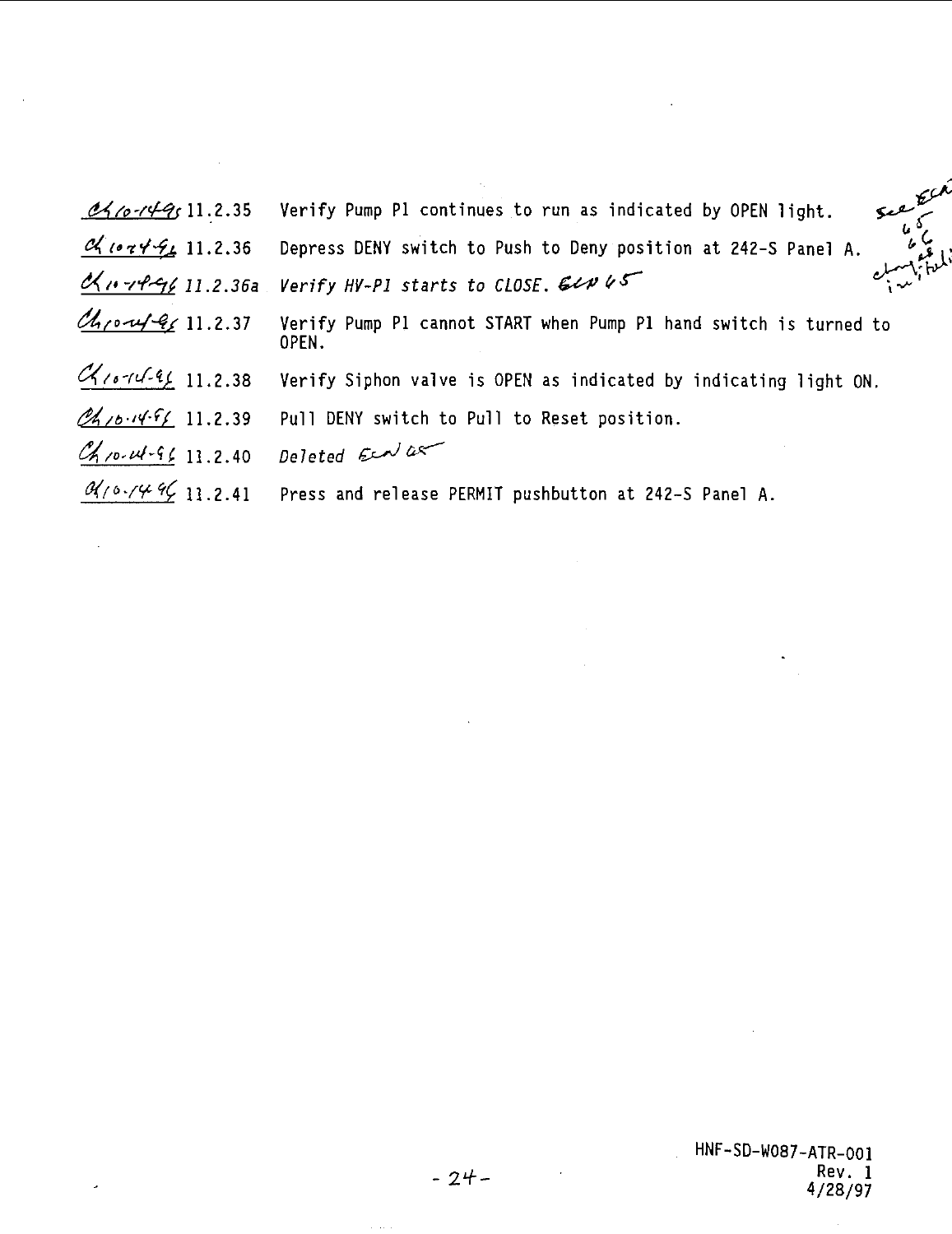| $C_1 \sim 14.41$ 11.2.42                        | Verify TRANSFER PUMP P-1 indicating light is ON at 242-S Panel A.                                                                                                                                                             |
|-------------------------------------------------|-------------------------------------------------------------------------------------------------------------------------------------------------------------------------------------------------------------------------------|
| 41.2.43                                         | Verify PERMITTED indicating light on Panel IP3 is ON.                                                                                                                                                                         |
| $C_1 \sim 10^{16}$ f 11.2.43a                   | Turn and hold selector switch for HV-305 in the close position. $\epsilon \sim 10^{-10}$                                                                                                                                      |
| $ch_1 - 14.6c$ 11.2.43b                         | Verify that HV-305 is CLOSED. Earl us                                                                                                                                                                                         |
|                                                 | Jurn and hold selector switch for HV-P1 in the OPEN position                                                                                                                                                                  |
|                                                 |                                                                                                                                                                                                                               |
|                                                 |                                                                                                                                                                                                                               |
|                                                 | Chowell put of the CAUCS of the CAUCS of the CAUCS of the CAUCS of the CAUCS of the CAUCS of the CAUCS of the CAUCS of the CAUCS of the CAUCS of the CAUCS of the CAUCS of the CAUCS of the CAUCS of the CAUCS of the CAUCS o |
| $\frac{\alpha_{1/0}^2 - \frac{1}{14}}{11.2.45}$ | Simulate a leak in the P1 diaphragm at LDY-P1 by disconnecting power<br>Fen <sub>16</sub><br>at TB1-8H1.                                                                                                                      |
| $\alpha_{16.1491}$ 11.2.45a                     | Verify DIAPH LEAK indicating light at IP3 is illuminated. $\mathcal{L}^{\mathcal{N} \mathcal{L}^{\mathcal{S}}}$                                                                                                               |
| $0410 - 42112.45b$                              | Verify TANK 102 Pump P1 DIAPH LEAK annunciator window FAST FLASH and<br>$ECN$ 65<br>audible ON.                                                                                                                               |
| $\alpha_{10} - 4 - 96$ 11.2.45c                 | Acknowledge annunciator. Verify annunciator window STEADY ON and<br>audible OFF<br>audible OFF.                                                                                                                               |
| $ch_{1014.9611.2.46$                            | Verify Pump P1 air inlet valve starts to CLOSE.                                                                                                                                                                               |
| Chro-14-EC 11.2.47                              | Verify valve HV-305 opens.                                                                                                                                                                                                    |
| Ch1074-96 11.2.48                               | Return LDY-P1 to the Normal Mode by reconnecting power at TB1-8H1. $\varepsilon^{c}$                                                                                                                                          |
| $\mathscr{A}_{1/6}$ refield 11.2.48a            | Verify DIAPH LEAK indicating light is not illuminated. $\epsilon \omega \delta$                                                                                                                                               |
| $40 - 1492 + 11.2.486$                          | Verify TANK 102 PUMP P1 DIAPH LEAK annunciator window SLOW FLASH and<br>audible ON.<br>ECNO 5                                                                                                                                 |
| $\mathcal{C}$ 1014-44 11.2.480                  | Reset annunciator. $\epsilon$ calls                                                                                                                                                                                           |

 $\zeta$  .  $\zeta$  ,  $2.2.2.7$  Close air valve  $C_A - \gamma = 0.000$ .  $\mathcal{C}_{10}$ - $4$ - $6$   $11.2.50$  Return system to normal and safe configuration.  $6$ CN  $6$ 

# END OF SECTION 11

 $-25 -$ 

HNF-SD-W087-ATR-001 Rev. 1 4/28/97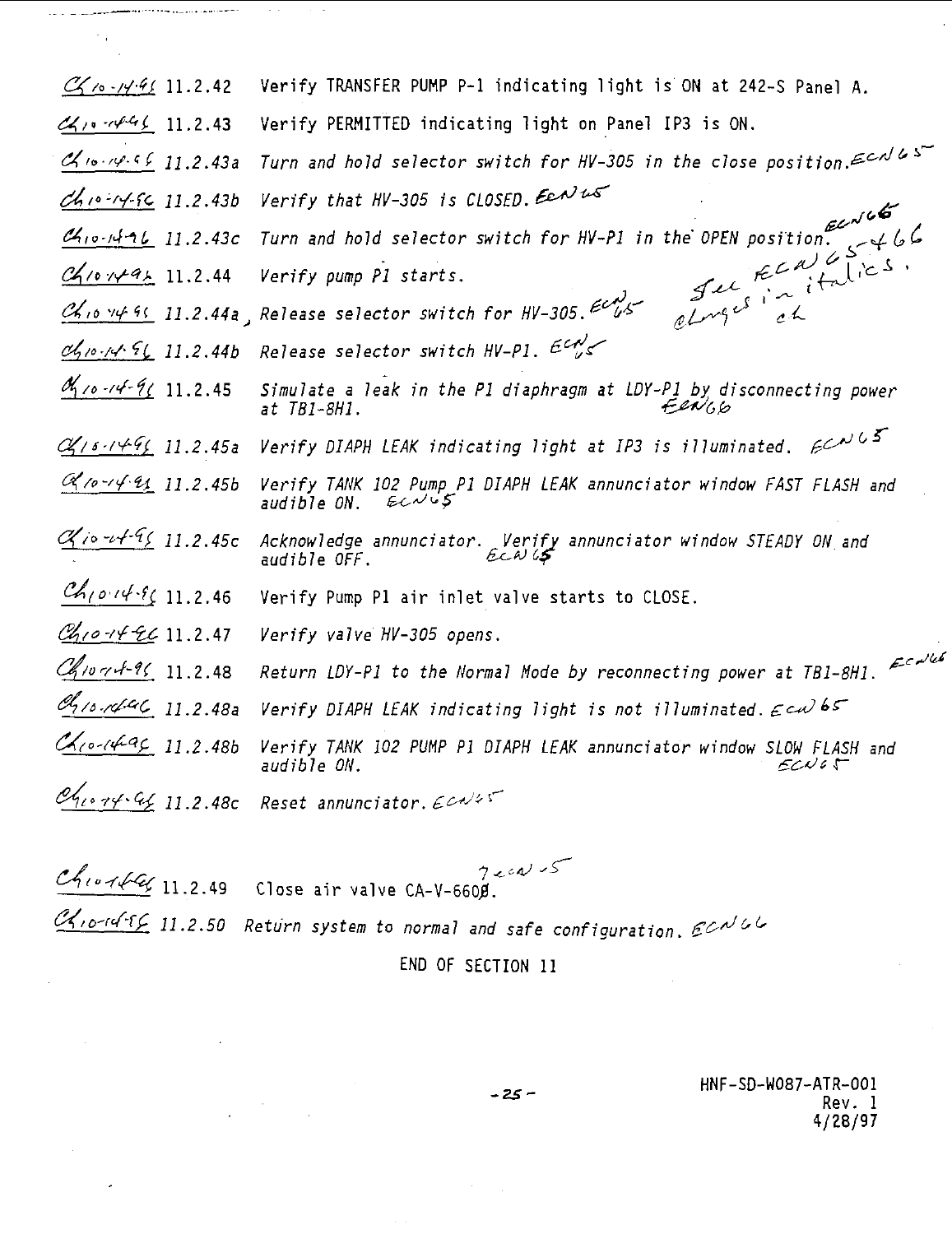# **APPENDIX A**

# Retest of leak detection

Explanation of Appendix A: Surveillance ISR 2W-96-12 identified some wiring<br>for the leak detection system that had the wrong colored insulation. This<br>wiring was changed. In this appendix is the retest of the leak detection

A-l HNF-SD-W087-ATR-001 Rev. 1 4/28/97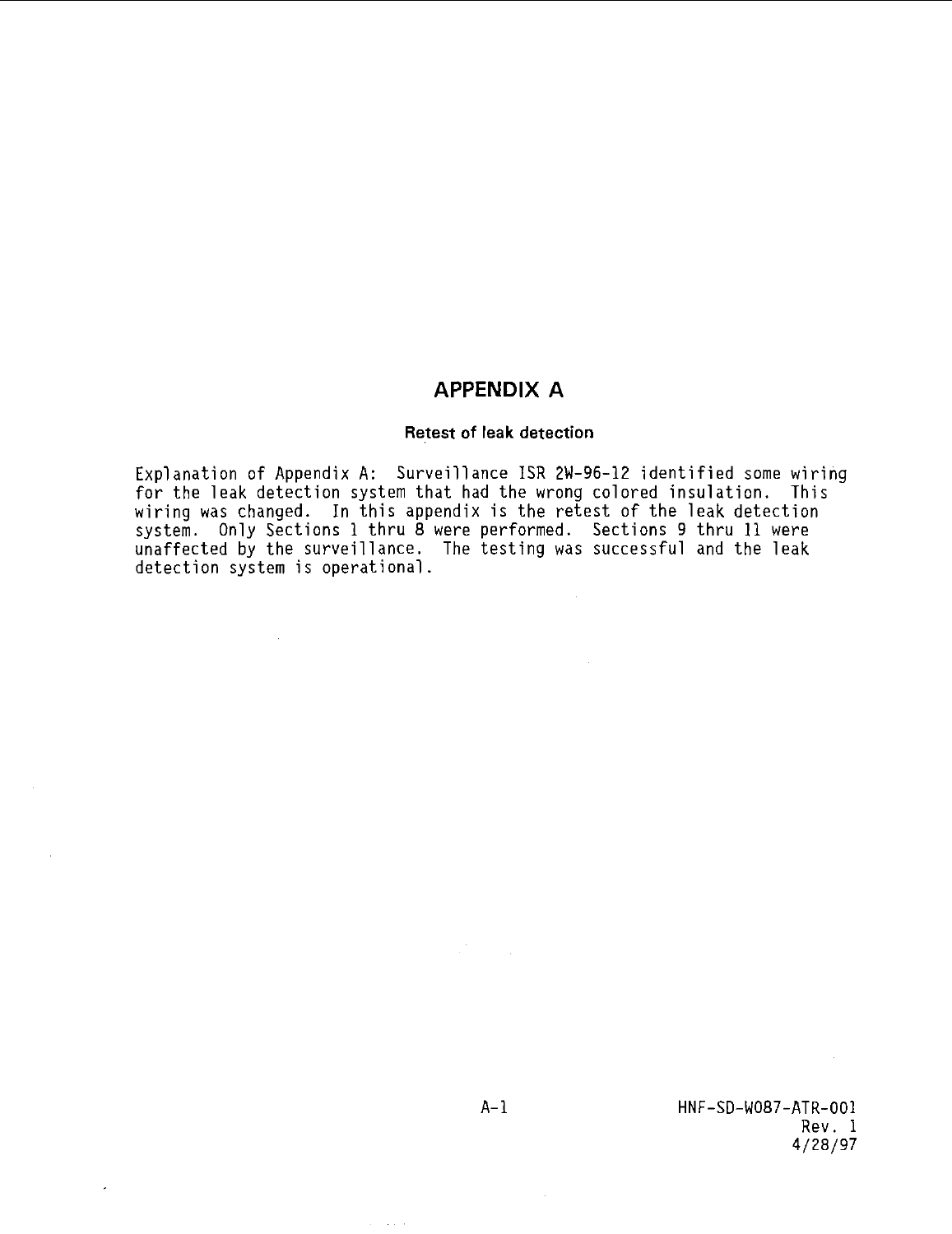# **Appendix A EXECUTION AND TEST APPROVAL**

 $\ddot{\phantom{1}}$ 

**EXECUTED** L-ML. J **Date /test Operator/Orggvization** נון גור **Test Director/Organization Date** Mash & Brown **/**  $4 - 3 - 97$ **Date** Recorder/Organization<br>Mark H Broww *(۱*۱ o. 1 thru. 8.2.21a cn}u **WITNESSES** 15/9 7  $\omega \pi \rho \epsilon$ Marh N Bre <u> 4 3 97</u> mna Witness/Organization **Date** Title III Inspector **Date**  $4/3/97<$  $LOTFFE$ RF SI Witness/Organization **Date Witness/Organization** Dáte  $4|1|47$ **W** 412457 For m Robbert A-E APPROVAL **ICF Kaiser Hanford Company (ICF KH) Without With exceptions With exceptions resolved**  $\times$ **outstanding exceptions** νш Mal N. Brow  $4 - 8 - 97$ **Acceptance Inspectia Date DesTgn Engineer** Dáte Ÿ **Project Manager** Date **TEST APPROVAL AND ACCEPTANCE Kestinghouse Hanford Company (WHC) Without With exceptions '-m S With exceptions exceptions resolved -7FPF outstanding** <u>Olahnsa</u> /24/97 **Date <Title or Department>**  $\sum_{i=1}^{n}$ 4/24/91 nigawith иэ ΄э  $wrF - 5cm$ <u>u-23-97</u> <Tit)<sup>6</sup> or Department> **Date <Title or Department>** Date

**HNF-SD-W087-ATR-001** Rev. 1 4/28/97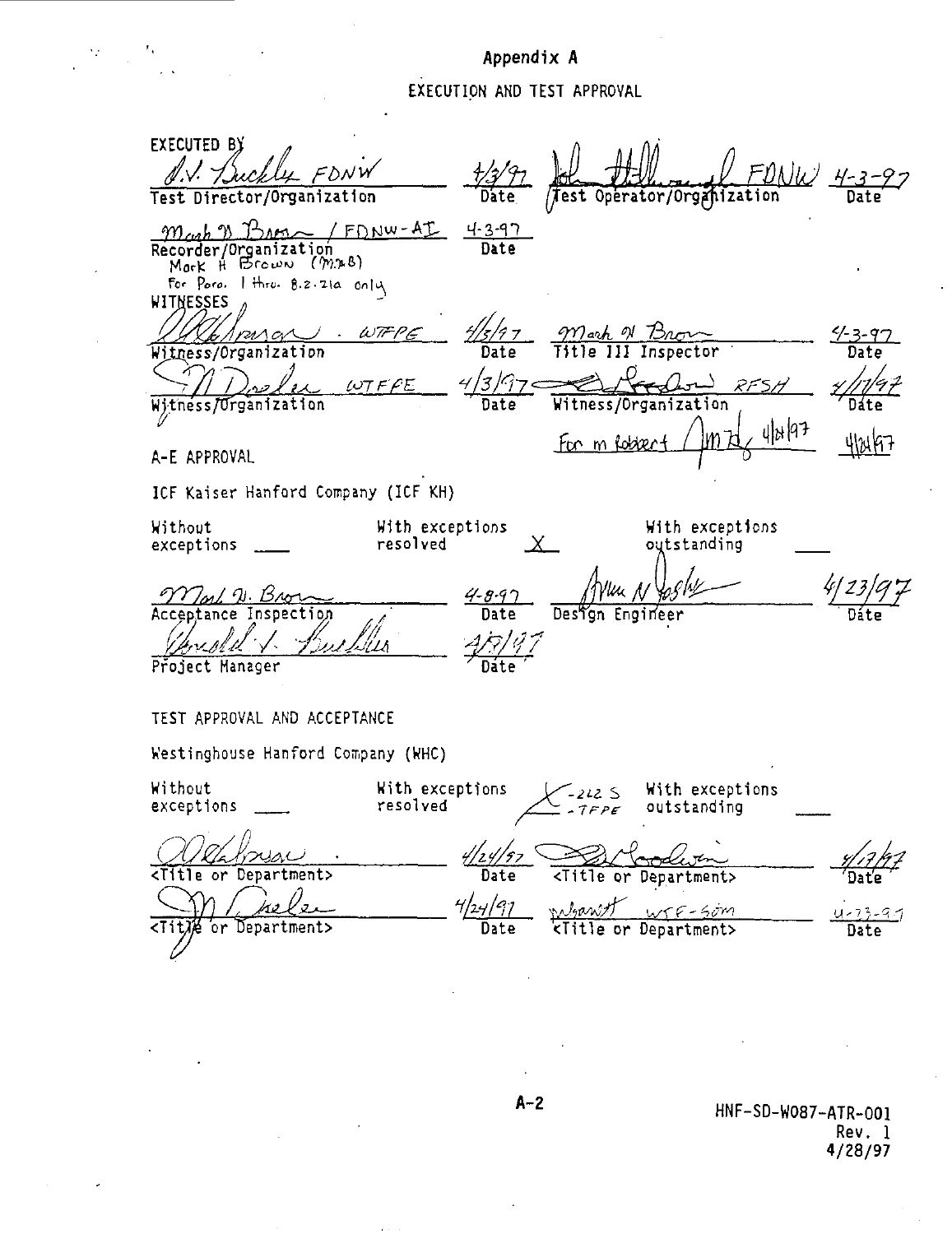# **Appendix A**

 $\sim$ 

 $\overline{a}$ 

 $\epsilon$ 

**TABLE OF CONTENTS**

| Section |                                                                                 |          |
|---------|---------------------------------------------------------------------------------|----------|
|         |                                                                                 | Fage     |
|         | TITLE/PROCEDURE APPROVAL                                                        | $A-1$    |
|         | EXECUTION AND TEST APPROVAL                                                     | $A - 2$  |
|         | TABLE OF CONTENTS                                                               | $A-3$    |
| 1       | PURPOSE                                                                         | A-4      |
| 2       | <b>REFERENCES</b>                                                               | $A - 5$  |
| 3       | RESPONSIBILITIES                                                                | $A - 6$  |
| 4       | CHANGE CONTROL                                                                  | $A - 9$  |
| 5       | <b>EXECUTION</b>                                                                | $A-9$    |
| 6       | EXCEPTIONS                                                                      | $A-10$   |
| 7       | PREREQUISITES, EQUIPMENT/INSTRUMENTS, COMPONENT LOCATIONS, AND<br>ABBREVIATIONS | $A-11$   |
| 8       | LEAK DETECTION AND MONITORING SYSTEM                                            | $A-13$   |
| 9       | TRANSFER PUMP P1 SPEED CONTROL                                                  | $A-16$   |
| 10      | MOTOR OPERATED VALVES HV-P1 AND HV-305                                          | $A-19$   |
| 11      | INTEGRATED SYSTEM (DRY) TEST AND INTERLOCK VERIFICATION                         | $A - 22$ |
|         | <b>EXCEPTION FORM</b>                                                           | $A - 25$ |
|         |                                                                                 |          |

**NOTE: At completion of test, enter pages added during performance of test to this Table of Contents.**

**« 3 HNF-SD-W087-ATR-001 <sup>A</sup> Rev. 1 4/28/97**

 $\mathbf{r}$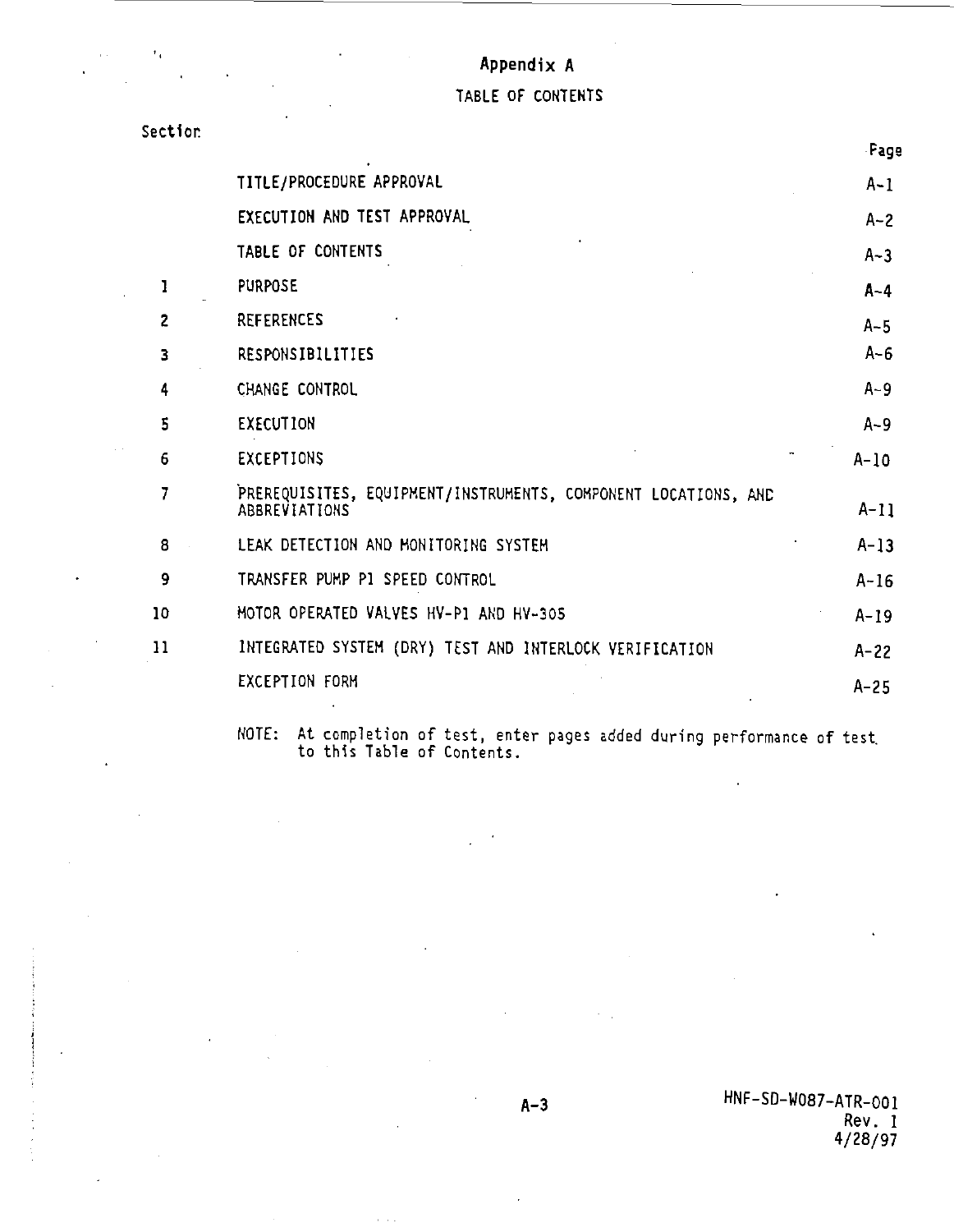**PURPOSE**

 $\,$  ,

 $\mathbf{1}$ 

**This Acceptance Test Procedure/Operational Test Procedure (ATP/OTP) has been prepared to demonstrate that the Electrical/Instrumentation and Mechanical systems function as required by project criteria and to verify proper operation of the integrated system including the interlocks.**

**The equipment to be tested includes the following:**

**a. Leak detection system operation and controls.**

**b. Electrical interlocks.**

**c. Transfer pump operation.**

**d. Vacuum breaker system Interlocks.**

**The following tests will- ensure the operation of the equipment used in support of radioactive liquid transfer from 222-S Laboratory Facility to 219-S, 242-S, and then to 244-S. This test will include checks on associated annunciator systems. • .**

**The leak detection system uses 3 leak detector elements (LDEs) to monitor the entire length of pipe installed between 219-S and 244-S.**

- **a. LDE-306A monitors approximately 925 feet of pipe between 219-S and LDE-306A.**
- **b. LDE-306B monitors approximately 1000 feet of pipe between LDE-306A and LDE-3068.**
- **c. LDE 306C monitors approximately 1005 feet of pipe between LDE-306B and LDE-306C.**

**The leak detectors are connected to leak detection panels mounted locally. The signals are transmitted to control panels located at 219-S, 242-S and 244-S. Leak detection annunciation is provided at 219-S, 222-S Room 38, 242-S and 244-S; and has capability to connect to Central Alarm Surveillance System (CASS).**

**The leak detection signals are connected to the transfer pump interlock. The pump interlocks are arranged such that evidence of leak in any section of the pipe, or a pump diaphragm leak, or a manual override by the DENY pushbutton will stop pump operation.**

**The transfer pump is air operated diaphragm type, operated by pneumatic controller. Air supply to the pump is controlled by an in line motor operated valve. If leak detection system is activated, the pump interlock circuit will prevent pump operation. In addition, 1f pump diaphragm should leak, pump interlock circuit will prevent pump operation.**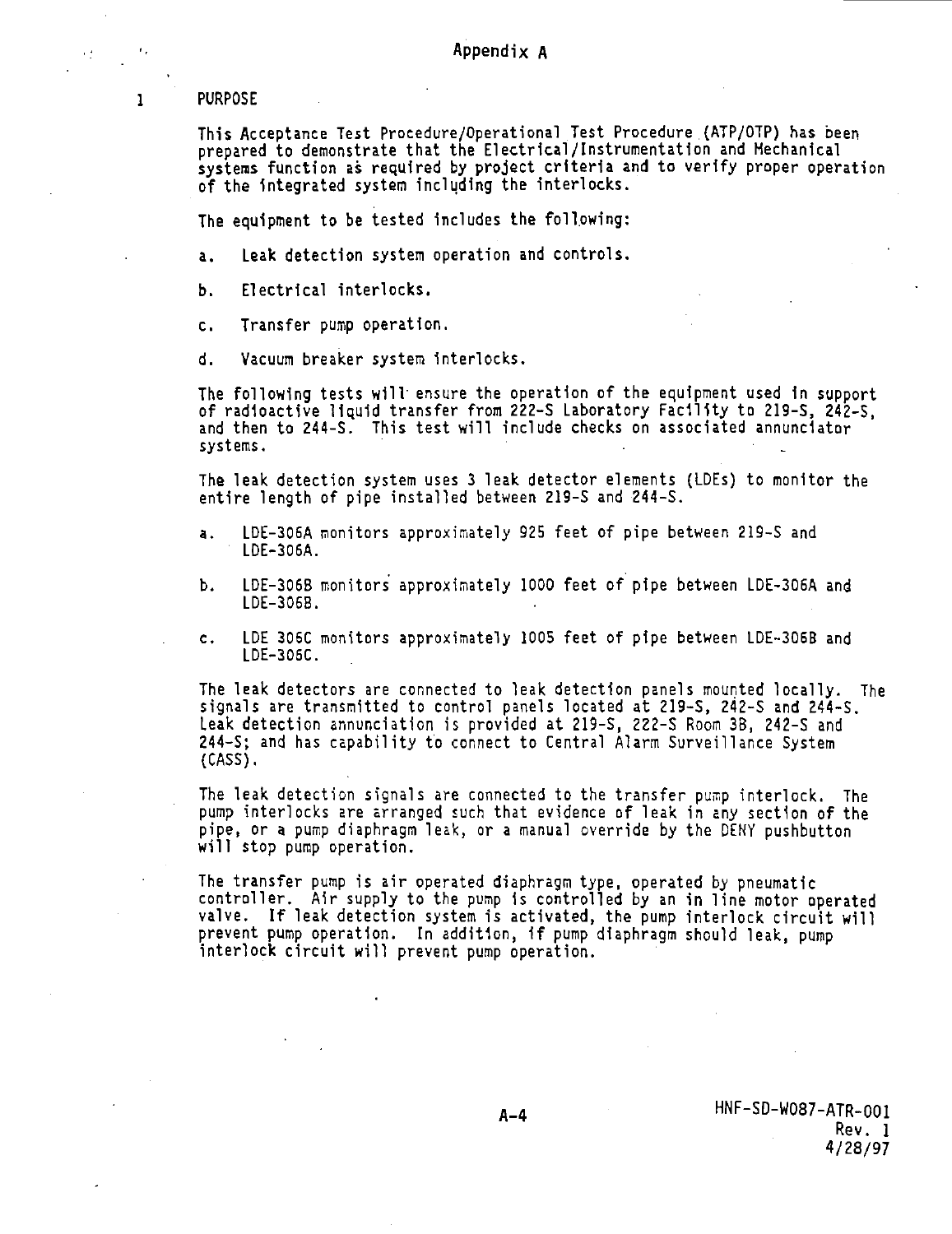- 2 REFERENCES
- **2.1 DRAWINGS**
- **2.1.1 Project W-087 Drawlhgs**

**H-2-820841, Sh 1 and 2, Rev 0 Instrumentation Conn. Diagrams** H-2-820842, Sh 1, Rev. 0<br>H-2-820843, Sh 1, Rev. 0 **H-2-820843, Sh 1, Rev. 0 242-S Panel A Interconn. Diagram** Leak Detection, Elem. Diagram

**2.1.2 Project K-178 Drawings Showing Interface with Project W-087**

**H-2-825536, Sh 1, Rev. 0 Cell A & Operating Gallery H-2-825549 Sh 1, Rev 0 Leak Detection Panel IP2 H-2-825550 Sh 1, Rev 0 . Control Panel IP3**

**2.2 SPECIFICATIONS**

**W-087-C1, Rev 0 Construction Specification** Construction Specification

**2.3 VENDOR INFORMATION**

**a. Leak detection system (B/H Magnatek): VI 22687, Supplement No. 8.**

**b. Diaphragm pump and diaphragm leak detection and speed control unit (Sandpiper): VI 22687, Supplement No. 1.**

- **c. Motor operated valve (MOV) actuator (Worcester): VI 22687, Supplement No. 9.**
- **2.4 OTHER**

a. Tank Farm Operating Procedure TO-410-950 (Draft).

b. Safety Manual, WHC-CM-1-10.

c. Building Emergency Plan, WHC-IP-O263-TF.

d. Industrial Hygiene Manual, WHC-CM-1-11.

e. Tank Farm Health and Safety Plan (HASP), WHC-SD-WM-HSP-002.

f. Hanford Site Radiological Control Manual (HSRCH).

g. Environmental Compliance Kanual, WHC-CH-7-5.

h. Standard Engineering Practices, WHC-CH-6-1, EP-2.2.

2.5 ENGINEERING CHANGE NOTICES (ECNS)

| ECN W-087-12 | $ECN - WOS7 - 61$     |
|--------------|-----------------------|
| ECN W-087-23 | $ECN - W087 - 63$     |
| ECN W-087-26 |                       |
| ECN W-087-46 | $ECN - W - 87 - 65$   |
| ECN W-087-50 | $ECN-$<br>$W087 - 66$ |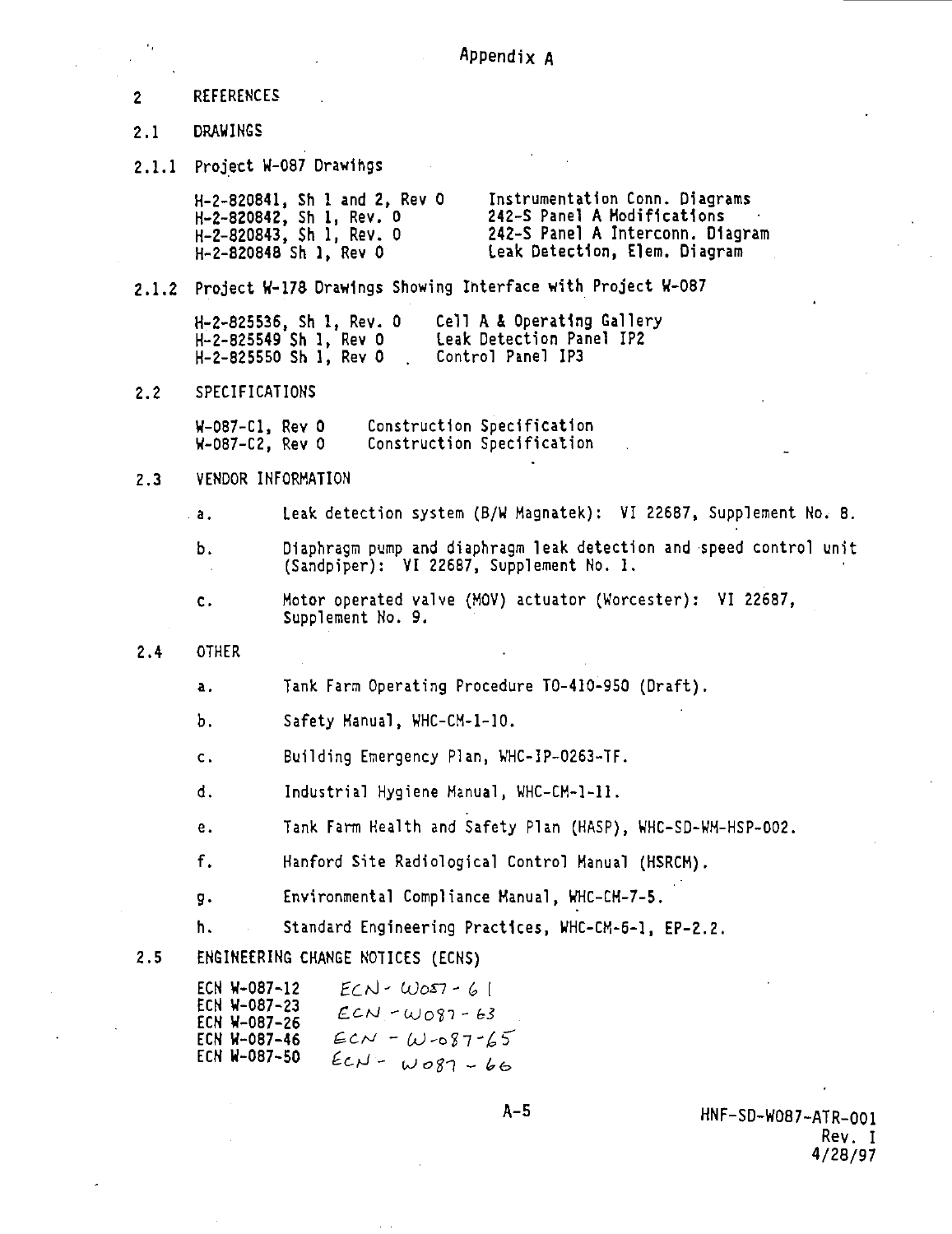ECN W-087-54

Prior to final test approval, enter ECNs written against this ATP/OTP.

- 3 RESPONSIBILITIES
- 3.1 GENERAL

Each company or organization participating in this ATP will designate personnel to assume the responsibilities and duties as defined herein for their respective roles. The designees shall become familiar with this ATP and the systems involved to the extent that they can perform their assigned duties.

3.2 WHC PROJECT ENGINEER

3.2.1 Designates a Test Director.

- 3.2.2 Distributes the approved testing schedule before start of testing.
- 3.2.3 Schedules and conducts a pretest kickoff meeting with test participants when necessary.
- 3.2.4 Schedules prejob safety meetings.
- 3.2.5 Schedules a dry run when necessary.
- 3.2.6 Notifies concerned parties when a change is made in the testing schedule.
- 3.2.7 Notifies the persons supporting the test 2 days before the start of testing.
- 3.2.S Coordinates testing with the 219-S, 222-S, 242-S, **244-S,** 200-West Area, Tank Farm Managers, Tank Farm Operations Cognizant Engineer, and Shift Manager.
- 3.2.9 Acts as liaison between the participants in acceptance testing.
- 3.2.10 Signs Execution and Test Approval page when test is approved and accepted.
- 3.2.11 Takes necessary action to clear exceptions to the test.
- 3.2.12 Signs Exception Forn when exception has been resolved.
- 3.2.13 Provides a distribution list for the approved and accepted ATP(ATR).
- 3.3 TEST DIRECTOR
	- 3.3.1 Coordinates and directs acceptance testing.
	- 3.3.2 Confirms that field testing and Inspection of the system or portion of the system to be tested has been completed.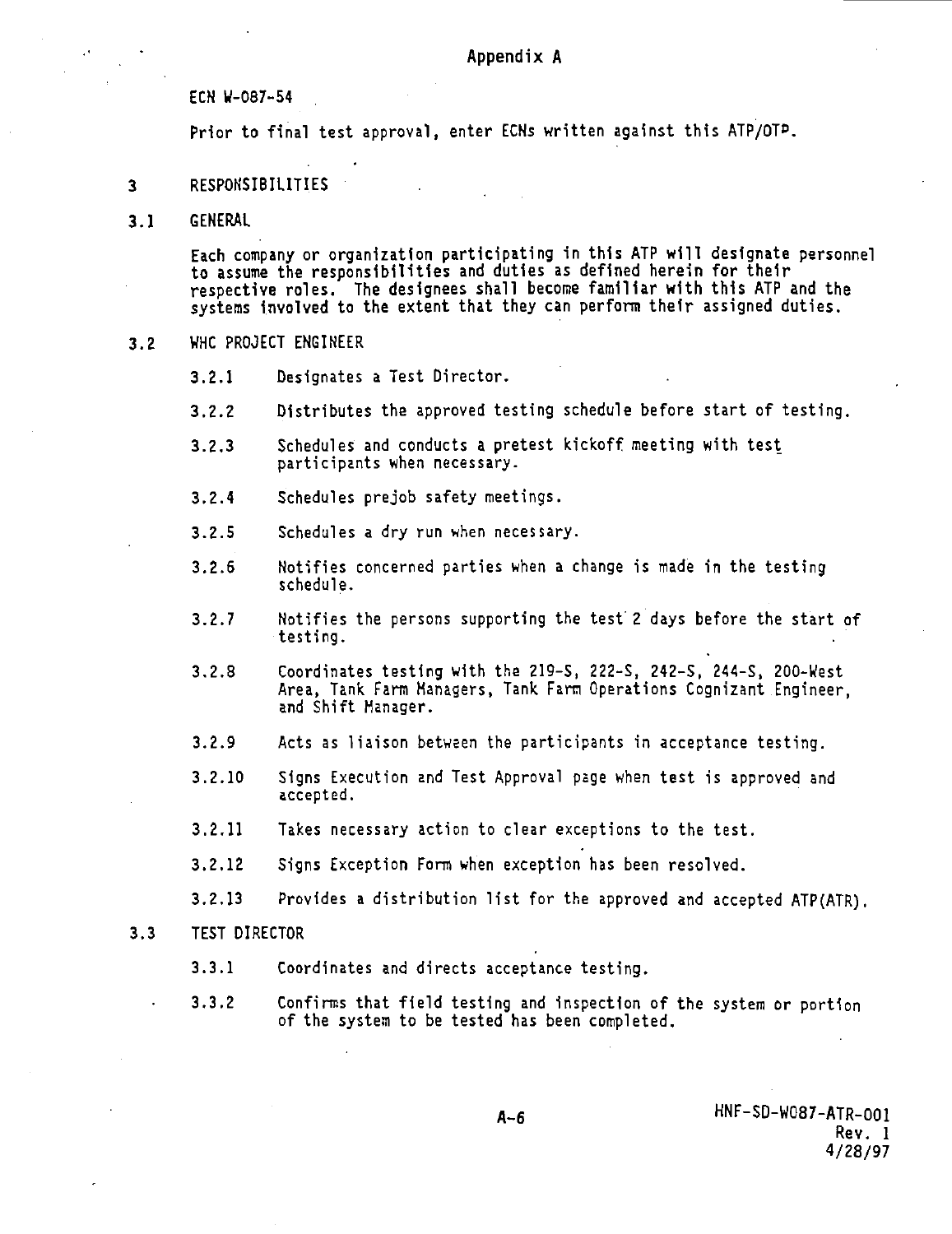- **3.3.3 Stops.any test which, in his or her judgment, may cause damage to the system until the problem has been resolved.**
- **3.3.4 After verifying there is no adverse impact, may alter the sequence in which systems or subsystems are tested.**
- **3.3.5 Ensures that required environmental conditions are maintained.**
- **3.3.6 If a test is to be suspended for a period of time, ensures that the system 1s left in a safe mode.**
- **3.3.7 Before restarting suspended test, reverifies the test prerequisites.**
- **3.3.8 Initiates ECNs to document required changes to the AT°.**
- **3.3.9 Reviews recorded data, discrepancies, and exceptions. .**
- **3.3.10 Obtains information or changes necessary to clear or resolve objections during the performance of the test.**
- **3.3.11 Signs Execution and Test Approval page when test has been performed.**
- **3.3.12 Signs Exception Form when exception has been resolved.**
- **3.3.13 Obtains required signatures on the ATP Master prior to reproduction and distribution.**
- **3.4 WITNESSES (Provided by Participating Organizations. One witness shall be a Title III acceptance inspector.)**
	- **3.4.1 Witness the tests.**
	- **3.4.2 Review results of testing.**
	- **3.4.3 Assist the Test Director when requested.**
	- **3.4.4 Sign Execution and Test Approval page when test has been performed.**
	- **3.4.5 Sign Exception Form when exception has been resolvec.**
- **3.5 RECORDER (Provided by ICF KH)**
	- **3.5.1 Prepares a Field copy from the ATP Master.**
	- **3.5.2 Records printed names, titles, and initials of all designated personnel on Field copy of ATP prior to start of testing.**
	- **3.5.3 Records test instrument identification numbers and calibration expiration dates, as required.**
	- **3.5.4 Initials and dates ewry test step on the Field copy as it is completed next to the step number or on a data sheet, when provided. Records test data. On data sheets where there is not room for both the initial and date, date may be entered at bottom of column.**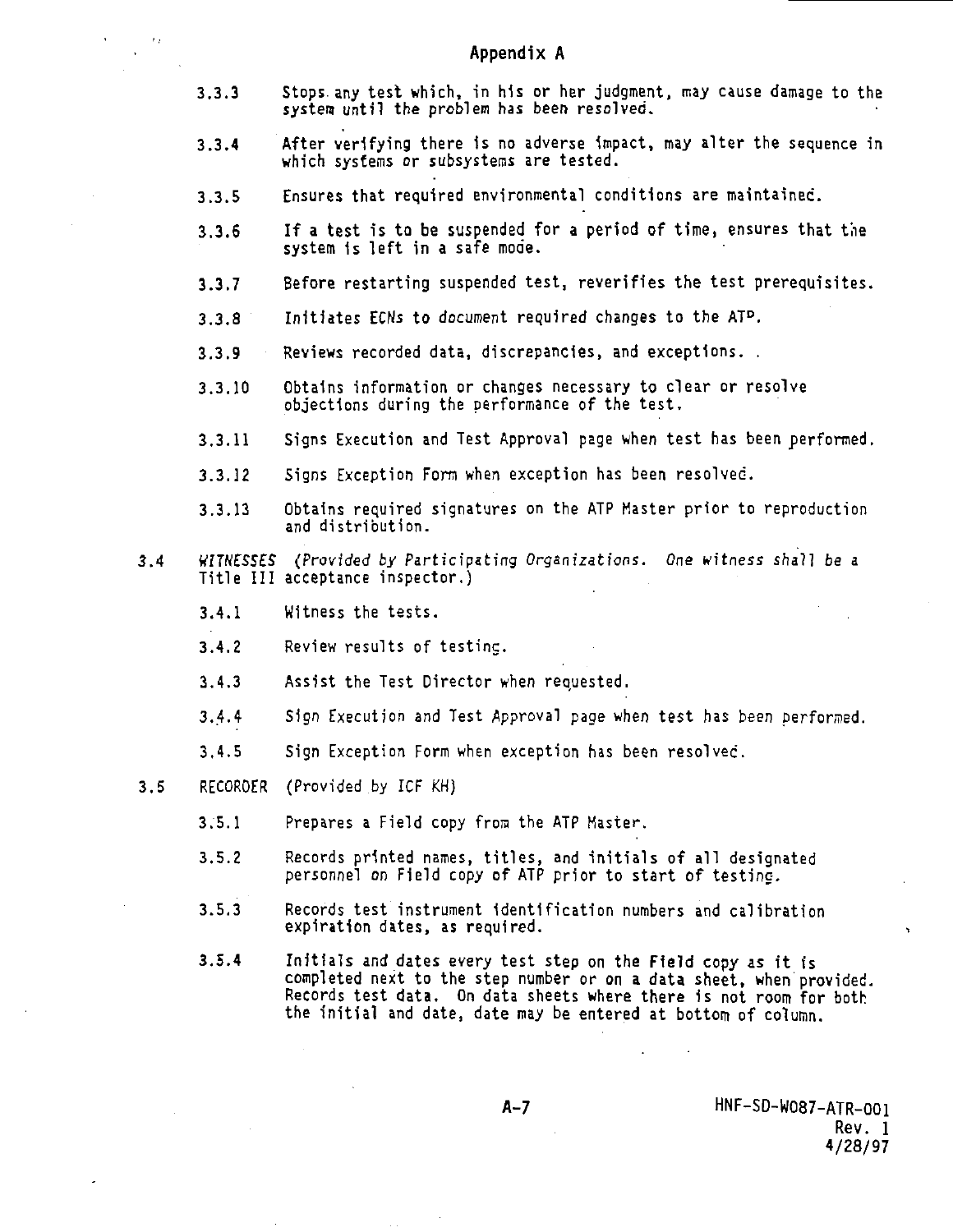## **Appendix A**

- **3.5.5 Records objections and exceptions on an Exception form. Uses additional Exception forms as needed. Notifies the Test Director at time the objection is made.**
- **3.5.6 Signs Execution and Test Approval page when test has been performed.**
- **3.5.7 After test is finished, assigns alpha numeric page numbers to added data sheets and Exception forms. Records page numbers in the Table of Contents.**
- **3.5.8 Transfers Field copy entries for each step to the Master 1n in< or type, signs, and dates. Transmits the completed Master to the Test Director for approval signature routing. Transmits the Field copy to Construction Document Control for inclusion in the official project file.**
- **3.5.9 Signs Exception Form when exception has been resolved and transmits to Test Director.**
- **3.6 TEST OPERATOR**

 $\epsilon_{\rm A}$ 

- **3.6.1 Performs test under direction of the Test Director.**
- **3.6.2 Provides labor, equipment, and test instruments required for. performing tests which have not been designated as being provided by others.**
- **3.6.3 Requests in writing from the Test Director those services, materials, or equipment that have been designated as being supplied by others.**
- **3.6.4 Confirms that all equipment required for performing test will be available at the start of testing.**
- **3.6.5 Signs the Execution and Test Approval page.**
- **3.7 A-E ACCEPTANCE INSPECTION, DESIGN ENGINEER, AND PROJECT MANAGE.<sup>1</sup>!**
	- **3.7.1 Evaluate results.**
	- **3.7.2 Sign for A-E Approval on Execution and Test Approval page.**
- **3.8 TANK FARM SHIFT OPERATIONS MANAGE<sup>1</sup>?**
	- **3.8.1 Designates an operator to witness and/or complete the ATP/OTP for Tank Farms.**
	- **3.8.2 Assumes responsibility for the safe conduct of the ATP/OTP within Tank Farms.**
	- **3.8.3 Authorizes the start of the ATP/OTP for Tank Farms.**
	- **3.8.4 Signs Execution and Test Approval page when test is approved and accepted,**
	- **3.8.5 Signs exception Form.when exception has been resolved.**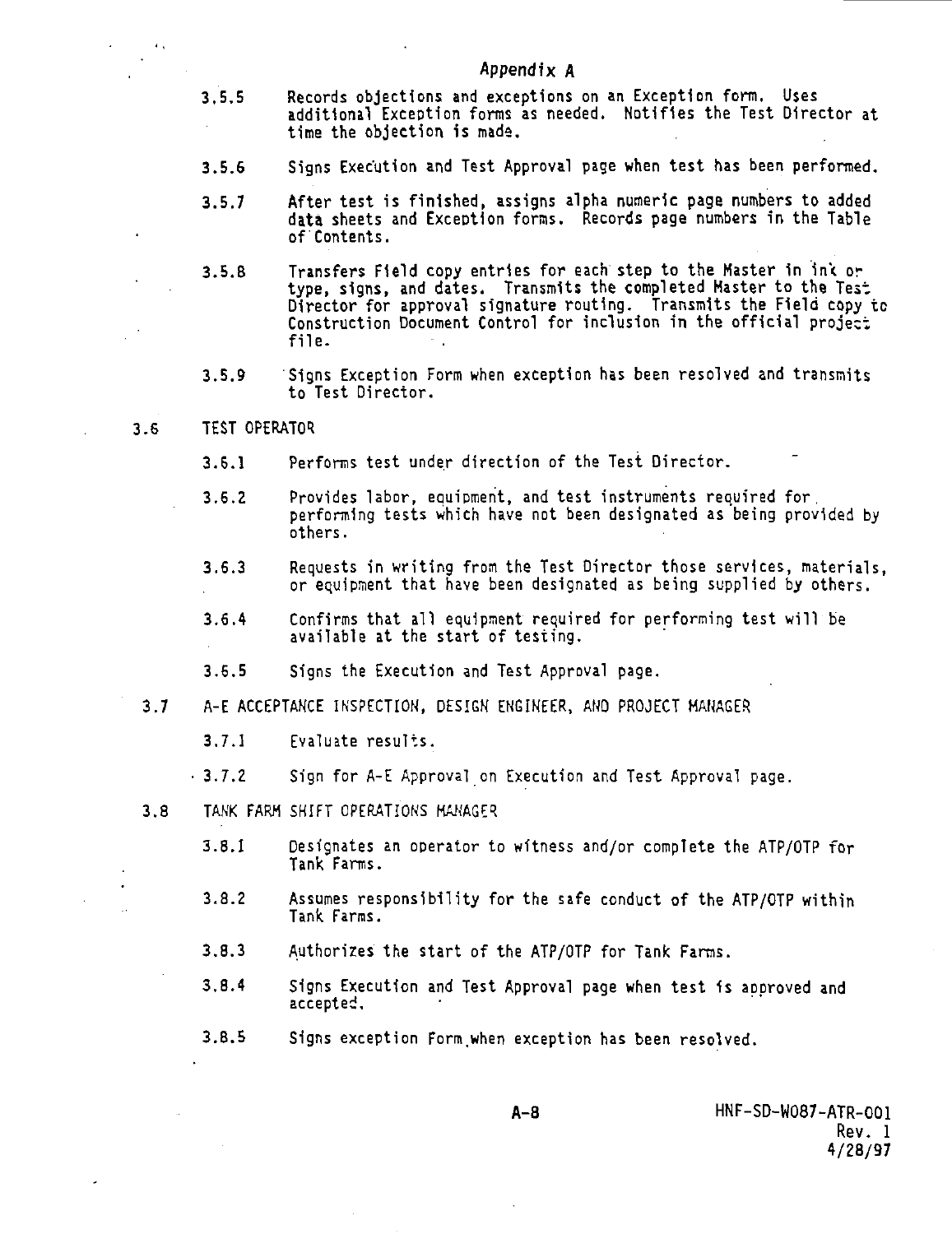3.9 TANK FARM OPERATOR

- 3.9.1 Witnesses the test for Tank Farms.
- 3.9.2 Operates'equipment as designated by the Test Director,
- 3.9.3 Signs Execution and Test Approval page when test has been completed.
- 3.9.4 Signs Exception Form when exception has been resolved.
- 3.10 TANK FARM COGNIZANT ENGINEER
	- 3.10.1 Approves modifications to the ATP/OTP.
	- 3.10.2 Signs Execution and Test Approval page when test has been completed.
	- 3.10.3 Signs Exception Form when exception has been resolved.
	- 3.10.4 Reviews recorded data, discrepancies, and exceptions.
- 4 CHANGE CONTROL

Required changes to this ATP must be processed on ECNs in accordance with company procedures. If a need for change 1s discovered in the course of running the test, the test director shall review the change(s) required to the procedure and discuss with the design engineer or representative. If the changes required do not affect the configuration, the changes shall be redlined and signed by the design engineer and the test director for Incorporation into an ECN. During this resolution, other portions of the test, unaffected by the change, may proceed.

5 EXECUTION

 $\cdot$ 

5.1 OCCUPATIONAL SAFETY AND HEALTH

Individuals shall carry out their assigned work in a safe manner to protect themselves and others from undue hazards and to prevent damage to property and environment. Facility line managers shall assure the safety of activities within their areas to prevent Injury, property damage, or interruption of operation. Performance of test activities shall always include safety and health aspects.

- 5.2 PERFORMANCE
	- 5.2.1 Conduct testing in accordance with ICF KH Procedure CON 3.5 (Performance and Recording of Acceptance Test Procedures).
	- 5.2.2 Perform test following the steps and requirements of this procedure.

A-9 HNF-SD-W087-ATR-001 Rev. 1 4/28/97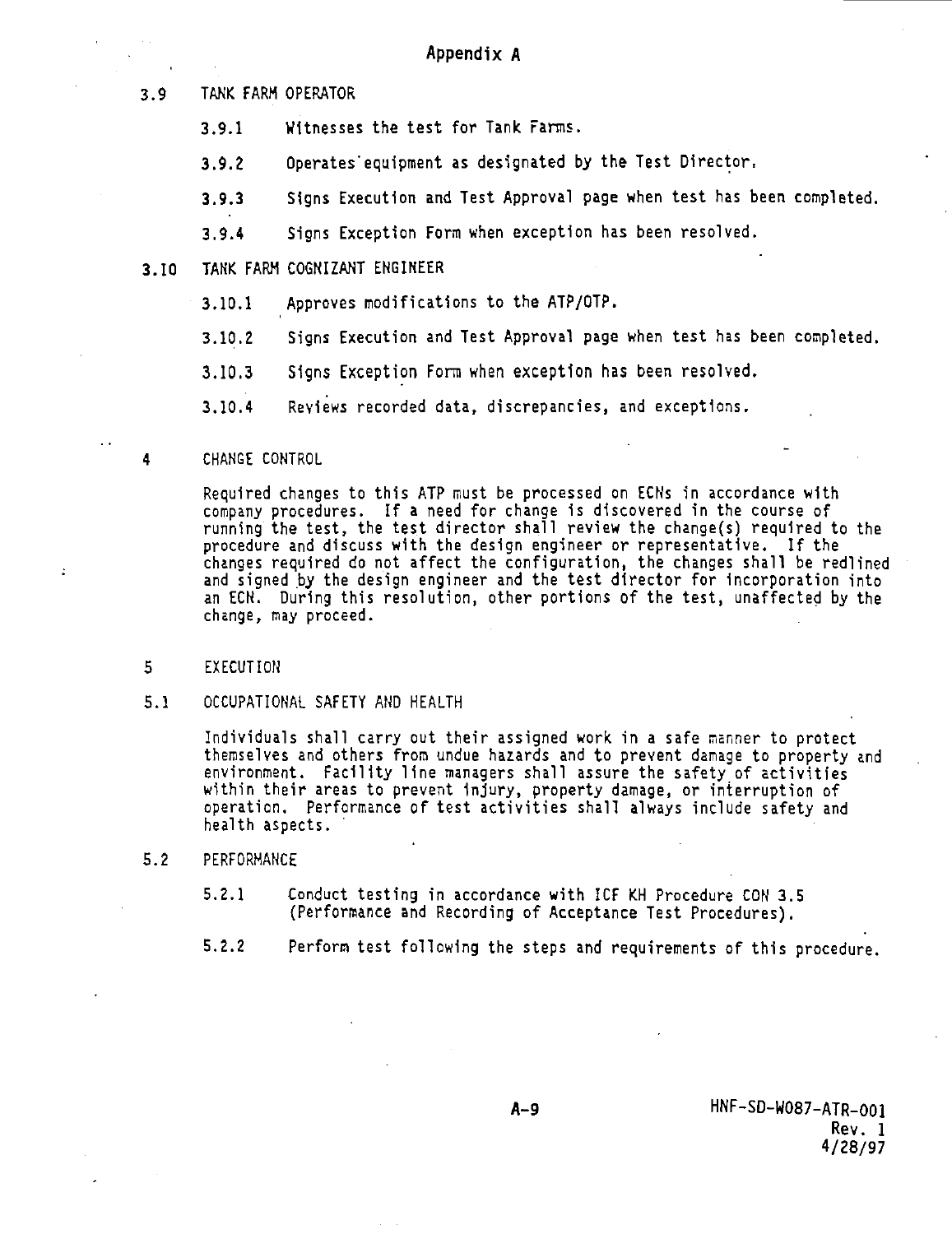## **6 EXCEPTIONS**

**6.1 GENERAL**

Exceptions to the required test results are sequentially numbered and recorded **on Individual Exception forms. This enables case-by-case resolution and approval of each exception.**

**Errors/exceptions 1n the ATP Itself shall NOT be processed as test exceptions (see Section 4 CHANGE CONTROL).**

- **6.2 RECORDING**
	- **6.2.1 Number each exception sequentially as it occurs and record 1t on an Exception Form (KEH-428), sample appended.**
	- **6.2.2 Enter name and organization of objecting party for each exception.**
	- **6.2.3 Enter planned action to resolve each exception when such determination is made.**

# **6.3 RETEST/RESOLUT1ON**

**'Record the action taken to resolve each exception. Action taken may not be the same as planned action.**

- **6.3.1 When action taken results in an acceptable retest, sign and date Retest Execution and Acceptance section of the Exception Form.**
- **6.3.2 When action taken does not involve an acceptable retest, strike out the Retest Execution and Acceptance section of the Exception Form.**
- **6.4 APPROVAL AND ACCEPTANCE**

**The customer provides final approval and acceptance of exceptions by checking one of the following on Exception Fora:**

- **6.4.1 Retest Approved and Accepted: Applicable when Retest Execution and Acceptance section is completed.**
- **6.4.2 Exception Accepted-As-Is: Requires detailed explanation.**
- **6.4.3 Other: Requires detailed explanation.**

**The customer signs and dates the Exception Form and obtains other customer internal approvals, if required.**

**6.5 DISTRIBUTION**

**A copy of the approved Exception Form is distributed to each participant. The signed original is attached to the ATP Haster.**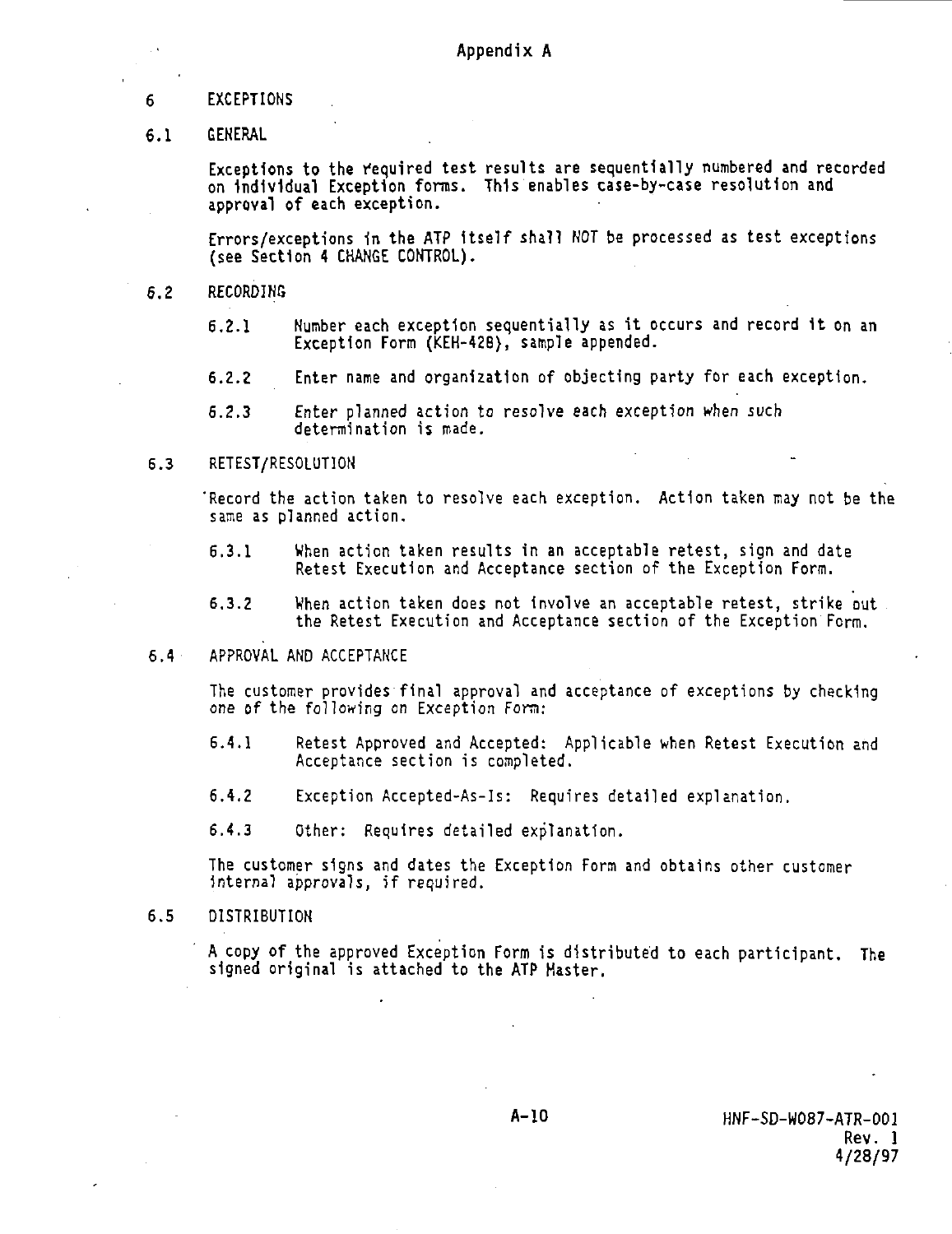Appendix A

7 PREREQUISITES,.EQUIPMENT/INSTRUMENTS, COMPONENT LOCATIONS, AND ABBREVIATIONS 7.1 PREREQUISITES The following conditions shall exist at start of testing for that portion of the system being tested. 7.1.1 Systems have been inspected for compliance with construction documents. 7.1.2 Vendor data and operating instructions are at hand for each installed instrument, pump, and valve. 7.1.3 Reference documents (including this ATP) have been verified for correct revision number and outstanding ECNs. 7.1.4 • A Oob Safety Analysis has been prepared by ICF KH and a Prejob Safety Meeting has been conducted. 7.1.5 Test instruments have a valid calibration stamp attached. Test instrument identification numbers and calibration expiration dates have been recorded in Para 7.2. 7.1.6 Methods of water disposal have been approved by Facilities  $E$ CN  $\ell$ Power is available to energize the system. Creament  $24 \otimes 244 - 5$  $7.7$  Power  $\frac{43}{5}$  C 242-5, Cizcuir  $45.7$  B app 27 at 219.5  $7.1.8$  Annualisation lights have been tested. Provided the complete  $\frac{1}{2}$  is  $\frac{1}{2}$ 7.1.9 Voice communications are available between 219-S, 222-S, 242-S, 2H-S , leak detection sensor locations, and other locations determined to be appropriate by the test director. 7.1.10 Radiation Work Permits (RWPs) have been approved by the Operating Contractor. Attach RWPs to ATP. 7.1.11 . Pump P1 spool piece is disconnected from Tank 102.  $(exc_{\ell}e^{\frac{1}{k} \cdot (x-\ell_{\ell})^*}$ 7.1.12 Project equipment and instruments have been identified by tag numbers. 7.1.13 Shop test results for Panels IP1, IP2, and IP3 are on file, for record, with ATP/OTP. 7.2 EQUIPMENT/INSTRUMENTS Supplied by Test Operator unless otherwise noted. 7.2.1 Voltohmmeters (VOM): **v** 968-45-68-68-8<sup>-79-4</sup> 4-4-97<br>Io. \_\_\_\_\_\_\_\_\_\_\_ Expiration Date <u>O-5-97</u><br>950 - 45-66-415 4 **9sa** - LIS- c e • as 7-2£ - ?y 7.2.2 Switchable Shorting Jumpers: Length, 1 foot through 6 foot as required.

Rev. 1 4/28/97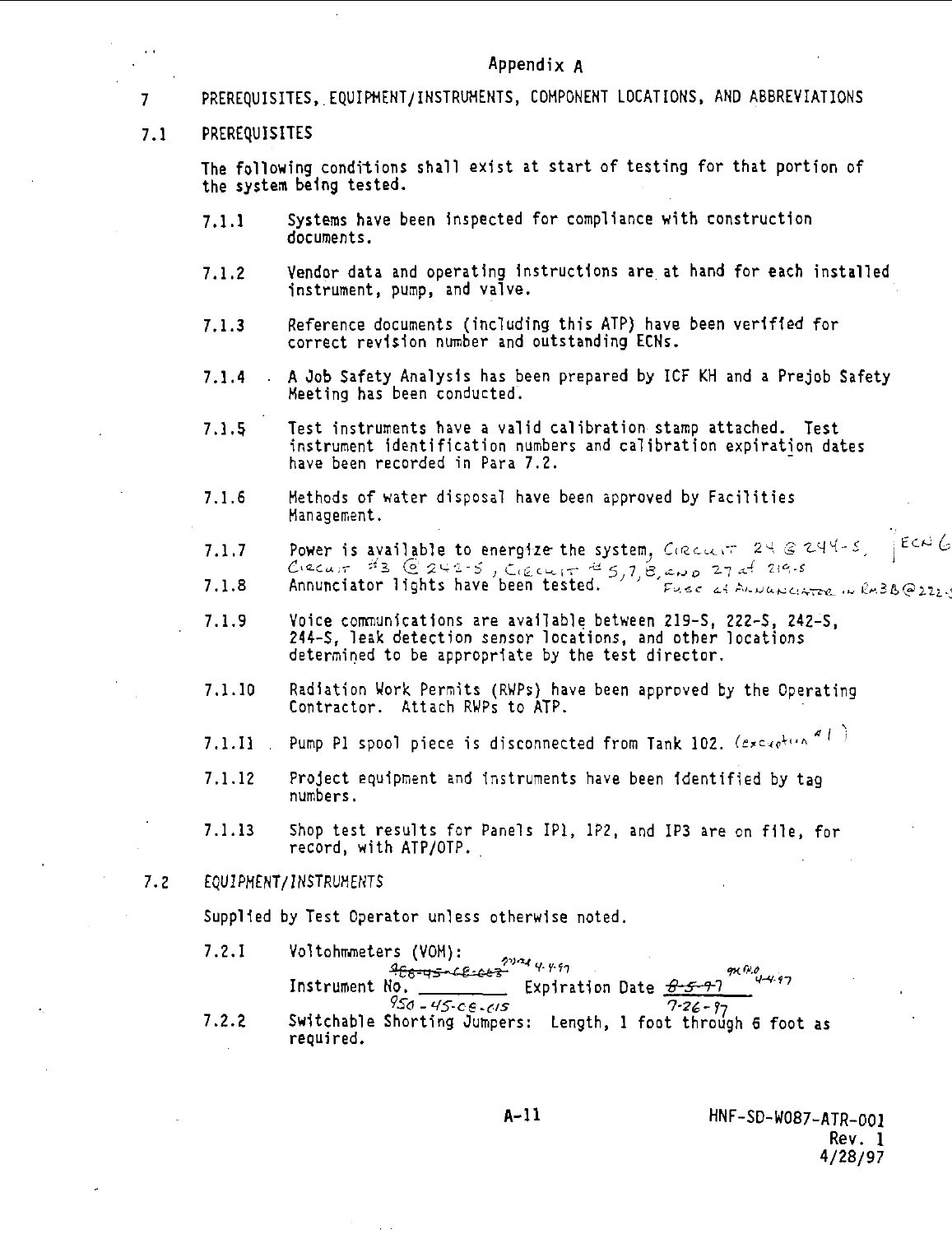**I**

- $2 6$ 7.2.3 Pressure Gages: 0-150 psig. Pressure test assembly used for tank trailers may be used for this ATP.
- 7.2.4 Container: To hold water for leak detector tests, approximately 1 gallon- capacity.
- 7.2.5 Tubing: 1/4-inch and l/2-1nch tygon.
- 7.3 COMPONENT LOCATION

| Component Identifier                                | Location                                             |  |  |
|-----------------------------------------------------|------------------------------------------------------|--|--|
| Control Panel IP2                                   | $219 - S$                                            |  |  |
| Control Panel IP3                                   | $219 - S$                                            |  |  |
| Motor Operated Valves HV-P1<br>and HY-305           | $219-S$                                              |  |  |
| Panelboard (219–SX)                                 | $219 - S$                                            |  |  |
| Leak Detector Elements LDE-306A,<br> 306B. 306C     | On the transfer piping between<br>Tank-102 and 244-S |  |  |
| Leak Detector Transmitters LDT-306A.<br> 306B, 306C | Outside, between 219-5 and<br>$244 - S$              |  |  |
| Pushbuttons PERMIT and DENY                         | Control Panel A in 242-S                             |  |  |

7.4 ABBREVIATIONS

- CASS Central Alarm Surveillance Systems
- ECN Engineering Change Notice
- LDE Leak Detector Element
- LDT Leak Detector Transmitter
- LDY Leak Detection Relay
- HOV Motor-Operated Valve
- RWP Radiation Work Permit

**A-12** HNF-SD-W087-ATR-001 Rev. 1 4/28/97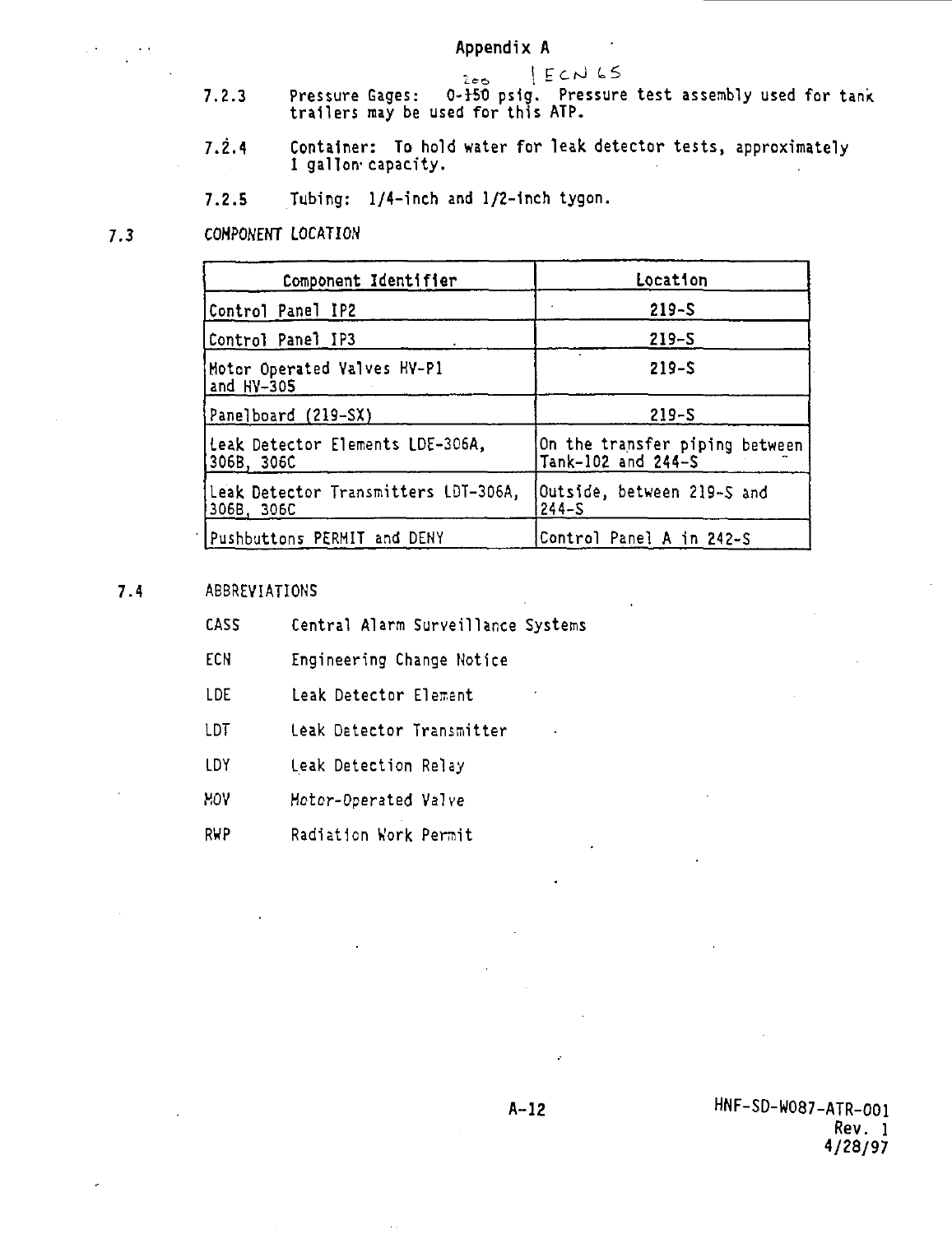8 LEAK DETECTION ANO MONITORING SYSTEM

This test will verify operation of the leak detection system consisting of LDE, leak detection processor, annunciation and control interlock. This system 1s based upon conductivity principle. When the liquid due to leak contacts both the ground probe and the leak detection probe of the LDE, leak detection relays deenergize and provide annunciation, local indication by beacon light, and Interlock outputs.

# B.I PREPARATION

**202.8** 4491 8.1.1 Verify all prerequisites of Para 7.1 and 7.2 have been met.-342 for exception

pm, br 8.1.2 Notify 219-S, 222-S, 242-S, and 244-S Building Managers, and Strift Manager

•?>»\*/• 8.1.3 Notify Tank Farm Operations Manager.  $7,100$  $0 - 4 - 47$ 

**2228** 8.1.4 Verify that energized electrical work permits have been obtained.

NOTE: Keep appropriate personnel informed as to test status.

CAUTION: TEST INVOLVES WORKINS WITH LIVE CIRCUITS. ENSURE THAT THE **IKKEDIATE** AREA IS NOT WET. ENSURE THAT HAHDS AND APPAREL ARE DRY.

8.2 LEAK DETECTION AND MONITORING SYSTEM TEST

Record the following steps for each LDE/LDT loop on Data Sheet 8.2.

- 8.2.1 Remove LDE from pipe.
- 8.2.2 Apply power to monitoring units (Circuit 24, Panelboard B at 244-S, Circuit 3 at Panelboard 242-S, and Circuit<sub>227</sub> at 219-S).  $\Big|$   $\frac{1}{5.7.8 \text{ km/s}}$
- 8.2.3 Immerse LDE in liquid.
- 8.2.4 Verify white indicating beacon light at 244-S is ON.
- 8.2.5 Verify contact 1-7 of LDT in Panel IP2 at 219-S is CLOSED.
- 8.2.6 Verify Annunciator Window 1-1, ENCASEMENT LEAK on Panel A at 242-S is FLASHING and audible alarm 1s ON.
- 8.2.7 Verify Annunciator Window 3-5, TRANSFER LINES TO 244-S on Panel IP3 at 219-S is FAST FLASH and audible alarm is ON.
- 8.2.8 Verify Group Annunciator AI-38, Window 9, DRAIN LEAK DETECTION at 222-S Room 3B is FLASHING and audible alarm is ON.
- $8.2.9 -$ <del>Yerify le</del>ak indicating—ligh<del>t at LOT on </del>Panel—IP2—is ON.  $ECN$  65
- 8.2.10 Verify leak indicating light at Panel IP3 is ON.
- 8.2.11 Depress ACKNOWLEDGE pushbutton at 219-S and verify Annunciator Window 3-5 is STEADY ON and audible alarm is OFF.

**A-13** HNF-SD-W087-ATR-001 Rev. 1 4/28/97

anna  $4 - 9 - 97$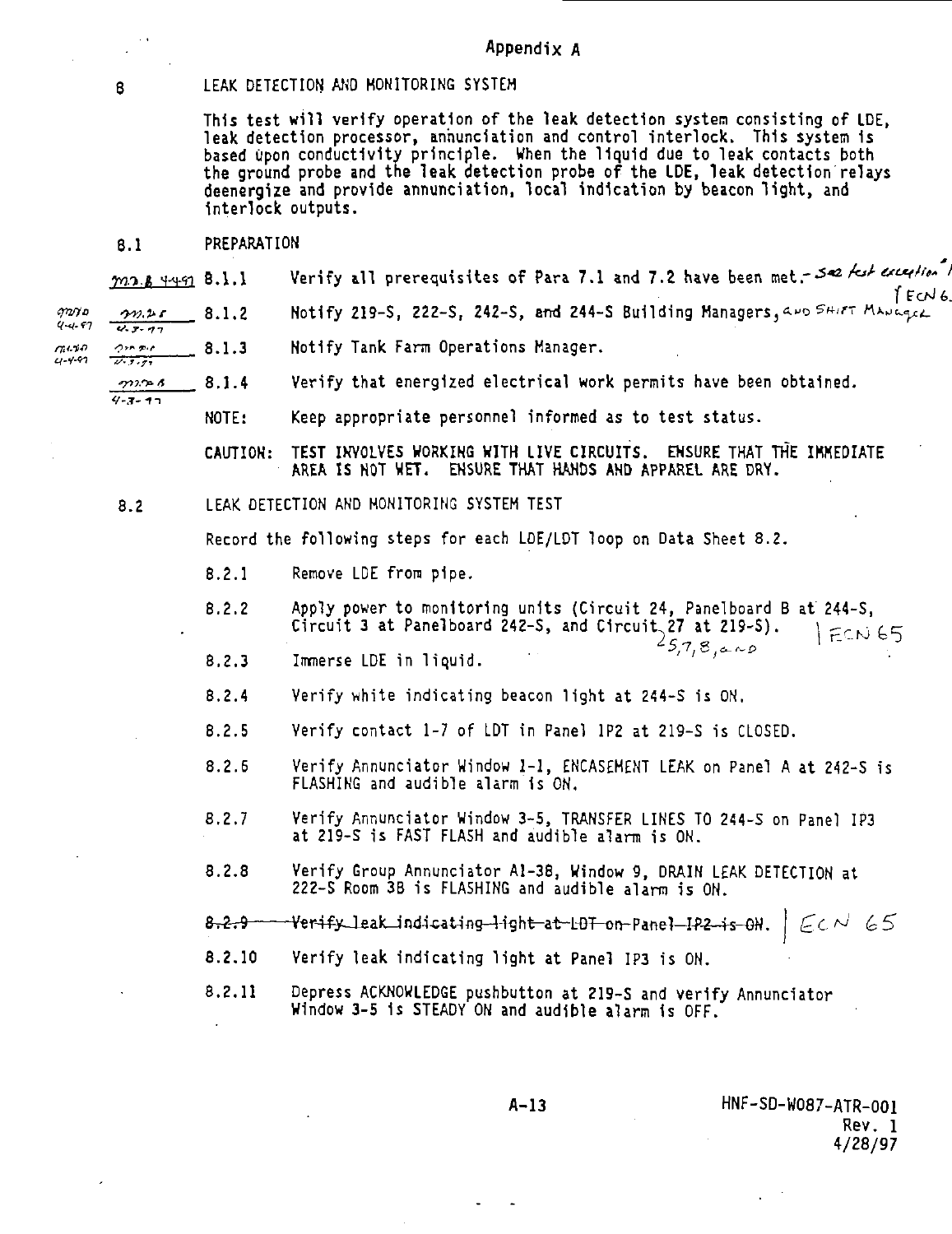# **Appendix A**

- **8.2.12 Depress ACKNOWLEDGE pushbutton at 242-S and verify Annunciator Window 1-1 Is STEADY ON and audible alarm 1s OFF.**
- **8.2.13 Depress ACKNOWLEDGE pushbutton at 222-S, Room 3B and verify Annunciator Window 9 is STEADY ON and audible alarm is OFF.**
- **8.2.14 Remove LDE from liquid and dry it off.**
- **8.2.15 Verify white indicating beacon light at 244-S Is OFF.**
- **8.2.16 Verify leak Indicating light at LDT on Panel IP2 is OFF.**
- **8.2.17 Verify Annunciator Window 3-5 at Panel IP3 is SLOW FLASH and audible alarm is ON.**
- **8.2.18 Depress RESET pushbutton at Panel IP3 and verify Annunciator Window 3-5 and audible alarm are OFF.**
- **8.2.19 Verify Group Annunciator A1-3B Window 9 at 222-S Room 3B 1s OFF.**
- 
- **8.2.20** Verify Annunciator Window 1-1 at 242-S is OFF.<br>8.2.200 Deenercates Creat 24 on Papel B in 244<br>**8.2.21** Reinstall LDE in pipe.  $\frac{1}{2}$ . 2.21 Reinstall LDE in pipe.
- $8.2.21a$  ENERGIZE CIRCULT 2Y on Panel B, N 244.5

 $ECN$  65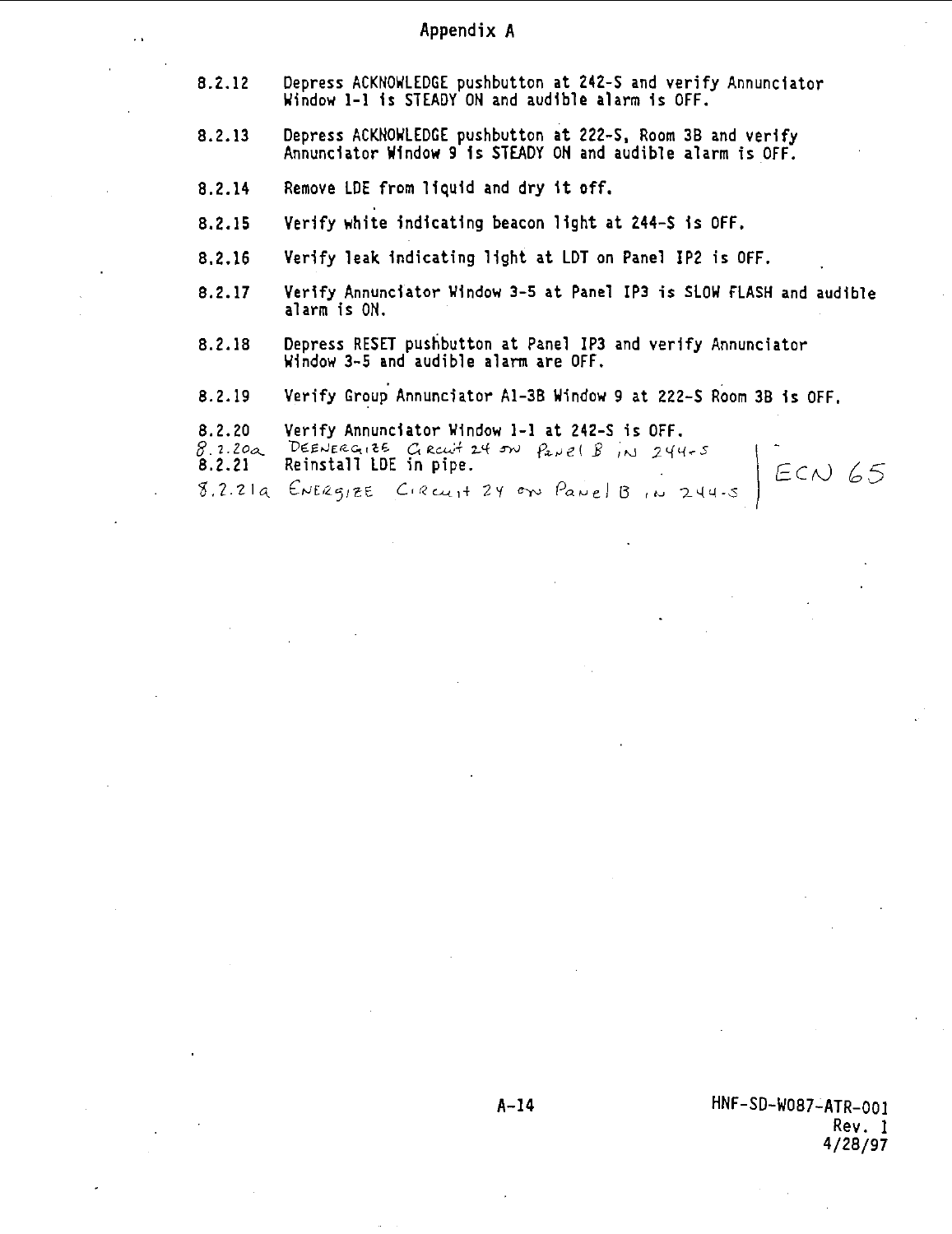| Appendix A |  |  |  |  |
|------------|--|--|--|--|
|------------|--|--|--|--|

 $\epsilon$ 

 $\sim$   $\sim$ 

ý

 $\overline{\phantom{a}}$ 

 $\cdot$ 

|                 | DATA SHEET 8.2 PART<br>10 - 100 - 100 - 100 - 100 - 100 - 100<br>100 - 100 - 100 - 100 - 100 - 100 - 100 - 100 - 100 - 100 - 100 - 100 - 100 - 100 - 100 - 100 - 100 - 100 - 1<br>$\alpha = 1$ , $\alpha$ | 医额内骨折 经人民票据表                                                 |                                     | * a .                                             |
|-----------------|-----------------------------------------------------------------------------------------------------------------------------------------------------------------------------------------------------------|--------------------------------------------------------------|-------------------------------------|---------------------------------------------------|
|                 |                                                                                                                                                                                                           | LDE/LDT                                                      |                                     |                                                   |
| <b>STEP</b>     | PERFORM/VERIFY                                                                                                                                                                                            | 306A                                                         | 306B                                | 306C                                              |
| 8.2.1           | Remove LDE from pipe                                                                                                                                                                                      | <del>าง 4</del> ฑ<br>หาร.ช                                   | सन्मग<br>$n_{10}$                   | $4 - 4 - 97$<br><u>ባላን ቆ</u>                      |
| 8.2.2           | Apply power to monitoring units                                                                                                                                                                           | $4 - 4 - 9$<br>グロウル                                          | भ-वन्ती<br>ጣላባ ያ                    | $4 - 497$<br>70.30                                |
| 8.2.3           | Immerse LDE in liquid                                                                                                                                                                                     | $4 - 4 - 5$<br>22.3.8                                        | $4 - 4 - 91$<br>79.7.0              | $4.4 - 47$<br>9111                                |
| 8.2.4           | Verify white beacon light at 244-S is ON                                                                                                                                                                  | $rac{4.497}{2000}$                                           | 4-4-97<br>ガトバ                       | $4 - 457$                                         |
| 8.2.5           | Verify Contact 1-7 of LDT at Panel IP2 is<br><b>CLOSED</b>                                                                                                                                                | 4.497<br>$m\gamma$ n                                         | $4 - 4 - 91$<br>m21                 | $7 - 20$<br>$4 - 497$<br>m x x                    |
| 8.2.6           | Verify 242-S Annunciator Window 1-1 is<br>FLASHING and audible alarm is ON                                                                                                                                | $4 - 4 - 9$<br>m n o                                         | $4 - 4.97$                          | $4 - 497$<br>$\pi x$                              |
| 8.2.7           | Verify 219-S Annunciator Window 3-5 is FAST<br>FLASH and audible alarm is ON                                                                                                                              | $4 - 4 - 97$                                                 | 97.2.1<br>4.4.47<br>$m$ io          | 4.411                                             |
| 8.2.8           | Verify 222-S Group Annunciator Window 9 is<br>FLASHING and audible alarm is ON                                                                                                                            | $\gamma_{\eta,\gamma,\eta}$<br>$4 - 4 - 97$                  | $4 - 4 - 97$                        | グメタウ<br>$4 - 17$                                  |
| 8.2.9           | Verify leak indicating light at LDT on<br>Panel-IP2_is.ON<br>ECNGS                                                                                                                                        | グリク・プ                                                        | 9x4.0                               | $14.9 - 6$                                        |
| 8.2.10          | Verify leak indicating light at Panel IP3 is                                                                                                                                                              | $\eta \eta . \eta . \eta$                                    | $7 - 77$                            | 71.41                                             |
|                 | ON                                                                                                                                                                                                        | $4 - 4 - 97$                                                 | 4441                                | $4 - 1 - 97$                                      |
| 8.2.11          | Depress ACKNOWLEDGE pushbutton at 219-S and<br>verify Annunciator Window 3-5 is ON and                                                                                                                    | $mN-1$                                                       | 74.3.0                              | へいり                                               |
|                 | audible alarm is OFF                                                                                                                                                                                      | $4 - 4 - 97$                                                 | $4 - 4 - 7)$                        | 4-4-97                                            |
| B.2.12          | Depress ACKNOWLEDGE pushbutton at 242–S and<br>verify Annunciator Window 1-1 is STEADY ON and<br>audible alarm is OFF                                                                                     | 91.3.0<br>4.4.97                                             | 0.444<br>$4 - 4 - 87$               | YA. 74<br>$4 - 4 - 97$                            |
| 8.2.13          | Depress ACKNOWLEDGE pushbutton at 222-S<br>Room 3B and verify Annunciator window 9 is                                                                                                                     | าทบอ                                                         | mr 1                                | $m$ vo                                            |
|                 | STEADY ON and audible alarm is OFF.                                                                                                                                                                       | $4.4 - 17$                                                   | $4 - 4 - 91$                        | $4 - 4.91$                                        |
| 8.2.14          | Remove LDE from liquid and dry it off                                                                                                                                                                     | クロ・マワ<br>44.97                                               | mar<br>$4 - 4 - 97$                 | 01.74<br>$4 - 4 - 97$                             |
| 8.2.15          | Verify white beacon light at 244-S is OFF                                                                                                                                                                 | $\frac{\gamma_{\mu},\gamma_{\nu}}{\gamma_{\nu}\gamma_{\nu}}$ | $\overline{M}$<br>$4 - 4 - 87$      | 71.44<br>$4 - 4 - 47$                             |
| 8.2.16          | Verify leak indicating light at LDT on Panel                                                                                                                                                              | max                                                          | $\gamma$ una                        | onni a                                            |
|                 | IP2 is OFF                                                                                                                                                                                                | $4 - 477$                                                    | 4497                                | 4-4-87                                            |
| 8.2.17          | Verify Annunciator Window 3-5 at Panel IP3 is<br>SLOW FLASH and audible alarm is ON                                                                                                                       | 74.44                                                        | 11.71                               | 4000                                              |
|                 |                                                                                                                                                                                                           | 4.4.97                                                       | $4 - 4.97$                          | $4 - 4 - 97$                                      |
| 8.2.18          | Depress RESET pushbutton at Panel IP3 and<br>verify Annunciator Window 3-5 and audible<br>alarm are OFF                                                                                                   | m x y<br>$4 - 4 - 97$                                        | $\boldsymbol{m}$ r. o<br>$4 - 4.47$ | $au \propto a$<br>$4 - 4 - 91$                    |
| 8.2.19          | Verify Group Annunciator Window 9 at 222–S<br>Room 3B is OFF                                                                                                                                              | 94.79                                                        | 4.4.5                               | $\overline{u}$                                    |
| 8.2.20          | Verify Annunciator Window 1-1 at 242-S is OFF                                                                                                                                                             | $4 - 4.97$<br>$\frac{74.77}{4.47}$                           | $4 - 4 - 91$<br>71.1                | 4.497<br>14.97                                    |
| 8.2.21          | Reinstall LDE in pipe                                                                                                                                                                                     | 74.77                                                        | $4 - 4 - 97$<br>on s                | 4.4.97<br>$\overline{\phantom{a}^{\ast\ast\ast}}$ |
| 8.2.200         | DEENERGIZE CIRCUIT 24 @2445                                                                                                                                                                               | 4.4.91<br>$\mathcal{N}/4$                                    | $4 - 4 - 17$<br>$\sqrt{4}$          | $4 - 4.99$<br>$\mathcal{N}/\mathcal{A}$           |
| $8.2.21$ $\sim$ | ENPLGIZE CIRCUIEND OF SECTION B                                                                                                                                                                           | $\mathcal{N}/\mathcal{A}$                                    | N/A                                 | $\Delta A$ $\Delta$ ordering                      |

HNF-SD-W087-ATR-001 Rev. 1 4/28/97

ح^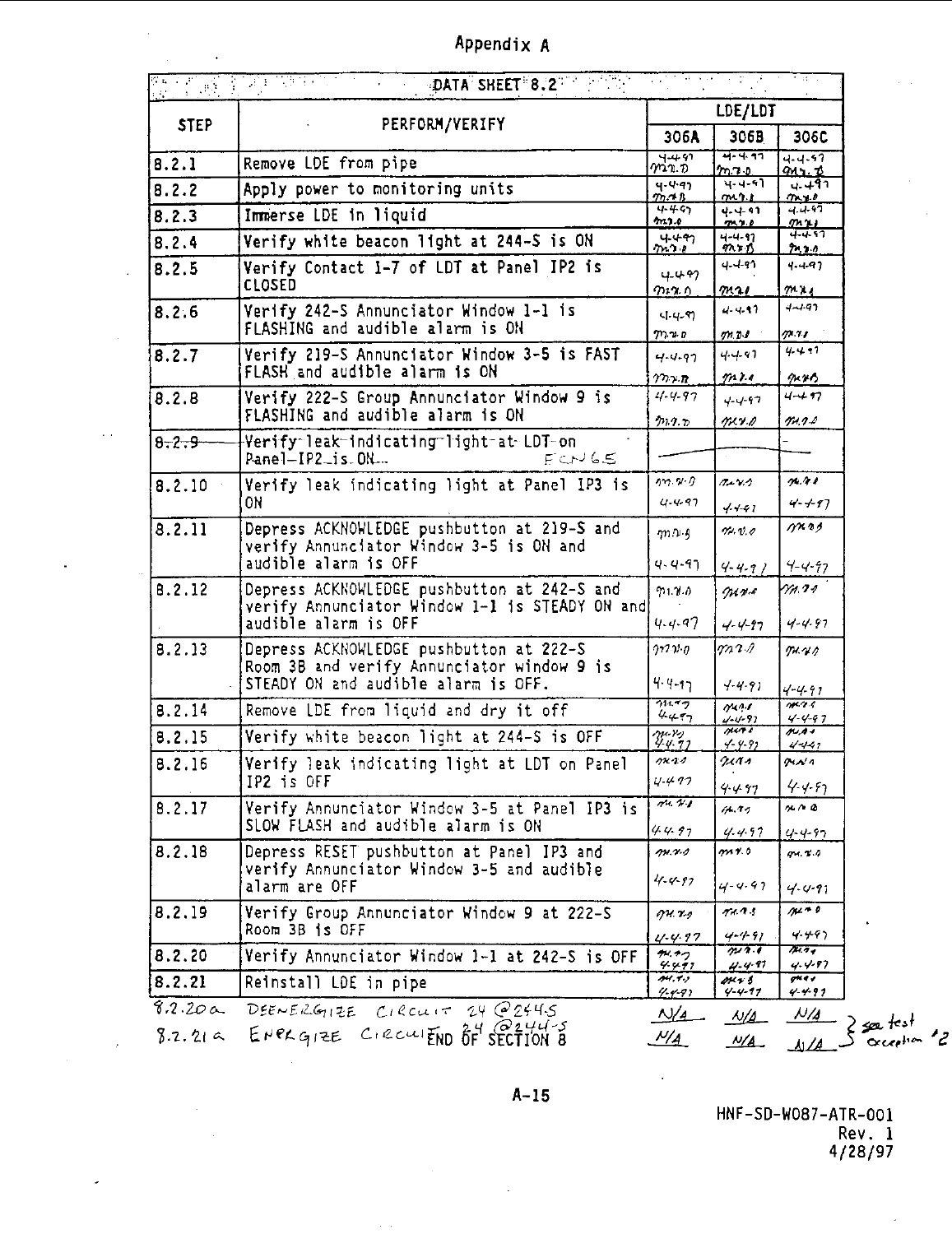|               |                                | Appendix A                                                                                                                                                     |  |
|---------------|--------------------------------|----------------------------------------------------------------------------------------------------------------------------------------------------------------|--|
| 9             | TRANSFER PUMP P1 SPEED CONTROL |                                                                                                                                                                |  |
|               |                                | This test will verify speed control operation of Pump P-1 in 219-S.                                                                                            |  |
| 9.1           | PREPARATION                    |                                                                                                                                                                |  |
| N/A           | 9.1.1                          | Verify all prerequisites of Para 7.1 and 7.2 have been met.                                                                                                    |  |
| N/A           | 9.1.2                          | Notify 219–S and 242–S Building Managers.                                                                                                                      |  |
| N/A           | 9.1.3                          | Notify Tank Farms Operations and Shift Manager.                                                                                                                |  |
| N/A           | 9.1.4                          | Verify that energized electrical work permits have been obtained.                                                                                              |  |
|               | <b>NOTE:</b>                   | Keep appropriate personnel informed as to test status.                                                                                                         |  |
|               | CAUTION:                       | TEST INVOLVES WORKING WITH LIVE CIRCUITS. ENSURE THAT THE IMMEDIATE<br>AREA IS NOT WET. ENSURE THAT HANDS AND APPAREL ARE DRY.                                 |  |
| 9.2           |                                | TRANSFER PUMP P1 SPEED CONTROL TEST                                                                                                                            |  |
| N/A           | 9.2.1                          | Verify Air Valve CA-V-6600 is CLOSED.                                                                                                                          |  |
| N/A           | 9.2.2                          | Energize Circuit 3 for Panel A from Panelboard C at 242-S.                                                                                                     |  |
| N/A           | 9.2.3                          | Energize Panels IP2 and IP3 at 219-5.                                                                                                                          |  |
| N/A           | 9.2.4                          | Pull to reset DENY switch.                                                                                                                                     |  |
| N/A.          | 9.2.5                          | Press and release PERMIT pushbutton.                                                                                                                           |  |
| $N/A = 9.2.6$ |                                | Verify TRANSFER PUMP P-1 indicating light on 242–S is ON.                                                                                                      |  |
| N/A           | 9.2.7                          | Rotate pump speed control knob to 0% position.                                                                                                                 |  |
|               | <b>CAUTION:</b>                | High pressure air may be present. Perform following operation<br>slowly.                                                                                       |  |
| N/A           | 9.2.8                          | Disconnect instrument air tubing at the outlet of Regulator HY301,                                                                                             |  |
| IJ/A          | 9.2.9                          | Install a tee fitting between the regulator outlet and the process<br>tubing. Connect an instrument pressure gauge to the remaining end of<br>the tee fitting. |  |
|               | NOTE:                          | Readings taken from this pressure gauge, and recorded in this<br>ATP/OTP, are for information only and have no bearing on the<br>acceptance of this test.      |  |
| N / A         | 9.2.10                         | Verify Valve HV-305 OPEN (red) indicating light on Panel IP3 is ON .<br>and Valve HV-P1 CLOSED (green) indicating light on Panel IP3 is ON.                    |  |
|               | $N/A$ 9.2.11                   | Verify pump speed control knob is turned to 0% position.                                                                                                       |  |
| N/A           | 9.2.12                         | Apply power to the electropneumatic controller (Circuit 8 at 219–SX).                                                                                          |  |
|               |                                |                                                                                                                                                                |  |

**Rev. 1 4/28/97**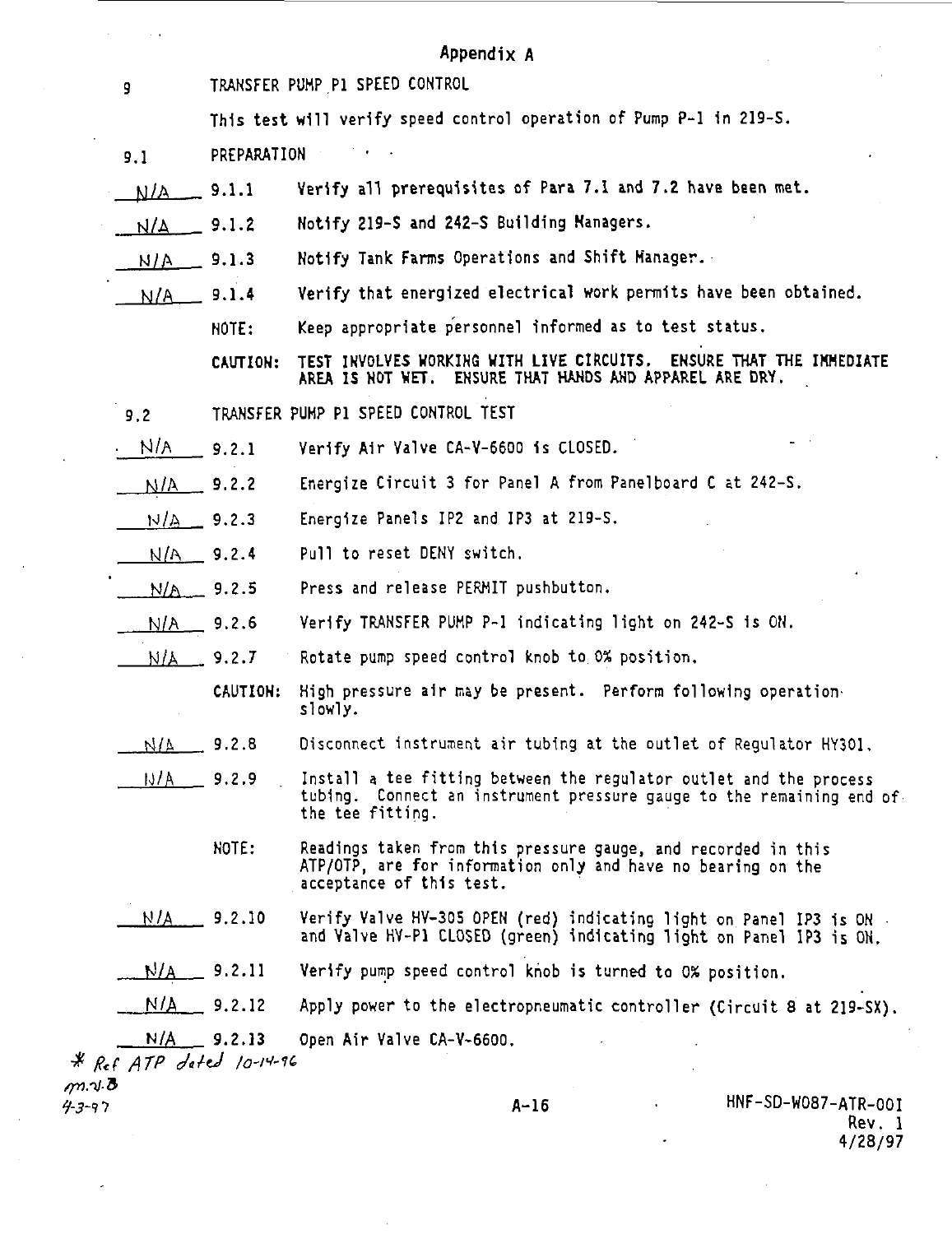|        |             |                           | Appendix A                                                                                                                  |                     |
|--------|-------------|---------------------------|-----------------------------------------------------------------------------------------------------------------------------|---------------------|
|        | <u>N/A</u>  | $-9.2.14$                 | Record reading on the pressure gauge. __________ psi                                                                        |                     |
|        | N/A         | 9.2.15                    | Turn Hand Switch HS-305 to CLOSE position and hold while verifying<br>the following.                                        |                     |
|        | N/A         | 9.2.15.1                  | As the valve travels toward the closed position, verify both OPEN<br>(red) and CLOSED (green) indicating lights are ON.     |                     |
|        | N/A         | 9.2.15.2                  | When the valve reaches the fully closed position, verify OPEN<br>indicating light is OFF and CLOSED indicating light is ON. |                     |
|        |             | $N/A$ 9.2.16              | Release Hand Switch HS-305 to AUTO position.                                                                                |                     |
|        | N/A         | $\_$ 9.2.17               | Turn Hand Switch HS-P1 to OPEN position and hold while verifying the<br>following.                                          |                     |
|        | N/A         | 9.2.17.1                  | As the valve travels toward the open position, verify both OPEN (red)<br>and CLOSED (green) indicating lights are ON.       |                     |
|        | N/a         | 9.2.17.2                  | When the valve reaches the fully open position, verify CLOSED<br>indicating light is OFF and OPEN indicating light is ON.   |                     |
|        | N/A         | 9.2.18                    | Release Hand Switch HS-P1 to AUTO position.                                                                                 |                     |
|        | N/A         | 9.2.19                    | Slowly rotate pump speed control knob clockwise to 50% position.                                                            |                     |
|        | N/A         | 9.2.20                    | Record reading on the pressure gauge.                                                                                       | psi psi             |
|        |             | NOTE :                    | This reading should be higher than that taken with pump speed control<br>knob at O%.                                        |                     |
|        |             | $N/A$ 9.2.21              | Slowly rotate pump speed control knob to 100% position.                                                                     |                     |
|        | $N/\Lambda$ | 9.2.22                    |                                                                                                                             |                     |
|        |             | NOTE:                     | This reading should be higher than that taken with pump speed control<br>knob at 50%.                                       |                     |
|        | NIA.        | 9.2.23                    | Slowly rotate pump speed control knob back to O% position.                                                                  |                     |
|        | N/N         | 9.2.24                    | Record reading on the pressure gauge. The psi.                                                                              |                     |
|        |             | NOTE:                     | This reading should be approximately the same as that taken when pump<br>speed control knob was first at 0% position.       |                     |
|        | N/A         | 9.2.25                    | Turn Hand Switch HS-P1 to CLOSE position and verify the following.                                                          |                     |
|        | N/A         | 9.2.25.1                  | As the valve travels toward the closed position, verify both OPEN and<br>CLOSED indicating lights are ON.                   |                     |
|        | N/A.        | 9.2.25.2                  | When the valve reaches the fully closed position, verify CLOSED<br>indicating light is ON and OPEN indicating light is OFF. |                     |
|        |             | $N/A = 9.2.25.3$          | Verify the closing of Valve HV-P1 has caused Valve HV-305 to OPEN.                                                          |                     |
|        |             | $N/A$ 9.2.25              | Close Air Valve CA-V-6600.                                                                                                  |                     |
| mro    |             | * Ref. ATP dated 10-14-96 |                                                                                                                             |                     |
| 4-3-97 |             |                           | A-17                                                                                                                        | HNF-SD-W087-ATR-001 |

 $\sim$   $\sim$ 

**Rev. 1 4/28/97**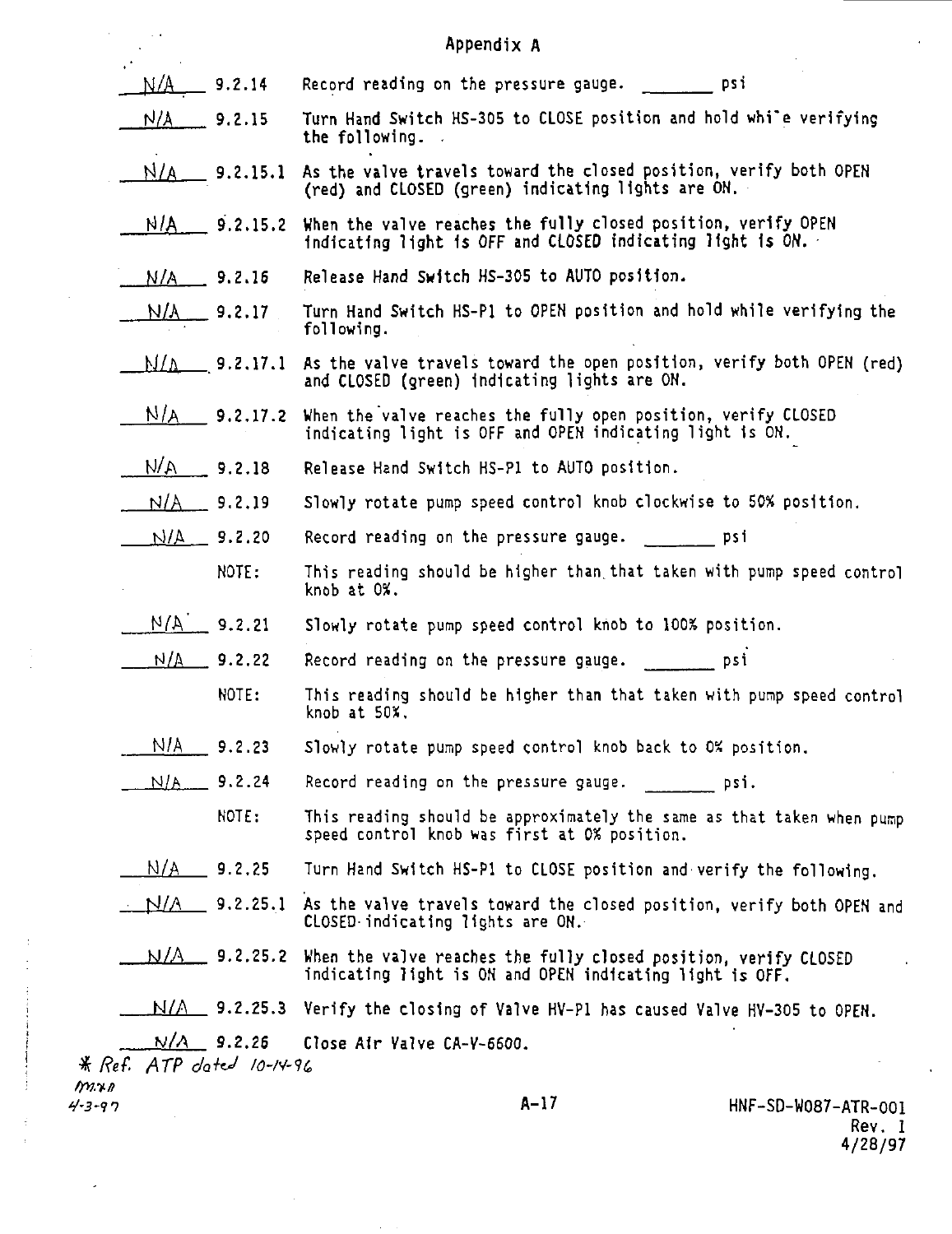# **Appendix A**

**CAUTION: HIGH PRESSURE AIR KAY BE PRESENT. PERFORM FOLLOWING OPERATION SLOWLY.**

**Kl/A 9.2.27 Reconnect the tubing to outlet side of Regulator HY3O1.**

**ki/A 9.2.28 Remove power from Regulator HY301.**

\* Ref. ATP dated 10-14-96

**END OF SECTION 9**

 $\rho_{\text{max}}$ 

 $4 - 3 - 97$ 

**A-18 HNF-SD-W087-ATR-001 Rev. 1 4/28/97**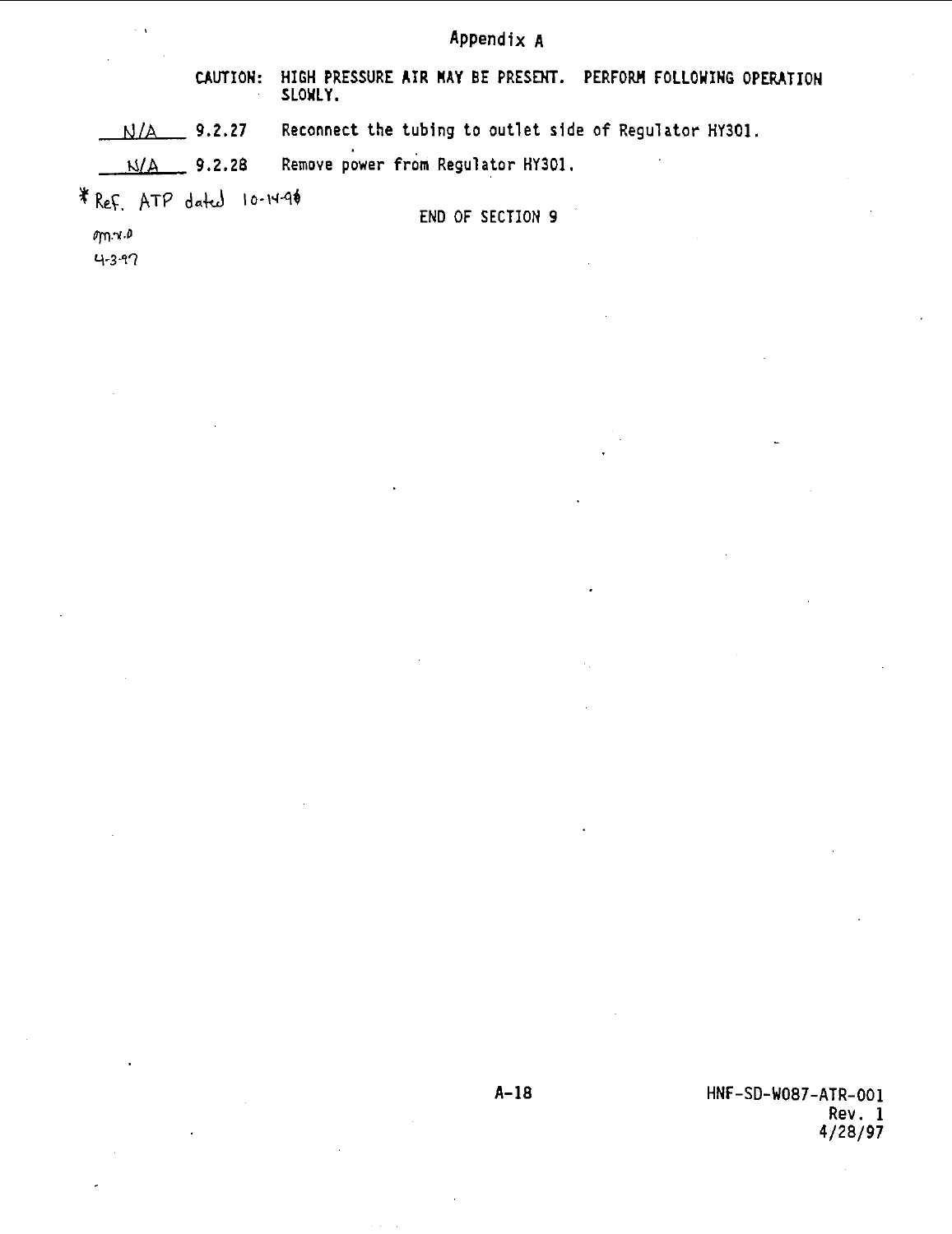### **Appendix A**

**10 H0T0R OPERATED VALVES HV-Pl AND HV-305**

**These tests will verify that Motor Operated Valves HV-Pl and HV-305 operate itaccordance with their respective elementary (control) diagram requirements.**

**HV-PI is controlled by a 3 position (OPEN-AUTO-CLOSE) control switch which car be maintained in either AUTO or CLOSE position but will spring-return from OPEN to AL'TS.**

**HV-305 Is controlled by a 3 position (CLOSE-AUTO-OPEN) control switch which car be maintained in either AUTO or OPEN position but will spring-return front CLOSE to AUTC.**

**Operation of HV-Pl is dependent on the operation of HV-305. HV-Pl is designed as automatic CLOSE and manual override CLOSE while HV-305 is designed as automatic OPEN and manual override OPEN. In other words, HV-Pl will not OPEN •unless HV-305 Is CLOSED.**

- **10.1 PREPARATION"**
- **10.1.1 Verify all prerequisites of Para 7.1 and 7.2 have been met.**  $N/A$
- **Notify 219-S and 242-S Building Managers. N/A** 10.1.2
- **Notify Tank Farm Operations and Shift Manager.** N/A\_\_\_ 10.1.3
- **Verify that energized electrical work permits have been obtained.** <u>n/a 10.1.4</u>

**Keep appropriate personnel informed as to test status.** NOTE:

**TEST INVOLVES KORKING WITH LIVE CIRCUITS. ENSURE THAT THE IKKEDIATE AREA IS NOT WET. ENSURE THAT HANDS AND APPAREL ARE DRY.** CAUTION

- **MOTOR OPERATED VALVE HV-Pl AND HV-305 TEST** MOTOR 0 10.2
- **Place Circuit Breaker 7 in Panelboard 219-SX, at Building 219-S, in the OFF position.** N/A 10.2.1
- Verify there 1s NO VOLTAGE across Terminals TB2-205 and TB2-206 at Panel IP3. N/A\_\_\_\_ 10.2.2
- Place Circuit Breaker 7 in Panelboard 219-SX, at Building 219-S, in the ON position. <u>N/A 10.2.3</u>
- Place Circuit Breaker 27 in Panelboard 219-S, at Building 219-S, in the ON position. **M/A** 10.2.4
- Place Circuit No. 3 in Panelboard C, at Building 242-S, 1n the ON position. <u>n/a 10.2.5</u>
- Verify DENY pushbutton in Panel A, at Building 242-S, is in PULL TO RESET position. M/A 10.2.6

Press and release PERMIT pushbutton in Panel A at Building 242-S. **M/A** 10.2.7

Using VOH verify 120 V ac across Terminals TB2-201 and TB1-7N2. ATP Joted 4-3-<mark>9</mark>6  $N/\Delta$ , 10.2.8

m.v.Z  $4 - 3.97$ 

 $H=1$ 

 HNF-SD-W087-ATR-001 Rev. 1 4/28/97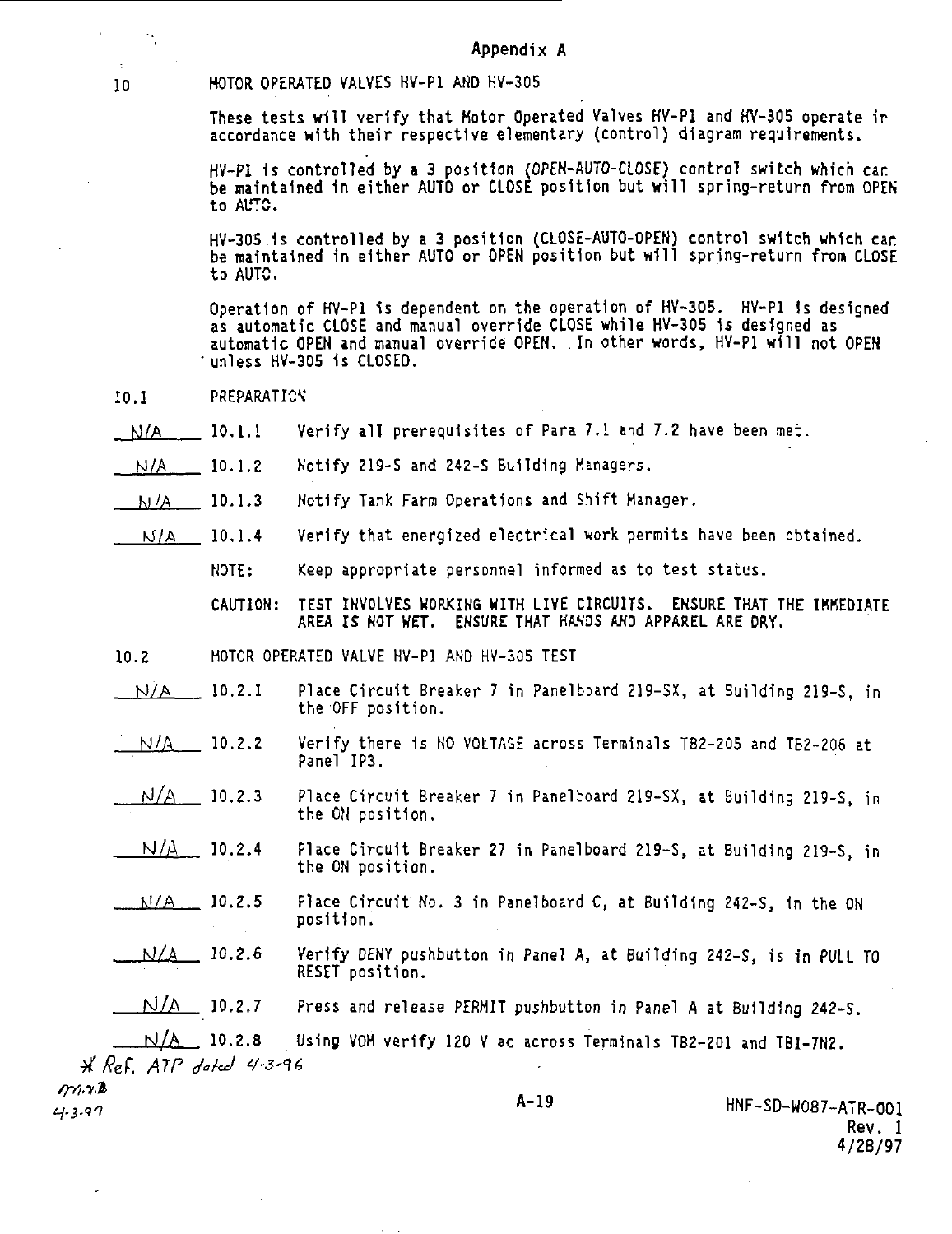| $\sim$ $\alpha$         |                       | Appendix A                                                                                                                                                                                   |
|-------------------------|-----------------------|----------------------------------------------------------------------------------------------------------------------------------------------------------------------------------------------|
| $\cdot$ N/A 10.2.9      |                       | . Verify PERMITTED indicating light on Panel IP3 is ON.                                                                                                                                      |
|                         | $N/A$ 10.2.10         | Verify TRANSFER PUMP P-1 indicating light on Panel A, in 242-S, is<br>ON.                                                                                                                    |
|                         | $N/A$ 10.2.11         | Turn selector switch for Valve HV-305 on Panel IP3 to OPEN.                                                                                                                                  |
|                         | $N/A$ 10.2.12         | Verify Valve HV-305 position handle at top of valve actuator<br>indicates OPEN and valve CLOSED (green) indicating light on Panel IP3<br>is OFF and valve OPEN (red) indicating light is ON. |
|                         | $N/L = 10.2.13$       | Turn selector switch for Valve HV-P1 on Panel IP3 to CLOSE.                                                                                                                                  |
|                         | $N/A$ 10.2.14         | Verify valve HV-P1 position handle at top of valve actuator indicates<br>CLOSE and valve CLOSED indicating light on Panel IP3 is ON.                                                         |
|                         | $N/A = 10.2.15$       | Using VOM verify Relay K-V on Panel IP2 is ENERGIZED.                                                                                                                                        |
|                         | $N/A = 10.2.16$       | Turn selector switch for HV-P1 from CLOSE to AUTO.                                                                                                                                           |
|                         | $N/A = 10.2.17$       | Verify Valve HV-P1 position handle at top of valve actuator continues<br>to indicate CLOSE and valve CLOSED indicating light on Panel IP3<br>remains ON.                                     |
|                         | $N/A$ 10.2.18         | Turn and hold selector switch for HV-P1 in OPEN position.                                                                                                                                    |
|                         | $\frac{N}{A}$ 10.2.19 | As Valve HV-P1 travels toward the open position, verify both OPEN and<br>CLOSED indicating lights are ON.                                                                                    |
|                         | N/A 10.2.20           | When Valve HV-P1 reaches the fully open position, verify CLOSED<br>indicating light is OFF and OPEN indicating light is ON.                                                                  |
|                         | $N/A = 10.2.21$       | Release selector switch for HV-P1 to AUTO.                                                                                                                                                   |
|                         | $\frac{N}{A}$ 10.2.22 | Verify Valve HV-P1 begins to close.                                                                                                                                                          |
|                         | $N/A = 10.2.23$       | As Valve HV-P1 travels toward the closed position, verify both OPEN<br>and CLOSED indicating lights are ON.                                                                                  |
|                         | $N/A$ 10.2.24         | When Valve HV-Pl reaches the fully closed position, verify OPEN<br>indicating light is OFF and CLOSED indicating light is ON.                                                                |
|                         | $N/A = 10.2.25$       | Turn and hold selector switch for HV-305 in CLOSE position.                                                                                                                                  |
|                         | $N/A = 10.2.26$       | As Valve HV-305 travels toward the closed position, verify both OPEN<br>and CLOSED indicating lights are ON.                                                                                 |
|                         | $N/A$ 10.2.27         | When valve position handle on Valve HV-305 shows fully closed, verify<br>CLOSED indicating light is ON and OPEN indicating light is OFF.                                                     |
|                         | $N/A = 10.2.28$       | Release selector switch for HV-305 to AUTO position.                                                                                                                                         |
| $N/A$ 10.2.29           |                       | Turn and hold selector switch for HV-P1 in OPEN position.                                                                                                                                    |
| $C \wedge T$ $D \cup T$ | $N/A$ 10.2.30         | As Valve HV-P1 travels toward the open position, verify both OPEN and<br>CLOSED indicating lights are ON.                                                                                    |

 $\mathcal{A}$ 

 $*$   $ReF$   $ATP$   $Jated$   $10$ -14-96  $9m + p$ <br>4.347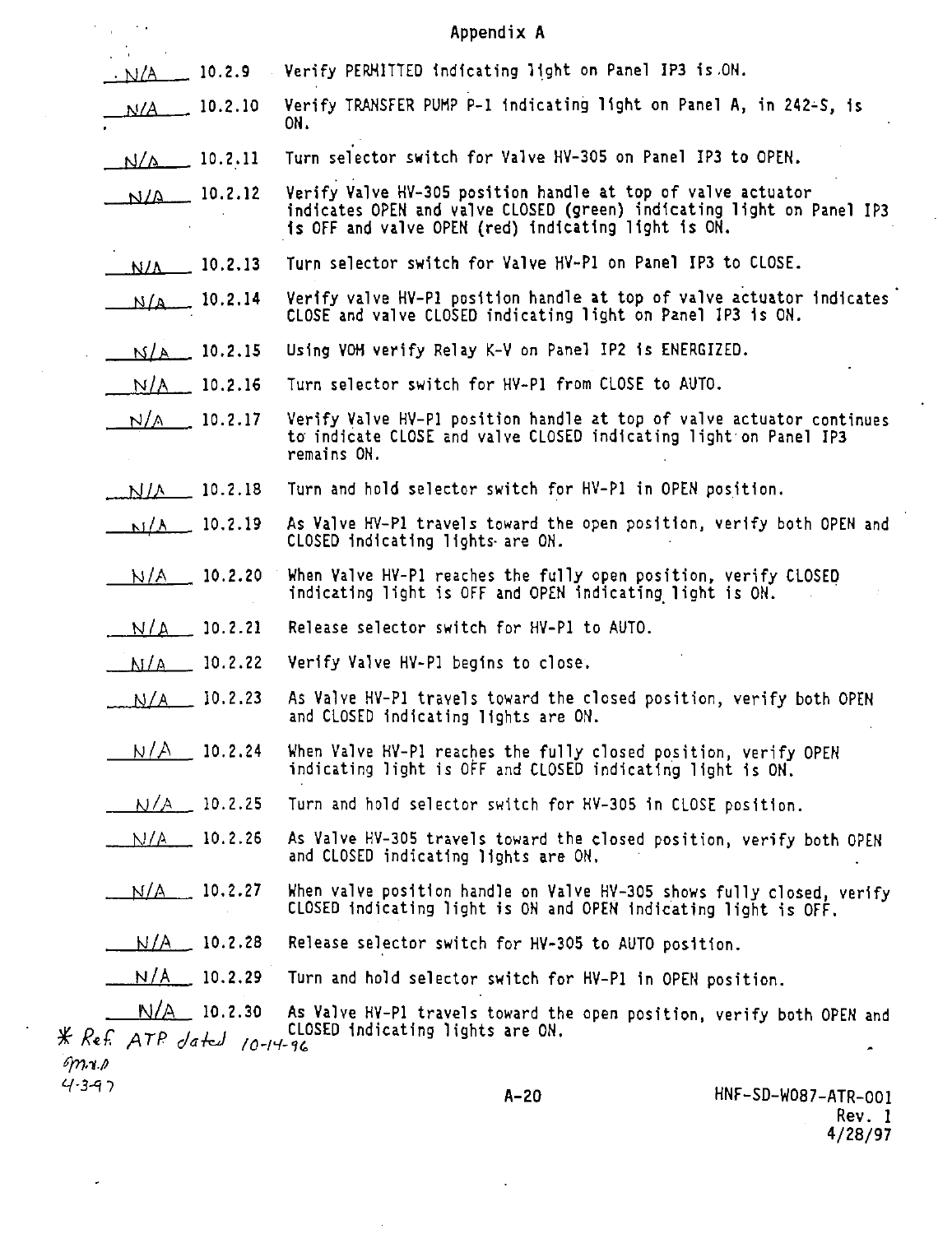|                         |                         | Appendix A                                                                                                                              |
|-------------------------|-------------------------|-----------------------------------------------------------------------------------------------------------------------------------------|
| N/A                     | 10.2.31                 | When yalve position handle on Valve HV-P1 shows fully open, verify<br>OPEN indicating light is ON and CLOSED indicating light is OFF.   |
| N/A                     | 10.2.32                 | Release selector switch for HV-P1 to AUTO position.                                                                                     |
| NIA.                    | 10.2.33                 | Turn selector switch for HV-305 to OPEN position.                                                                                       |
| NIA                     | 10.2.34                 | Verify Valve HV-305 starts to OPEN.                                                                                                     |
| N/A                     | 10.2.35                 | Verify HV-P1 begins to CLOSE as soon as HV-305 is fully OPEN.                                                                           |
| N/A                     | 10.2.36                 | Turn and hold selector switch for HV~305 in CLOSE position until<br>HV-305 is CLOSED and then release selector switch to AUTO position. |
| $N/\Lambda$             | 10.2.37                 | Turn and hold selector switch for HV-P1 in OPEN position until HV-P1<br>is OPEN.                                                        |
|                         | N/A 10.2.38             | Depress DENY switch to Push to Deny position on Panel A in 242-S<br>Control Room.                                                       |
|                         | $\frac{N/A}{N}$ 10.2.39 | Verify PERMITTED indicating light on Panel IP3 is OFF.                                                                                  |
| N/A                     | 10.2.40                 | Verify TRANSFER PUMP P-1 indicating light on Panel A in 242-S is OFF.                                                                   |
|                         | $N/A$ 10.2.41           | Pull DERY switch to Pull to Reset position on Panel A in 242-S.                                                                         |
| N/A                     | 10.2.42                 | Yerify HV-P1 starts to CLOSE.                                                                                                           |
|                         | $NIA$ 10.2.43           | Verify HV-305 begins to OPEN as soon as HV-P1 is fully CLOSED.                                                                          |
|                         | $N/A$ 10.2.44           | Using VOM verify Relay K-P on Panel IP2 is ENERGIZED.                                                                                   |
| Ref. ATP dated 10-14-96 | $N/A$ 10.2.45           | Verify HV-305 position handle at top of valve actuator is in OPEN<br>position.                                                          |

 $m \wedge g$ 

 $\ast$ 

 $\ddot{\phantom{a}}$ 

H-Z-11 ' END OF SECTION 10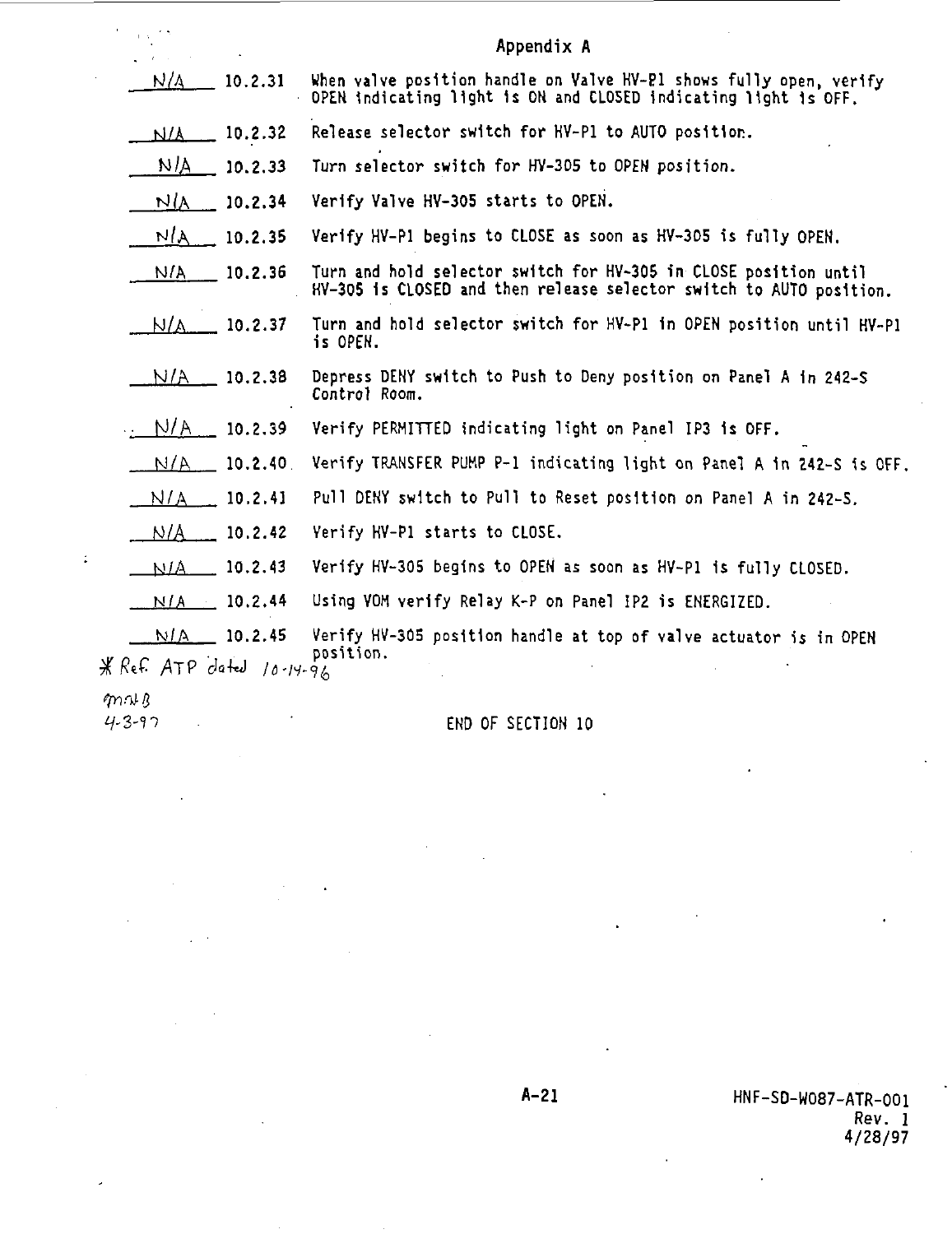## **Appendix A**

 $\sim$  $\sigma$  ,  $\sigma$  .

## **11 INTEGRATED SYSTEM (DRY) TEST AND INTERLOCK VERIFICATION**

**This test will demonstrate overall system operation by verifying the various Interlocks perform the design functions. During this test no liquid will be pumped out of the .tanks. Pump vendor assures that the pump can be run "DRY" for certain time duration.**

- **11.1 PREPARATION**
- **S)/A 11.1.1 Verify all prerequisites of Para 7.1 and 7.2 have been met.**
- **Notify 219-S, 222-S, 24Z-S, and 244-S Building Managers. N/A 11.1. 2**
- **Notify Tank Farm Operations and Shift Manager.** KJ/A **11.1. 3**
- **Verify that energized electrical work permits have been obtained. Keep appropriate personnel informed as to test status.** NJ/ft **11.1. 4 NOTE:**
- **Verify all previous ATP sections have been completed satisfactorily.** KJ/A **11.1. 5**
- **ST SYSTEM 11.2**
- **Verify Panel IP2 is ENERGIZED. SJ/A 11.2. 1**
- **Verify Panel IP3 is ENERGIZED. N/A 11.2. 2**
- **Verify Panel A in 242-S is ENERGIZED. N/A 11.2. 3**
- **Close Air Inlet Valve CA-V-6600. M/A 11.2. 4**
- **Verify DENY switch 1n Panel A at 242-S 1s in Pull to Reset position. N/A 11.2. 5**
- **Press 2nd release PERMIT pushbutton fn Panel A at 242-S. M/A 11.2. 6**
- **Verify TRANSFER PUMP P-l indicating light at Panel A 242-S is ON.** Kt/A **11.2. 7**
- **Verify PERMITTED Indicating light on Panel IP3 1s OH. WA 11.2. 8**
- **Verify Siphon Valve HV-305 is OPEN.**  $N/A$  11.2.9
- **Verify leak detection indicating light on Panel IP2 1s OFF.**  $N/\Lambda$ **11.2.1 0**
- **Verify leak detection indicating light on Panel IP3 is OFF.** N/A **11.2.1 1**
- **Verify pump diaphragm leak indicating light on Panel IP3 is OFF. Hi/A 11.2.1 2**
- **Verify Pump PI (air inlet) hand switch on Panel IP3 is in CLOSE position. N/A 11.2.1 3**
- **Turn HV-P1 hand switch to OPEN and hold it momentarily in that position. M/A 11.2.1 4**

**Verify HV-P1 begins to OPEN as indicated by both RED and GREEN** N/A **11.2.1 5" , indicating lights ON.**  $*$  Ref ATP dated 10-14-96  $m$ .u.o

 $4 - 3 - 97$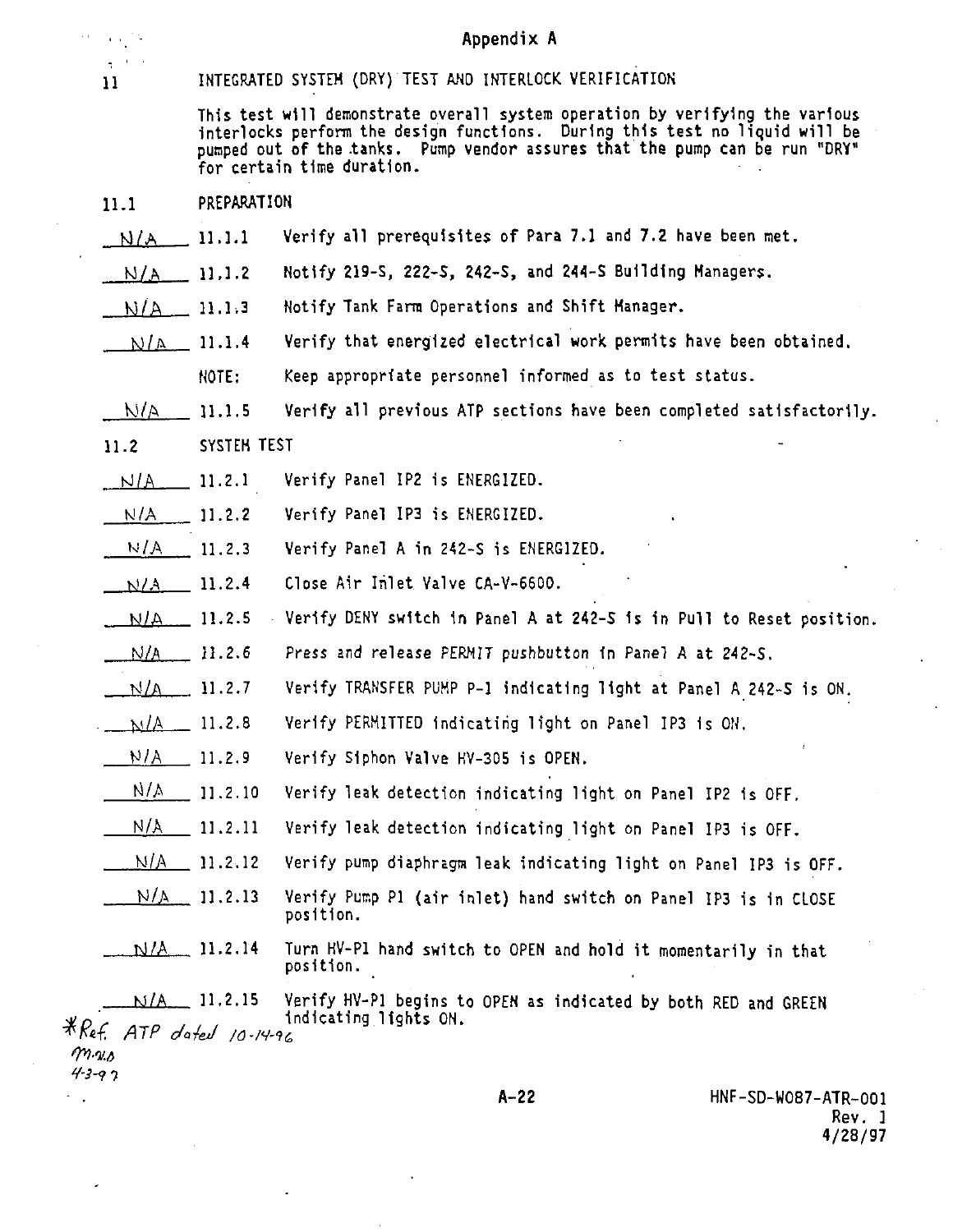|       | ħ,<br>×X,                 |                           | Appendix A                                                                                    |
|-------|---------------------------|---------------------------|-----------------------------------------------------------------------------------------------|
|       |                           | $N/\Delta = 11.2.16$      | Release HV-Pl hand switch allowing it to return to AUTO.                                      |
|       |                           | $N/\Lambda = 11.2.17$     | Verify HV-P1 begins to Close.                                                                 |
|       |                           | $N/\underline{A}$ 11.2.18 | Close Siphon Valve HV-305 by turning control switch on Panel IP3 to<br>CLOSE.                 |
|       |                           | $N/A$ 11.2.19             | Release Hand Switch for HV-305 allowing it to return to AUTO.                                 |
|       |                           | $N/A$ 11.2.20             | Verify HV-305 is CLOSE as indicated by indicating light.                                      |
|       |                           | $N/A = 11.2.21$           | Open Air Valve CA-V-6600.                                                                     |
|       |                           | $N/\Delta = 11.2.22$      | Turn and hold HV-P1 hand switch on Panel IP3 to OPEN.                                         |
|       |                           | $N/A$ 11.2.23             | Verify Pump P1 STARTS as indicated by indicating OPEN light.                                  |
|       |                           | $N/A$ 11.2.24             | Release HV-P1 hand switch to AUTO.                                                            |
|       |                           | $\frac{N}{A}$ 11.2.25     | Verify Pump PI continues to run as indicated by indicating OPEN<br>light.                     |
|       |                           | $N/A$ 11.2.26             | Simulate leak by connecting shorting jumper at Terminals TB2-207 and<br>TB2-208 on Panel IP3. |
|       | N/A                       | 11.2.27                   | Verify Pump P1 air inlet valve starts to CLOSE.                                               |
|       |                           | $N/A$ 11.2.28             | Verify Siphon Valve HV-305 starts to OPEN as soon as Pump P1 STOPS.                           |
|       |                           | $N/A = 11.2.29$           | Remove shorting jumpers at Terminals TB2-207 and TB2-208.                                     |
|       |                           | $N/A$ 11.2.30             | Verify Pump P1 remains STOPPED.                                                               |
|       |                           | $N/A$ 11.2.31             | Start CLOSING Siphon Valve HV-305.                                                            |
|       |                           | $N/\Delta = 11.2.32$      | Turn Pump P1 hand switch to OPEN as soon as Siphon Valve HV-305 has<br>closed.                |
|       |                           | $N/\Lambda = 11.2.33$     | Verify Pump P1 STARTS.                                                                        |
|       |                           | $N/\Delta = 11.2.34$      | Release Pump Pl hand switch to AUTO.                                                          |
|       |                           | $N/A = 11.2.35$           | Verify Pump P1 continues to run as indicated by OPEN light.                                   |
|       |                           | $M_A = 11.2.36$           | Depress DENY switch to Push to Deny position at 242-S Panel A.                                |
|       |                           | $_{\rm M/A}$ 11.2.37      | Verify Pump P1 cannot START when Pump P1 hand switch is turned to<br>OPEN.                    |
|       |                           | $N/L$ 11.2.38             | Verify Siphon valve is OPEN as indicated by indicating light ON.                              |
|       |                           | $N/A$ 11.2.39             | Pull DENY switch to Pull to Reset position.                                                   |
|       |                           | $N/A$ 11.2.40             | Close Siphon Valve HV-305.                                                                    |
|       |                           | $N/A$ 11.2.41             | Press and release PERMIT pushbutton at 242-5 Panel A.                                         |
| mvo o | * Ref. ATP dafed 10.14-96 |                           | HNF-SD-W087-ATR-001                                                                           |
|       |                           |                           | $\sim$                                                                                        |

J.

**i|-Mi A-23** Rev. l  $Rev. 1$ <br> $4/28/97$  l,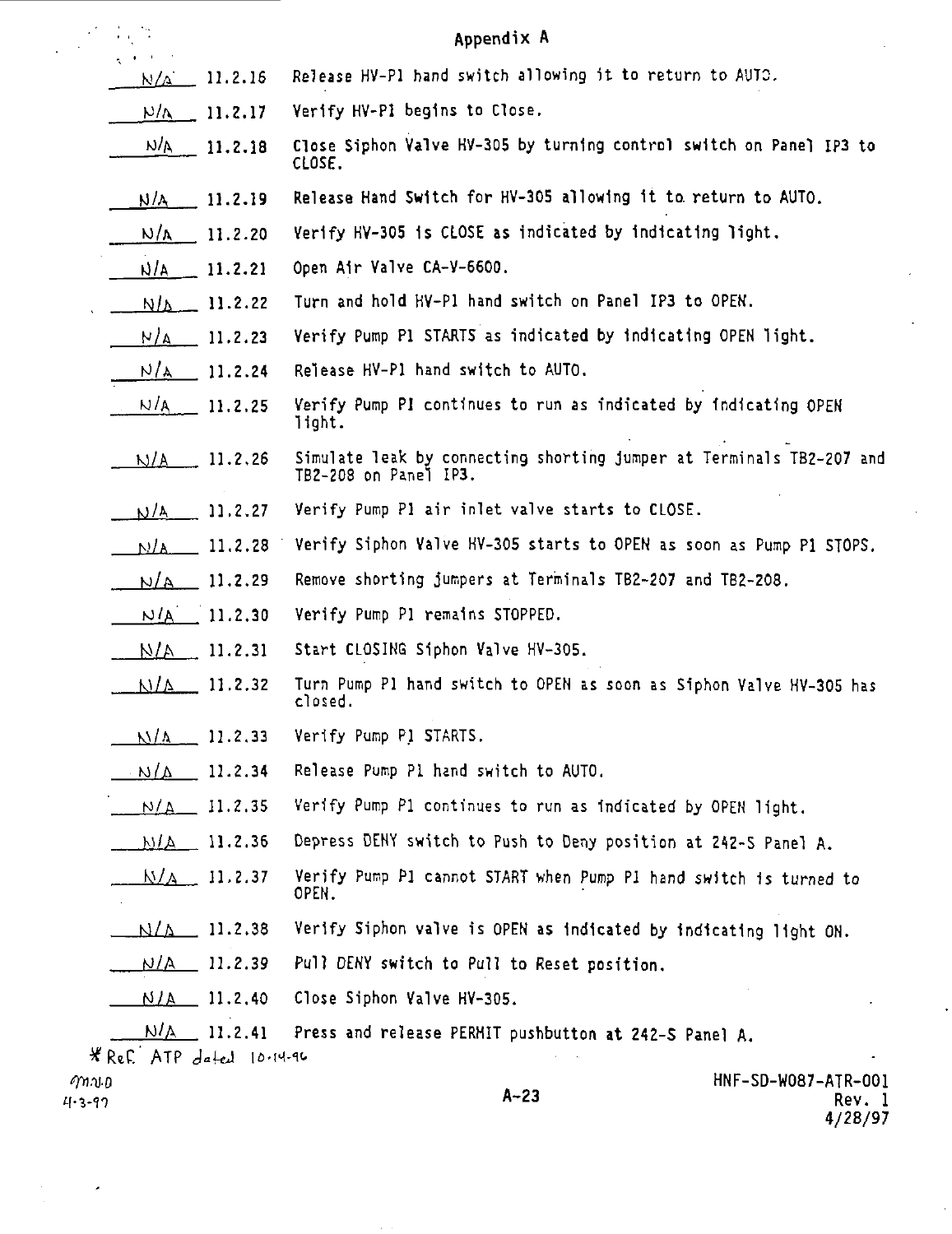|                           | Appendix A                                                                                      |
|---------------------------|-------------------------------------------------------------------------------------------------|
| And A<br>11.2.42<br>N/A-  | Verify TRANSFER PUMP P-1 indicating light is ON at 242-S Panel A.                               |
| $N/A = 11.2.43$           | Verify PERMITTED indicating light on Panel IP3 is ON.                                           |
| $N/\Delta$ 11.2.44        | Verify Pump P1 STARTS by turning HY-P1 hand switch on Panel IP3 to<br>OPEN.                     |
| $N(A \t11.2.45)$          | Simulate pump diaphragm leak by connecting shorting jumper at<br>Terminals TB2–205 and TB2–206. |
| $N/A = 11.2.46$           | Verify Pump P1 air inlet valve starts to CLOSE.                                                 |
| $N/\Lambda$ 11.2.47       | Verify Siphon Valve HV-305 starts to OPEN as soon as Pump Pl STOPS.                             |
| $N/A$ 11.2.48             | Remove shorting jumpers at Terminals TB2-205 and TB2-206.                                       |
| $N/A$ 11.2.49             | Close air valve CA-V-6600.                                                                      |
| * Ref. ATP dofed 10-14-96 |                                                                                                 |
| ການ ຄ.                    | END OF SECTION 11                                                                               |

 $m$ 48 4-3-97

.<sup>2</sup> <sup>4</sup> HNF-SD-W087-ATR-001 **Rev. 1 4/28/97**

 $\overline{a}$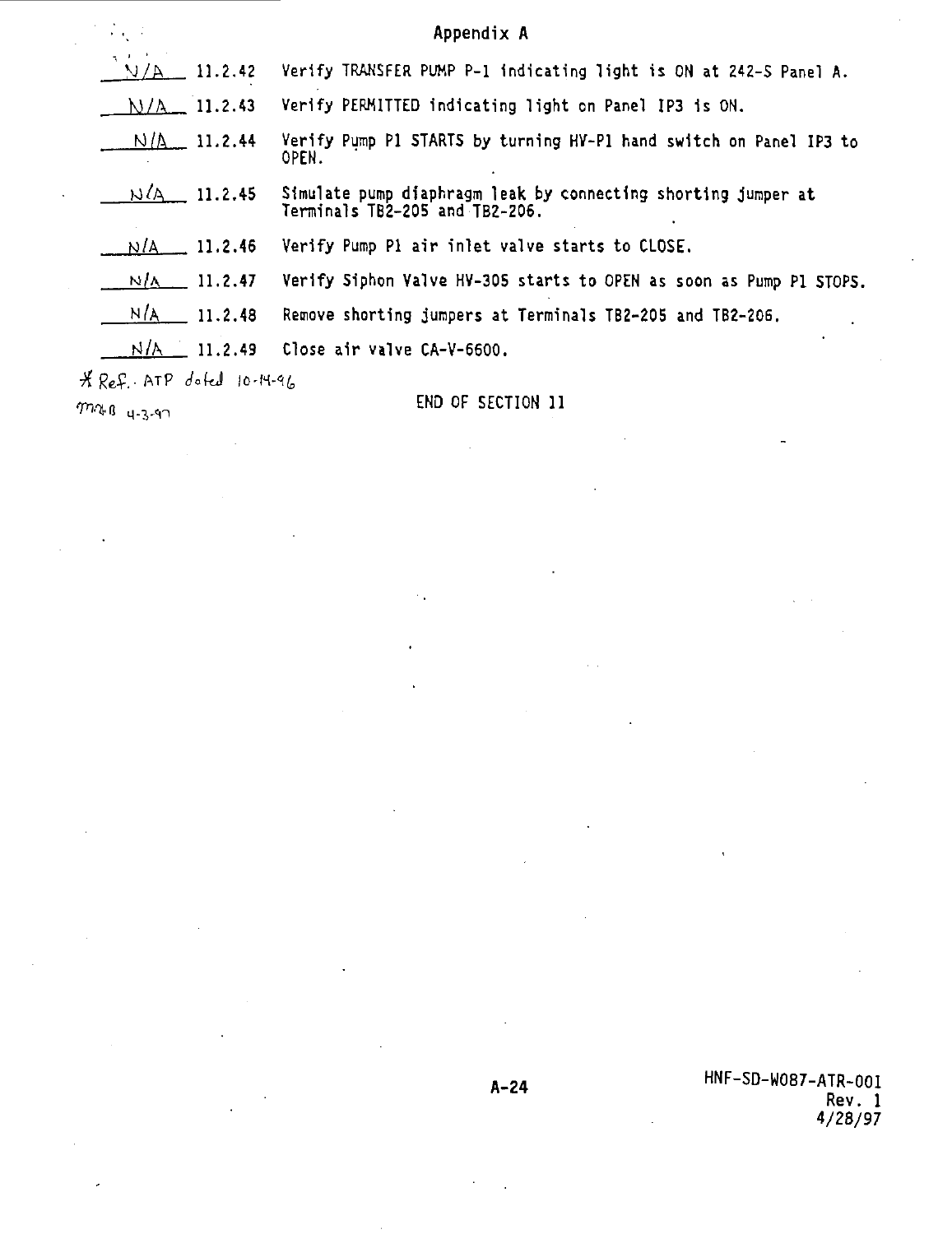Appendix A

|                                                       |                                                        |                                 | ATP NO.                            | Rev.                 |
|-------------------------------------------------------|--------------------------------------------------------|---------------------------------|------------------------------------|----------------------|
| EXCEPTION NO.                                         | W – OA                                                 |                                 | $WHC - SD-W-C-7-ATD-C$             | O                    |
| Recorded by                                           |                                                        | Organization                    |                                    | ATP Page No.         |
| Brown<br>Mark                                         |                                                        | $FDW - AT$                      | 4-3-97                             |                      |
| Requirement<br>TED NO.<br>וו וור                      | PI speel piece is disconnected from Tork 102           |                                 |                                    |                      |
| LMD.<br>Description of Problem                        |                                                        |                                 |                                    |                      |
| S <sub>pec</sub><br>The                               | will not be removed, Air volve No. CA-V-6607 is locked |                                 |                                    |                      |
|                                                       |                                                        |                                 |                                    |                      |
| Centralis pump P-1<br>$f$ hat<br>nut.                 |                                                        |                                 |                                    |                      |
|                                                       |                                                        |                                 |                                    |                      |
|                                                       |                                                        |                                 |                                    |                      |
| Objector 1 (Name/Organization)                        |                                                        |                                 | Objector 2 (Name/Organization)     |                      |
|                                                       |                                                        |                                 |                                    |                      |
|                                                       |                                                        |                                 |                                    |                      |
| Planned Action                                        |                                                        |                                 |                                    |                      |
| Nene, this section of the ATP (9410) will not be read |                                                        |                                 |                                    |                      |
|                                                       |                                                        |                                 |                                    |                      |
|                                                       |                                                        |                                 |                                    |                      |
| Action Taken                                          |                                                        |                                 |                                    |                      |
| Nene.                                                 |                                                        |                                 |                                    |                      |
|                                                       |                                                        |                                 |                                    |                      |
|                                                       |                                                        |                                 |                                    |                      |
|                                                       |                                                        |                                 |                                    |                      |
|                                                       |                                                        |                                 |                                    |                      |
|                                                       |                                                        | RETEST EXECUTION AND ACCEPTANCE |                                    |                      |
| <b>Retest Installation Contractor</b>                 | Data                                                   | Recorder                        |                                    | Dete                 |
|                                                       |                                                        |                                 |                                    |                      |
| Witness 1 (Name/Organization)                         | Date                                                   |                                 | Witness 2 (Name/Organization)      | Date                 |
|                                                       |                                                        |                                 |                                    |                      |
|                                                       |                                                        |                                 |                                    |                      |
| Field Engineering                                     | $\overline{C}$ is the                                  |                                 | Test Director (Name: Organization) | Date                 |
|                                                       |                                                        |                                 |                                    |                      |
| Design Engineering (Author of ATP)                    | Date                                                   | A-E Project Engineer            |                                    | Date                 |
|                                                       |                                                        |                                 |                                    |                      |
|                                                       | APPROVAL AND ACCEPTANCE - OPERATING CONTRACTOR         |                                 |                                    |                      |
|                                                       |                                                        |                                 |                                    |                      |
| Retest Approved and Accepted                          |                                                        | Exception Accepted-as-is"       |                                    | $\Box$ Other*        |
| * Explanation                                         |                                                        |                                 |                                    |                      |
|                                                       | SECTION 8, LOC MONITORING, BEING RUN AT                |                                 |                                    |                      |
| TIME.<br>THI S                                        | PURPOSE OF SPOOL PIECE REMOVAL WAS TO                  |                                 |                                    |                      |
| TRANSFER PUMP.<br>4ccow                               | 765T                                                   | IN SECTION                      |                                    | 9. $LockING$         |
|                                                       |                                                        |                                 |                                    |                      |
| 1 R<br>10                                             | TRANSFER                                               | rum P                           | Assures<br>$\mathcal{N}$ .         | PRODUCT WILL         |
| INT o                                                 | TRANS FER                                              | $LWE.$ $\Delta P4/1$            | 97                                 |                      |
|                                                       | Dete                                                   | Approver 2                      |                                    | Date                 |
|                                                       |                                                        |                                 |                                    | 4.4.97               |
| Approv                                                |                                                        | VMar V 73                       |                                    | Date                 |
|                                                       |                                                        |                                 |                                    | for <sub>th</sub> ed |
|                                                       |                                                        |                                 |                                    |                      |

 $\mathcal{L}^{\mathcal{L}}$ 

 $\sim$   $\prime$  $\bar{\mathcal{L}}$ 

 $\ddot{\phantom{a}}$